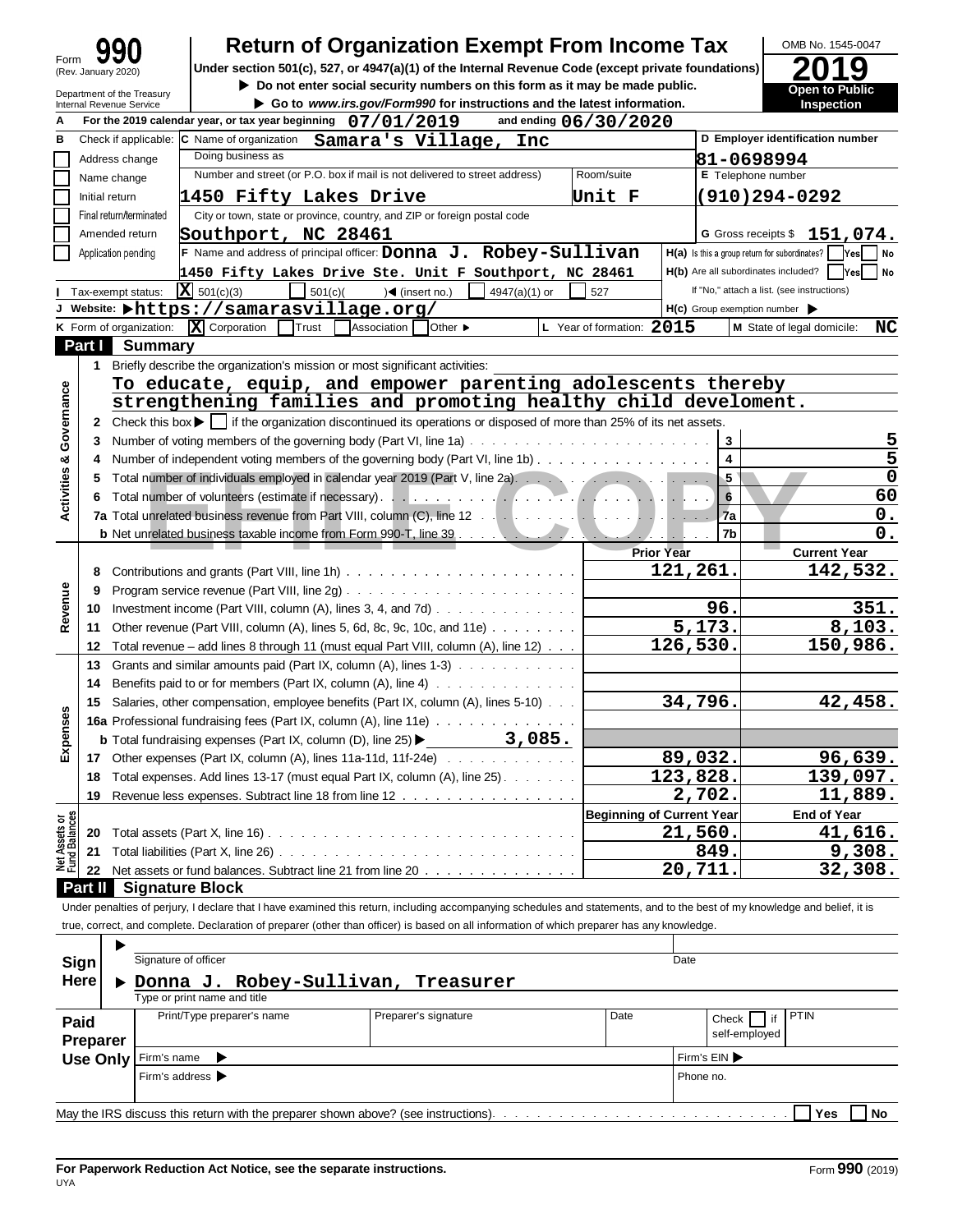|              | Form 990 (2019) Samara's Village, Inc                                                                        |                        |                                                                                                                                    | 81-0698994 Page 2            |
|--------------|--------------------------------------------------------------------------------------------------------------|------------------------|------------------------------------------------------------------------------------------------------------------------------------|------------------------------|
|              | <b>Part III</b> Statement of Program Service Accomplishments                                                 |                        |                                                                                                                                    |                              |
|              |                                                                                                              |                        |                                                                                                                                    |                              |
| $\mathbf{1}$ | Briefly describe the organization's mission:                                                                 |                        |                                                                                                                                    |                              |
|              |                                                                                                              |                        | To educate, equip, and empower parenting adolescents thereby                                                                       |                              |
|              |                                                                                                              |                        | Strengthening families and promoting Healthy Child Development                                                                     |                              |
|              | We equip young parents to raise healthy babies                                                               |                        |                                                                                                                                    |                              |
| $2^{\circ}$  | Did the organization undertake any significant program services during the year which were not listed on the |                        |                                                                                                                                    |                              |
|              |                                                                                                              |                        |                                                                                                                                    |                              |
|              | If "Yes," describe these new services on Schedule O.                                                         |                        |                                                                                                                                    |                              |
| 3            | Did the organization cease conducting, or make significant changes in how it conducts, any program           |                        |                                                                                                                                    |                              |
|              |                                                                                                              |                        |                                                                                                                                    | $\Box$ Yes $\overline{X}$ No |
|              | If "Yes," describe these changes on Schedule O.                                                              |                        |                                                                                                                                    |                              |
| 4            |                                                                                                              |                        | Describe the organization's program service accomplishments for each of its three largest program services, as measured by         |                              |
|              |                                                                                                              |                        | expenses. Section $501(c)(3)$ and $501(c)(4)$ organizations are required to report the amount of grants and allocations to others, |                              |
|              | the total expenses, and revenue, if any, for each program service reported.                                  |                        |                                                                                                                                    |                              |
|              |                                                                                                              |                        |                                                                                                                                    |                              |
|              | 4a (Code: ) (Expenses \$ 123, 525. including grants of \$ ) (Revenue \$                                      |                        |                                                                                                                                    |                              |
|              |                                                                                                              |                        | Delivery of both motherhood and fatherhood education & mentoring                                                                   |                              |
|              |                                                                                                              |                        | Providing for Immediate Needs of Parenting Adolescents and their Child                                                             |                              |
|              | Goal-setting for Academic and Career Achievement                                                             |                        |                                                                                                                                    |                              |
|              |                                                                                                              |                        | Promoting Healthy Lifestyle, Childhood Development & Literacy<br>Promoting Financial Success by Providing for Distance Learning    |                              |
|              |                                                                                                              |                        |                                                                                                                                    |                              |
|              |                                                                                                              |                        |                                                                                                                                    |                              |
|              |                                                                                                              |                        |                                                                                                                                    |                              |
|              |                                                                                                              |                        |                                                                                                                                    |                              |
|              |                                                                                                              |                        |                                                                                                                                    |                              |
|              |                                                                                                              |                        |                                                                                                                                    |                              |
|              |                                                                                                              |                        |                                                                                                                                    |                              |
|              | (Express \$<br>4b (Code:                                                                                     |                        | including grants of \$ (Revenue \$) (Revenue \$                                                                                    |                              |
|              |                                                                                                              |                        |                                                                                                                                    |                              |
|              |                                                                                                              |                        |                                                                                                                                    |                              |
|              |                                                                                                              |                        |                                                                                                                                    |                              |
|              |                                                                                                              |                        |                                                                                                                                    |                              |
|              |                                                                                                              |                        |                                                                                                                                    |                              |
|              |                                                                                                              |                        |                                                                                                                                    |                              |
|              |                                                                                                              |                        |                                                                                                                                    |                              |
|              |                                                                                                              |                        |                                                                                                                                    |                              |
|              |                                                                                                              |                        |                                                                                                                                    |                              |
|              |                                                                                                              |                        |                                                                                                                                    |                              |
|              |                                                                                                              |                        |                                                                                                                                    |                              |
|              | (Expenses \$<br>4c (Code:                                                                                    | including grants of \$ | ) (Revenue \$                                                                                                                      |                              |
|              |                                                                                                              |                        |                                                                                                                                    |                              |
|              |                                                                                                              |                        |                                                                                                                                    |                              |
|              |                                                                                                              |                        |                                                                                                                                    |                              |
|              |                                                                                                              |                        |                                                                                                                                    |                              |
|              |                                                                                                              |                        |                                                                                                                                    |                              |
|              |                                                                                                              |                        |                                                                                                                                    |                              |
|              |                                                                                                              |                        |                                                                                                                                    |                              |
|              |                                                                                                              |                        |                                                                                                                                    |                              |
|              |                                                                                                              |                        |                                                                                                                                    |                              |
|              |                                                                                                              |                        |                                                                                                                                    |                              |
|              |                                                                                                              |                        |                                                                                                                                    |                              |
|              | 4d Other program services (Describe on Schedule O.)                                                          |                        |                                                                                                                                    |                              |
|              | (Expenses \$<br>including grants of \$                                                                       |                        | ) (Revenue \$                                                                                                                      |                              |
| 4е           | Total program service expenses                                                                               |                        |                                                                                                                                    | 123,525.                     |
| UYA          |                                                                                                              |                        |                                                                                                                                    | Form 990 (2019)              |
|              |                                                                                                              |                        |                                                                                                                                    |                              |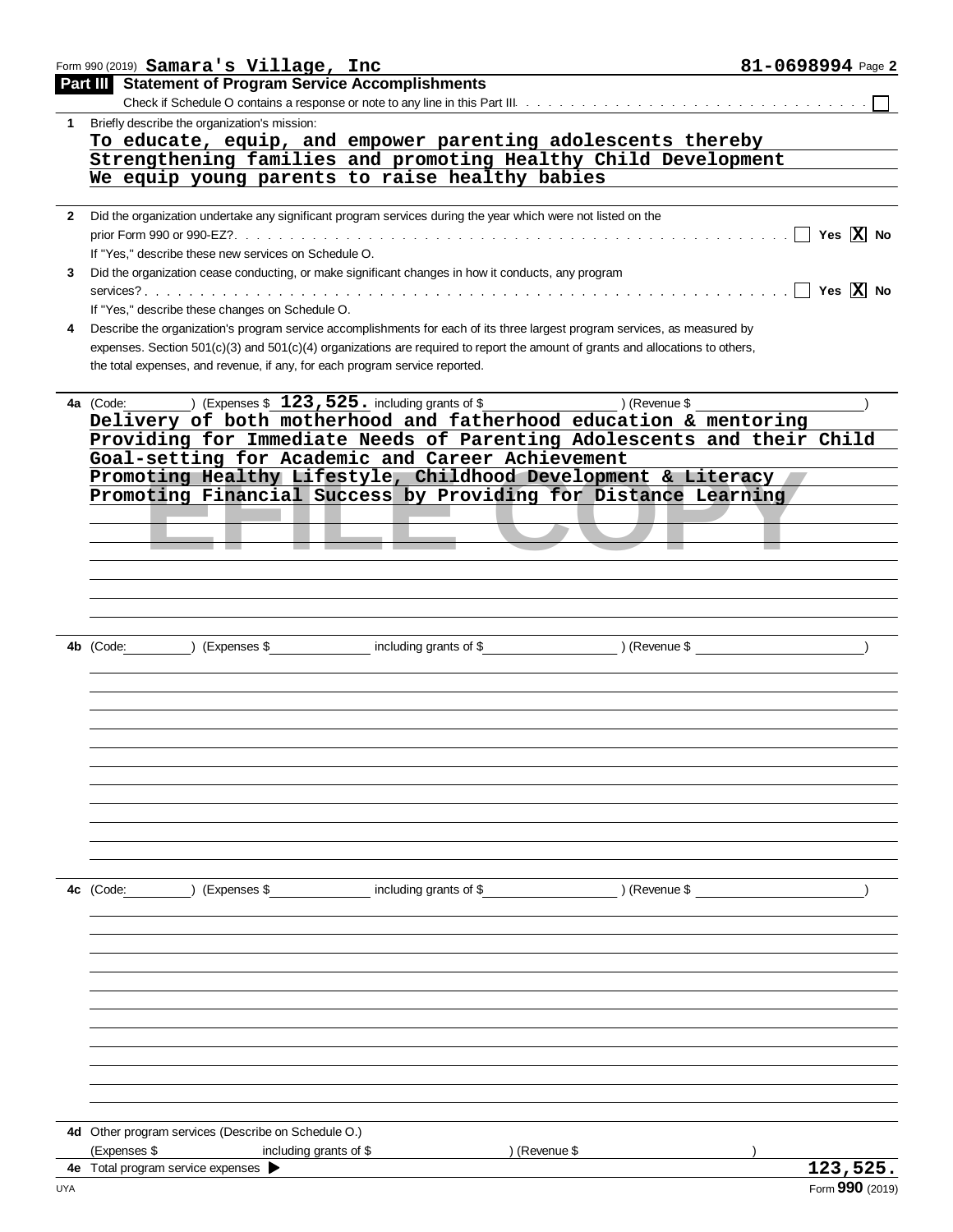Form 990 (2019) **Part IV Part I Checklist of Required Schedules Samara's Village, Inc 81-0698994** Page

|              | <b>CIILIV</b><br>Criticulus of Required Octreduies                                                                                                                                                                             |                 |             |          |
|--------------|--------------------------------------------------------------------------------------------------------------------------------------------------------------------------------------------------------------------------------|-----------------|-------------|----------|
|              |                                                                                                                                                                                                                                |                 | Yes         | No       |
| 1            | Is the organization described in section $501(c)(3)$ or $4947(a)(1)$ (other than a private foundation)? If "Yes,"                                                                                                              |                 |             |          |
|              | complete Schedule A.<br>a dia 1920 ary 2008. Ilaa kale iyo kale iyo kale iyo kale isaa iyo kale iyo kale kale iyo kale iyo kale iyo ka                                                                                         | $\mathbf{1}$    | X           |          |
| $\mathbf{2}$ | Is the organization required to complete Schedule B, Schedule of Contributors (see instructions)?                                                                                                                              | $\overline{2}$  | $\mathbf x$ |          |
| 3            | Did the organization engage in direct or indirect political campaign activities on behalf of or in opposition to                                                                                                               |                 |             |          |
|              |                                                                                                                                                                                                                                | $\mathbf{3}$    |             | X        |
| 4            | Section 501(c)(3) organizations. Did the organization engage in lobbying activities, or have a section 501(h)                                                                                                                  |                 |             |          |
|              |                                                                                                                                                                                                                                | $\overline{4}$  |             | X        |
| 5            | Is the organization a section $501(c)(4)$ , $501(c)(5)$ , or $501(c)(6)$ organization that receives membership dues,                                                                                                           |                 |             |          |
|              | assessments, or similar amounts as defined in Revenue Procedure 98-19? If "Yes," complete Schedule C, Part III                                                                                                                 | 5               |             | X        |
| 6            | Did the organization maintain any donor advised funds or any similar funds or accounts for which donors                                                                                                                        |                 |             |          |
|              | have the right to provide advice on the distribution or investment of amounts in such funds or accounts? If                                                                                                                    |                 |             |          |
|              |                                                                                                                                                                                                                                | 6               |             | X        |
| 7            | Did the organization receive or hold a conservation easement, including easements to preserve open space,                                                                                                                      |                 |             |          |
|              |                                                                                                                                                                                                                                | $\overline{7}$  |             | X        |
| 8            | Did the organization maintain collections of works of art, historical treasures, or other similar assets? If "Yes,"                                                                                                            |                 |             |          |
|              |                                                                                                                                                                                                                                | 8               |             | X        |
| 9            | Did the organization report an amount in Part X, line 21, for escrow or custodial account liability, serve as a                                                                                                                |                 |             |          |
|              | custodian for amounts not listed in Part X; or provide credit counseling, debt management, credit repair, or                                                                                                                   |                 |             |          |
|              |                                                                                                                                                                                                                                | 9               |             | X        |
| 10           | Did the organization, directly or through a related organization, hold assets in donor-restricted endowments                                                                                                                   |                 |             |          |
|              |                                                                                                                                                                                                                                | 10              |             | x        |
| 11           | If the organization's answer to any of the following questions is 'Yes," then complete Schedule D, Parts VI,                                                                                                                   |                 |             |          |
|              | VII, VIII, IX, or X as applicable.                                                                                                                                                                                             |                 |             |          |
|              | Did the organization report an amount for land, buildings, and equipment in Part X, line 10? If "Yes," complete Schedule D, Part VI                                                                                            | 11a             |             | X        |
|              | <b>b</b> Did the organization report an amount for investments-other securities in Part X, line 12, that is 5% or more                                                                                                         |                 |             |          |
|              |                                                                                                                                                                                                                                | 11 <sub>b</sub> |             | X        |
|              |                                                                                                                                                                                                                                |                 |             |          |
|              | Did the organization report an amount for investments–program related in Part X, line 13, that is 5% or more                                                                                                                   |                 |             |          |
|              |                                                                                                                                                                                                                                | 11c             |             | X        |
|              | d Did the organization report an amount for other assets in Part X, line 15, that is 5% or more of its total assets                                                                                                            |                 |             |          |
|              |                                                                                                                                                                                                                                | 11d             | $\mathbf x$ | X        |
|              | Did the organization report an amount for other liabilities in Part X, line 25? If "Yes," complete Schedule D, Part X.                                                                                                         | 11e             |             |          |
| f            | Did the organization's separate or consolidated financial statements for the tax year include a footnote that addresses                                                                                                        |                 |             |          |
|              | the organization's liability for uncertain tax positions under FIN 48 (ASC 740)? If "Yes," complete Schedule D, Part X.                                                                                                        | 11f             |             | X        |
|              | 12a Did the organization obtain separate, independent audited financial statements for the tax year? If "Yes," complete                                                                                                        |                 |             |          |
|              |                                                                                                                                                                                                                                | 12a             |             | x        |
|              | Was the organization included in consolidated, independent audited financial statements for the tax year? If "Yes," and if                                                                                                     |                 |             |          |
|              | the organization answered "No" to line 12a, then completing Schedule D, Parts XI and XII is optional with an analyzion answered "No" to line 12a, then completing Schedule D, Parts XI and XII is optional with an analyzion a | 12b             |             | <u>x</u> |
| 13           |                                                                                                                                                                                                                                | 13              |             | X        |
| 14 a         |                                                                                                                                                                                                                                | 14a             |             | X        |
| b            | Did the organization have aggregate revenues or expenses of more than \$10,000 from grantmaking,                                                                                                                               |                 |             |          |
|              | fundraising, business, investment, and program service activities outside the United States, or aggregate                                                                                                                      |                 |             |          |
|              |                                                                                                                                                                                                                                | 14b             |             | X        |
| 15           | Did the organization report on Part IX, column (A), line 3, more than \$5,000 of grants or other assistance to or                                                                                                              |                 |             |          |
|              | for any foreign organization? If "Yes," complete Schedule F, Parts II and IV.                                                                                                                                                  | 15              |             | X        |
| 16           | Did the organization report on Part IX, column (A), line 3, more than \$5,000 of aggregate grants or other                                                                                                                     |                 |             |          |
|              |                                                                                                                                                                                                                                | 16              |             | X        |
| 17           | Did the organization report a total of more than \$15,000 of expenses for professional fundraising services on                                                                                                                 |                 |             |          |
|              |                                                                                                                                                                                                                                | 17              |             | X        |
| 18           | Did the organization report more than \$15,000 total of fundraising event gross income and contributions on                                                                                                                    |                 |             |          |
|              |                                                                                                                                                                                                                                | 18              |             | X        |
| 19           | Did the organization report more than \$15,000 of gross income from gaming activities on Part VIII, line 9a?                                                                                                                   |                 |             |          |
|              |                                                                                                                                                                                                                                | 19              |             | X        |
| 20 a         |                                                                                                                                                                                                                                | <b>20a</b>      |             | X        |
| b            |                                                                                                                                                                                                                                | 20 <sub>b</sub> |             |          |
| 21           | Did the organization report more than \$5,000 of grants or other assistance to any domestic organization or                                                                                                                    |                 |             |          |
|              |                                                                                                                                                                                                                                | 21              |             | x        |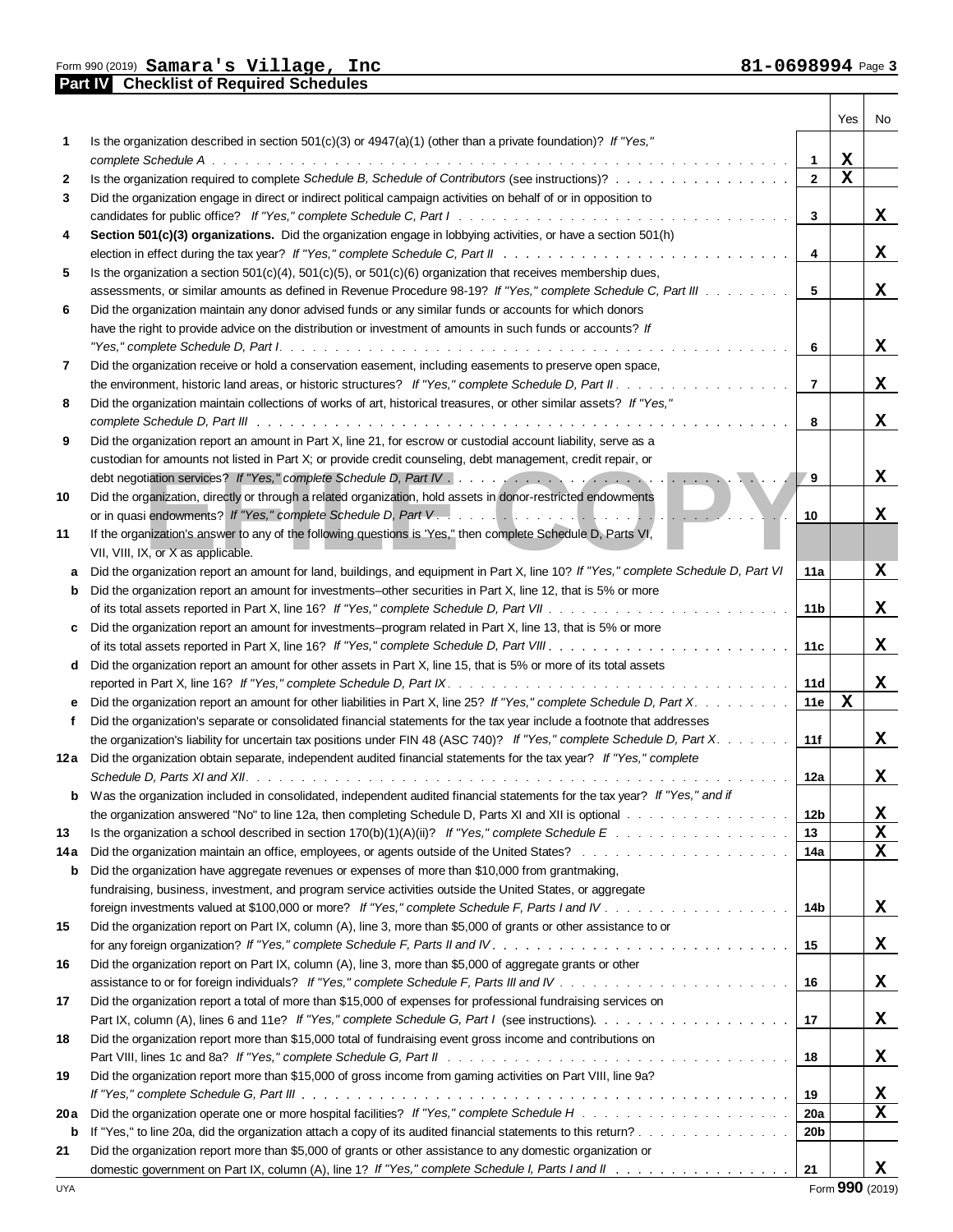**Part IV Checklist of Required Schedules** *(continued)*

Τ

т

|               |                                                                                                                                                          |                 | Yes         | No              |
|---------------|----------------------------------------------------------------------------------------------------------------------------------------------------------|-----------------|-------------|-----------------|
| 22            | Did the organization report more than \$5,000 of grants or other assistance to or for domestic individuals on                                            |                 |             |                 |
|               |                                                                                                                                                          | 22              |             | X               |
| 23            | Did the organization answer "Yes" to Part VII, Section A, line 3, 4, or 5 about compensation of the                                                      |                 |             |                 |
|               | organization's current and former officers, directors, trustees, key employees, and highest compensated                                                  |                 |             |                 |
|               |                                                                                                                                                          | 23              |             | X               |
|               | 24 a Did the organization have a tax-exempt bond issue with an outstanding principal amount of more than                                                 |                 |             |                 |
|               | \$100,000 as of the last day of the year, that was issued after December 31, 2002? If "Yes," answer lines 24b                                            |                 |             |                 |
|               |                                                                                                                                                          | 24a             |             | X               |
| b             | Did the organization invest any proceeds of tax-exempt bonds beyond a temporary period exception?                                                        | 24 <sub>b</sub> |             |                 |
| c             | Did the organization maintain an escrow account other than a refunding escrow at any time during the year                                                |                 |             |                 |
|               |                                                                                                                                                          | 24c             |             |                 |
|               | d Did the organization act as an "on behalf of" issuer for bonds outstanding at any time during the year?                                                | 24d             |             |                 |
|               | 25 a Section 501(c)(3), 501(c)(4), and 501(c)(29) organizations. Did the organization engage in an excess benefit                                        |                 |             |                 |
|               |                                                                                                                                                          | 25a             |             | X               |
| b             | Is the organization aware that it engaged in an excess benefit transaction with a disqualified person in a prior                                         |                 |             |                 |
|               | year, and that the transaction has not been reported on any of the organization's prior Forms 990 or 990-EZ?                                             |                 |             |                 |
|               | Did the organization report any amount on Part X, line 5 or 22, for receivables from or payables to any current                                          | 25 <sub>b</sub> |             | X               |
| 26            | or former officer, director, trustee, key employee, creator or founder, substantial contributor, or 35%                                                  |                 |             |                 |
|               | controlled entity or family member of any of these persons? If "Yes," complete Schedule L, Part II                                                       | 26              |             | X               |
| 27            | Did the organization provide a grant or other assistance to any current or former officer, director, trustee, key employee, creator or                   |                 |             |                 |
|               | founder, substantial contributor or employee thereof, a grant selection committee member, or to a 35% controlled entity                                  |                 |             |                 |
|               |                                                                                                                                                          | 27              |             | x               |
| 28            | Was the organization a party to a business transaction with one of the following parties (see Schedule L,                                                |                 |             |                 |
|               | Part IV instructions, for applicable filing thresholds, conditions, and exceptions):                                                                     |                 |             |                 |
| a             | A current or former officer, director, trustee, key employee, creator or founder, or substantial contributor?                                            |                 |             | X               |
|               |                                                                                                                                                          | 28a             |             |                 |
|               |                                                                                                                                                          | 28 <sub>b</sub> |             | X               |
| c             | A 35% controlled entity of one or more individuals and/or organizations described in lines 28a or 28b?                                                   |                 |             |                 |
|               |                                                                                                                                                          | 28c             |             | X               |
| 29            | Did the organization receive more than \$25,000 in non-cash contributions? If "Yes," complete Schedule M.                                                | 29              | $\mathbf x$ |                 |
| 30            | Did the organization receive contributions of art, historical treasures, or other similar assets, or qualified                                           |                 |             |                 |
|               |                                                                                                                                                          | 30              |             | $\mathbf{x}$    |
| 31            | Did the organization liquidate, terminate, or dissolve and cease operations? If "Yes," complete Schedule N, Part I.                                      | 31              |             | $\mathbf x$     |
| 32            | Did the organization sell, exchange, dispose of, or transfer more than 25% of its net assets? If "Yes," complete Schedule N,                             |                 |             |                 |
|               |                                                                                                                                                          | 32              |             | X               |
| 33            | Did the organization own 100% of an entity disregarded as separate from the organization under Regulations                                               |                 |             |                 |
|               | sections 301.7701-2 and 301.7701-3? If "Yes," complete Schedule R, Part I.                                                                               | 33              |             | $\mathbf x$     |
| 34            | Was the organization related to any tax-exempt or taxable entity? If "Yes," complete Schedule R, Part II, III,                                           |                 |             |                 |
|               |                                                                                                                                                          | 34              |             | $\mathbf{X}$    |
| 35a           |                                                                                                                                                          | 35a             |             | X               |
| b             | If "Yes" to line 35a, did the organization receive any payment from or engage in any transaction with a                                                  |                 |             |                 |
|               | controlled entity within the meaning of section 512(b)(13)? If "Yes," complete Schedule R, Part V, line 2.                                               | 35 <sub>b</sub> |             |                 |
| 36            | Section 501(c)(3) organizations. Did the organization make any transfers to an exempt non-charitable                                                     |                 |             |                 |
|               |                                                                                                                                                          | 36              |             | X               |
| 37            | Did the organization conduct more than 5% of its activities through an entity that is not a related organization                                         |                 |             |                 |
|               | and that is treated as a partnership for federal income tax purposes? If "Yes," complete Schedule R,                                                     |                 |             |                 |
|               |                                                                                                                                                          | 37              |             | X               |
| 38            | Did the organization complete Schedule O and provide explanations in Schedule O for Part VI, lines 11b and                                               |                 |             |                 |
|               | 19? Note: All Form 990 filers are required to complete Schedule O.                                                                                       | 38              | х           |                 |
| <b>Part V</b> | <b>Statements Regarding Other IRS Filings and Tax Compliance</b>                                                                                         |                 |             |                 |
|               |                                                                                                                                                          |                 |             |                 |
|               |                                                                                                                                                          |                 | Yes         | No              |
| 1а            | Enter the number reported in Box 3 of Form 1096. Enter -0- if not applicable with a state of the number of the<br><b>O</b><br>1a                         |                 |             |                 |
| b             | 0<br>Enter the number of Forms W-2G included in line 1a. Enter -0- if not applicable<br>1b                                                               |                 |             |                 |
| c             | Did the organization comply with backup withholding rules for reportable payments to vendors and reporatble gaming (gambling) winnings to prize winners? | 1c              | X           |                 |
| <b>UYA</b>    |                                                                                                                                                          |                 |             | Form 990 (2019) |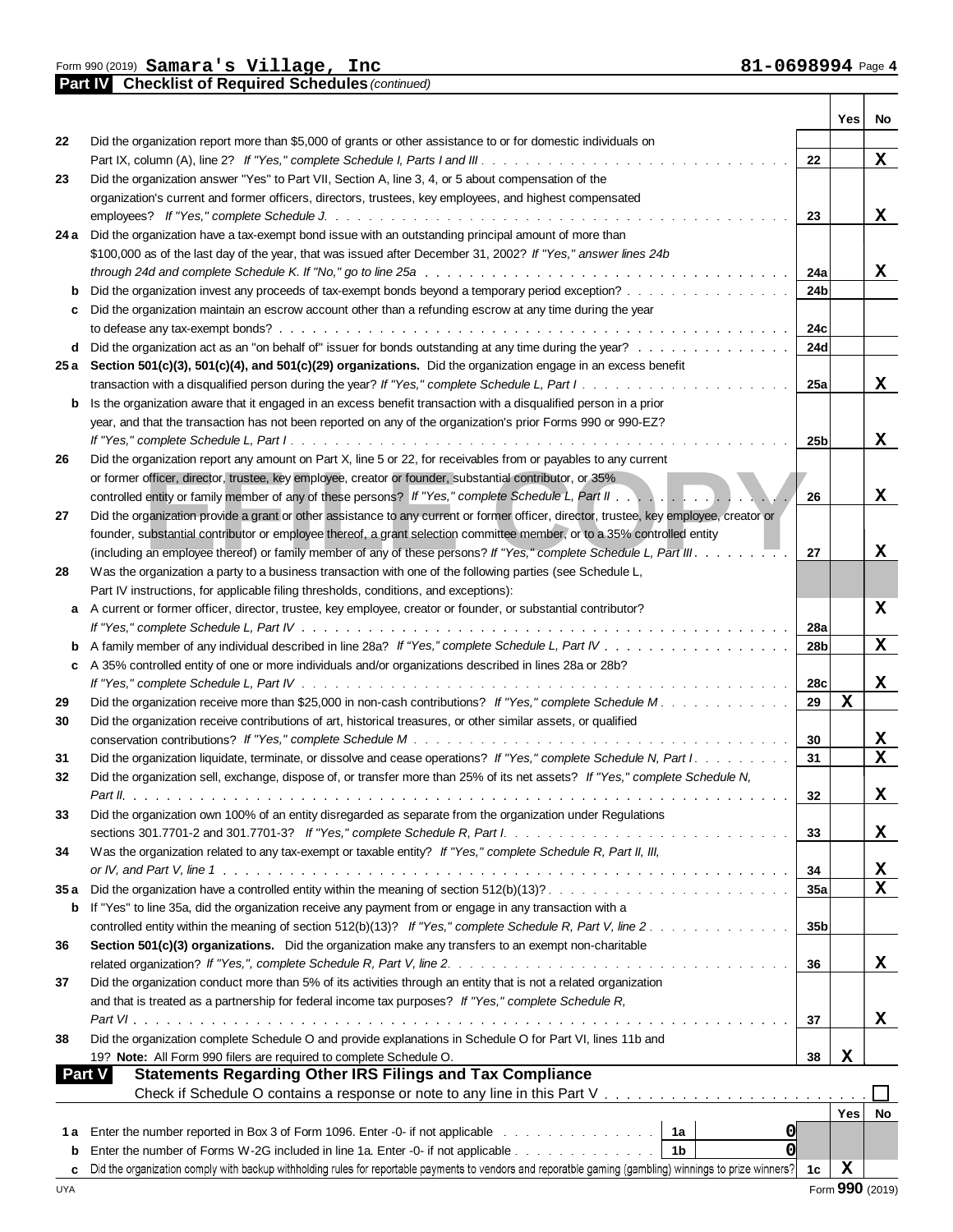|        | 81-0698994 Page 5<br>Form 990 (2019) Samara's Village, Inc                                                                                                          |                      |             |
|--------|---------------------------------------------------------------------------------------------------------------------------------------------------------------------|----------------------|-------------|
| Part V | <b>Statements Regarding Other IRS Filings and Tax Compliance (continued)</b>                                                                                        |                      | Yes   No    |
| 2 a    | Enter the number of employees reported on Form W-3, Transmittal of Wage and Tax                                                                                     |                      |             |
|        | Statements, filed for the calendar year ending with or within the year covered by this return 2a                                                                    | 0                    |             |
| b      | If at least one is reported on line 2a, did the organization file all required federal employment tax returns?                                                      | 2b                   |             |
|        | Note: If the sum of lines 1a and 2a is greater than 250, you may be required to e-file (see instructions)                                                           |                      |             |
| 3а     |                                                                                                                                                                     | За                   | X           |
|        | If "Yes," has it filed a Form 990-T for this year? If "No" to line 3b, provide an explanation on Schedule O                                                         | 3 <sub>b</sub>       |             |
| 4 a    | At any time during the calendar year, did the organization have an interest in, or a signature or other authority                                                   |                      |             |
|        | over, a financial account in a foreign country (such as a bank account, securities account, or other financial                                                      |                      |             |
|        | $account)$ ?                                                                                                                                                        | 4a                   | X           |
| b      | a constitución de la característica de la característica de la característica de la característica de la carac<br>If "Yes," enter the name of the foreign country ▶ |                      |             |
|        | See instructions for filing requirements for FinCEN Form 114, Report of Foreign Bank and Financial Accounts (FBAR).                                                 |                      |             |
|        |                                                                                                                                                                     |                      | $\mathbf x$ |
| 5а     | Was the organization a party to a prohibited tax shelter transaction at any time during the tax year?                                                               | 5a<br>5 <sub>b</sub> | X           |
| b      |                                                                                                                                                                     |                      |             |
| c      |                                                                                                                                                                     | 5c                   |             |
| 6а     | Does the organization have annual gross receipts that are normally greater than \$100,000, and did the                                                              |                      |             |
|        |                                                                                                                                                                     | 6a                   | X           |
| b      | If "Yes," did the organization include with every solicitation an express statement that such contributions or                                                      |                      |             |
|        |                                                                                                                                                                     | 6b                   |             |
| 7      | Organizations that may receive deductible contributions under section 170(c).                                                                                       |                      |             |
| a      | Did the organization receive a payment in excess of \$75 made partly as a contribution and partly for goods                                                         |                      |             |
|        |                                                                                                                                                                     | 7a                   |             |
|        | If "Yes," did the organization notify the donor of the value of the goods or services provided?                                                                     | 7b                   |             |
| c      | Did the organization sell, exchange, or otherwise dispose of tangible personal property for which it was                                                            |                      |             |
|        |                                                                                                                                                                     | 7c                   |             |
| d      |                                                                                                                                                                     | 0                    |             |
|        | Did the organization receive any funds, directly or indirectly, to pay premiums on a personal benefit contract?                                                     | 7e                   |             |
|        | Did the organization, during the year, pay premiums, directly or indirectly, on a personal benefit contract?                                                        | 7f                   |             |
| g      | If the organization received a contribution of qualified intellectual property, did the organization file Form 8899 as required?                                    | 7g                   |             |
| h      | If the organization received a contribution of cars, boats, airplanes, or other vehicles, did the organization file a Form 1098-C?                                  | 7h                   |             |
| 8      | Sponsoring organizations maintaining donor advised funds. Did a donor advised fund maintained by the                                                                |                      |             |
|        | sponsoring organization have excess business holdings at any time during the year?                                                                                  | 8                    |             |
| 9      | Sponsoring organizations maintaining donor advised funds.                                                                                                           |                      |             |
| a      |                                                                                                                                                                     | 9а                   |             |
|        |                                                                                                                                                                     | 9b                   |             |
| 10     | Section 501(c)(7) organizations. Enter:                                                                                                                             |                      |             |
| a      | 10a                                                                                                                                                                 |                      |             |
| b      | 10 <sub>b</sub><br>Gross receipts, included on Form 990, Part VIII, line 12, for public use of club facilities.                                                     |                      |             |
| 11     | Section 501(c)(12) organizations. Enter:                                                                                                                            |                      |             |
| a      | 11al                                                                                                                                                                |                      |             |
| b      | Gross income from other sources (Do not net amounts due or paid to other sources                                                                                    |                      |             |
|        | 11b                                                                                                                                                                 |                      |             |
| 12 a   | Section 4947(a)(1) non-exempt charitable trusts. Is the organization filing Form 990 in lieu of Form 1041?                                                          | 12a                  |             |
| b      | If "Yes," enter the amount of tax-exempt interest received or accrued during the year<br> 12b                                                                       |                      |             |
| 13     | Section 501(c)(29) qualified nonprofit health insurance issuers.                                                                                                    |                      |             |
| a      | Is the organization licensed to issue qualified health plans in more than one state?                                                                                | 13a                  |             |
|        | Note: See the instructions for additional information the organization must report on Schedule O.                                                                   |                      |             |
| b      | Enter the amount of reserves the organization is required to maintain by the states in which                                                                        |                      |             |
|        |                                                                                                                                                                     |                      |             |
| c      |                                                                                                                                                                     |                      |             |
| 14 a   |                                                                                                                                                                     | 14a                  | $\mathbf x$ |
| b      | If "Yes," has it filed a Form 720 to report these payments? If "No," provide an explanation on Schedule O                                                           | 14 <sub>b</sub>      |             |
| 15     | Is the organization subject to the section 4960 tax on payment(s) of more than \$1,000,000 in remuneration                                                          |                      |             |
|        |                                                                                                                                                                     | 15                   |             |
|        | If "Yes," see instructions and file Form 4720, Schedule N.                                                                                                          |                      |             |
| 16     | Is the organization an educational institution subject to the section 4968 excise tax on net investment income?                                                     | 16                   |             |
|        | If "Yes," complete Form 4720, Schedule O.                                                                                                                           |                      |             |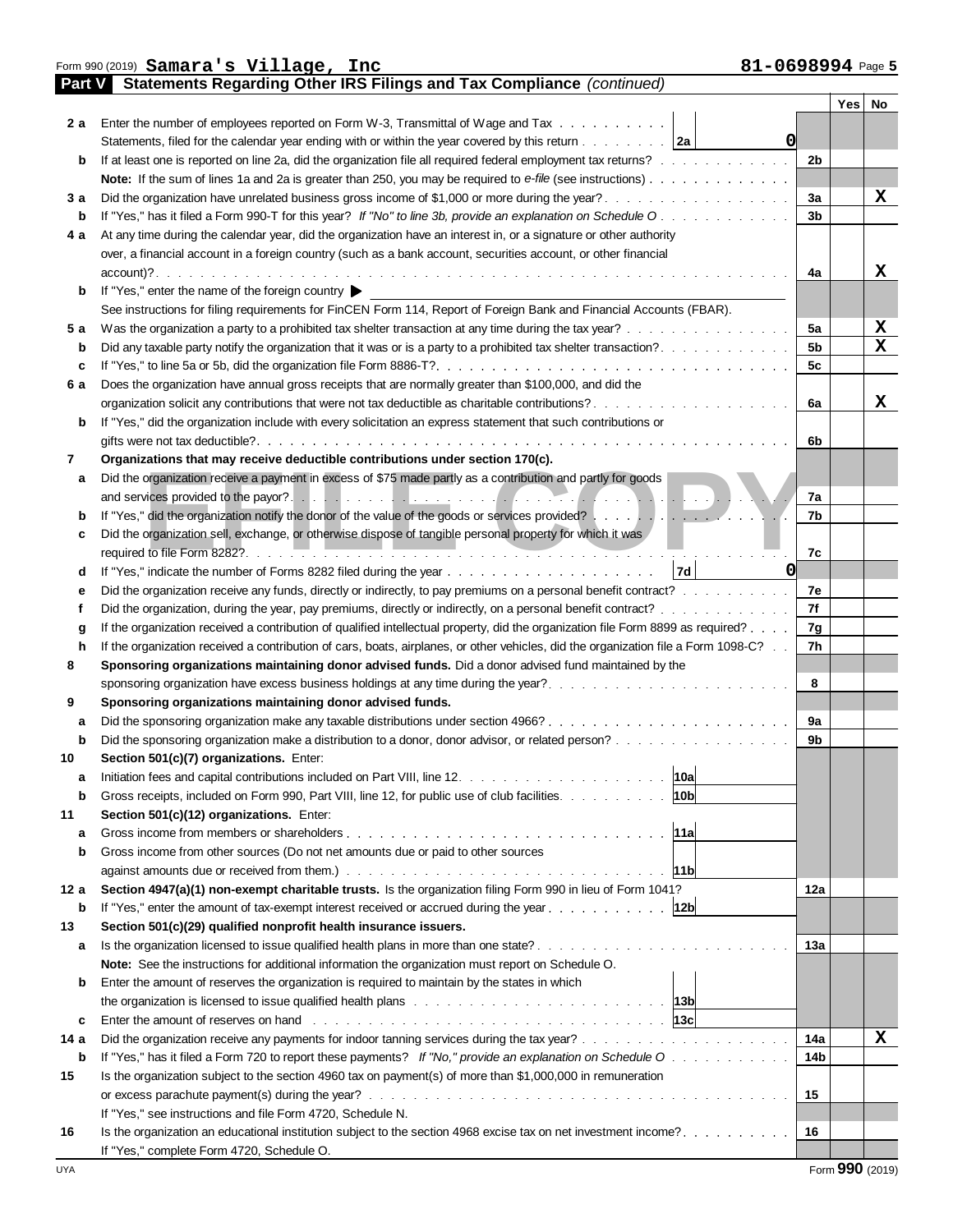| $\frac{1}{2}$ and $\frac{1}{2}$ samara s $\frac{1}{2}$ and $\frac{1}{2}$ inc                                              | ol-Voyc |
|---------------------------------------------------------------------------------------------------------------------------|---------|
| Part VI Governance, Management, and Disclosure For each "Yes" response to lines 2 through 7b below, and for a "No"        |         |
| response to line 8a, 8b, or 10b below, describe the circumstances, processes, or changes on Schedule O. See instructions. |         |
| $O$ baali if $O$ abaaliila $O$ aantaina a naananaa an nata ta anii lina in thia $D$ ant $M$                               |         |

|      | <b>Section A. Governing Body and Management</b>                                                                                                                                                                                |              | Yes         | No          |
|------|--------------------------------------------------------------------------------------------------------------------------------------------------------------------------------------------------------------------------------|--------------|-------------|-------------|
|      | 51<br>1 a Enter the number of voting members of the governing body at the end of the tax year.<br>1a                                                                                                                           |              |             |             |
|      | If there are material differences in voting rights among members of the governing body, or                                                                                                                                     |              |             |             |
|      | if the governing body delegated broad authority to an executive committee or similar                                                                                                                                           |              |             |             |
|      | committee, explain on Schedule O.                                                                                                                                                                                              |              |             |             |
|      | 51<br>1b<br>Enter the number of voting members included on line 1a, above, who are independent.<br>and a straight and                                                                                                          |              |             |             |
| 2    | Did any officer, director, trustee, or key employee have a family relationship or a business relationship with                                                                                                                 |              |             |             |
|      | $\frac{1}{2}$                                                                                                                                                                                                                  | $\mathbf{2}$ |             | X           |
| 3    | Did the organization delegate control over management duties customarily performed by or under the direct                                                                                                                      |              |             |             |
|      | supervision of officers, directors, trustees, or key employees to a management company or other person?                                                                                                                        | 3            |             | X           |
| 4    | Did the organization make any significant changes to its governing documents since the prior Form 990 was filed?                                                                                                               | 4            |             | $\mathbf x$ |
| 5    | Did the organization become aware during the year of a significant diversion of the organization's assets?                                                                                                                     | 5            |             | X           |
| 6    |                                                                                                                                                                                                                                | 6            |             | X           |
|      |                                                                                                                                                                                                                                |              |             |             |
| 7 a  | Did the organization have members, stockholders, or other persons who had the power to elect or appoint                                                                                                                        | 7a           |             | X           |
|      |                                                                                                                                                                                                                                |              |             |             |
| b    | Are any governance decisions of the organization reserved to (or subject to approval by) members,                                                                                                                              |              |             |             |
|      |                                                                                                                                                                                                                                | 7b           |             | х           |
| 8    | Did the organization contemporaneously document the meetings held or written actions undertaken during                                                                                                                         |              |             |             |
|      | the year by the following:                                                                                                                                                                                                     |              |             |             |
| а    |                                                                                                                                                                                                                                | 8a           | X           |             |
|      |                                                                                                                                                                                                                                | 8b           | $\mathbf x$ |             |
| 9    | Is there any officer, director, trustee, or key employee listed in Part VII, Section A, who cannot be reached at                                                                                                               |              |             |             |
|      | the organization's mailing address? If "Yes," provide the names and addresses on Schedule O<br>Section B. Policies (This Section B requests information about policies not required by the Internal Revenue Code.)             | 9            |             | x           |
|      |                                                                                                                                                                                                                                |              |             |             |
|      |                                                                                                                                                                                                                                | 10a          | Yes         | No          |
|      |                                                                                                                                                                                                                                |              |             | X           |
| b    | If "Yes," did the organization have written policies and procedures governing the activities of such chapters,                                                                                                                 |              |             |             |
|      | affiliates, and branches to ensure their operations are consistent with the organization's exempt purposes?                                                                                                                    | 10b          |             |             |
| 11 a | Has the organization provided a complete copy of this Form 990 to all members of its governing body before filing the form?                                                                                                    | 11a          | $\mathbf x$ |             |
| b    | Describe in Schedule O the process, if any, used by the organization to review this Form 990.                                                                                                                                  |              |             |             |
| 12 a | Did the organization have a written conflict of interest policy? If "No," go to line 13.                                                                                                                                       | 12a          | X           |             |
| b    | Were officers, directors, or trustees, and key employees required to disclose annually interests that could give rise to conflicts? .                                                                                          | 12b          | X           |             |
| c    | Did the organization regularly and consistently monitor and enforce compliance with the policy? If "Yes,"                                                                                                                      |              |             |             |
|      |                                                                                                                                                                                                                                | 12c          | X           |             |
| 13   |                                                                                                                                                                                                                                | 13           | $\mathbf X$ |             |
| 14   |                                                                                                                                                                                                                                | 14           | $\mathbf x$ |             |
|      | Did the process for determining compensation of the following persons include a review and approval by                                                                                                                         |              |             |             |
|      | independent persons, comparability data, and contemporaneous substantiation of the deliberation and decision?                                                                                                                  |              |             |             |
| a    |                                                                                                                                                                                                                                | 15a          | X           |             |
| b    | Other officers or key employees of the organization with the content of the organization with the content of the organization with the content of the content of the content of the content of the content of the content of t | 15b          | $\mathbf x$ |             |
|      | If "Yes" to line 15a or 15b, describe the process in Schedule O (see instructions).                                                                                                                                            |              |             |             |
|      | 16 a Did the organization invest in, contribute assets to, or participate in a joint venture or similar arrangement                                                                                                            |              |             |             |
|      |                                                                                                                                                                                                                                | 16a          |             | X           |
|      | <b>b</b> If "Yes," did the organization follow a written policy or procedure requiring the organization to evaluate its                                                                                                        |              |             |             |
|      | participation in joint venture arrangements under applicable federal tax law, and take steps to safeguard the                                                                                                                  |              |             |             |
|      |                                                                                                                                                                                                                                | 16b          |             |             |
|      | <b>Section C. Disclosure</b>                                                                                                                                                                                                   |              |             |             |
| 17   | List the states with which a copy of this Form 990 is required to be filed $\blacktriangleright NC$                                                                                                                            |              |             |             |
| 18   | Section 6104 requires an organization to make its Forms 1023 (1024 or 1024-A, if applicable), 990, and 990-T (Section 501(c)(3)s only)                                                                                         |              |             |             |
|      | available for public inspection. Indicate how you made these available. Check all that apply.                                                                                                                                  |              |             |             |
|      | Another's website<br>$ \mathbf{X} $ Upon request<br>  Other (explain on Schedule O)<br>Own website                                                                                                                             |              |             |             |
| 19   | Describe on Schedule O whether (and if so, how) the organization made its governing documents, conflict of interest policy, and                                                                                                |              |             |             |
|      | financial statements available to the public during the tax year.                                                                                                                                                              |              |             |             |
| 20   | State the name, address, and telephone number of the person who possesses the organization's books and records $(910)294-0292$                                                                                                 |              |             |             |
|      | Samara's Village, Inc. 1450 Fifty Lakes Drive Ste. Unit F Southport, NC                                                                                                                                                        |              |             |             |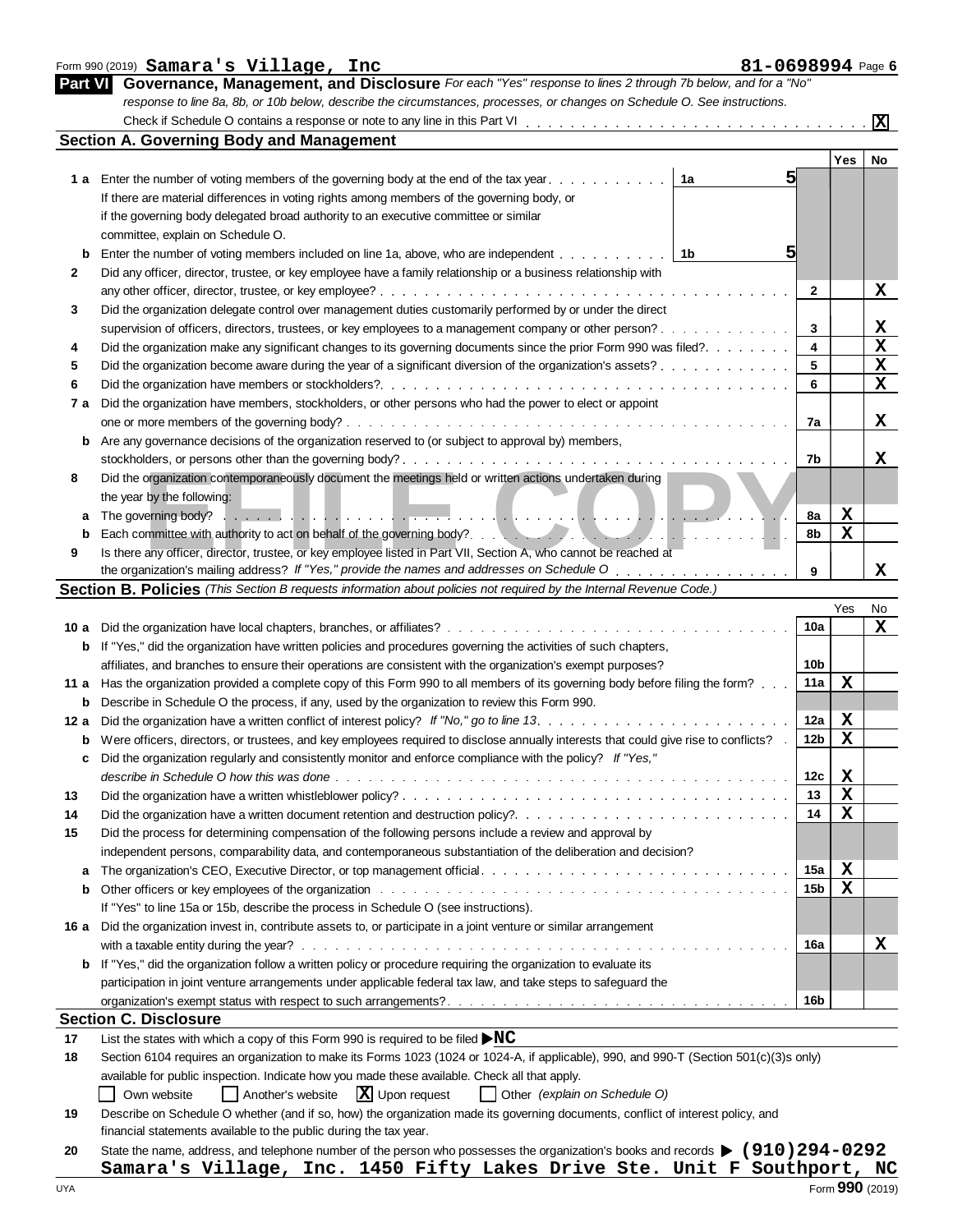Part VII Compensation of Officers, Directors, Trustees, Key Employees, Highest Compensated Employees, and **Independent Contractors**

Check if Schedule O contains a response or note to any line in this Part VII. . . . . . . .

**Section A. Officers, Directors, Trustees, Key Employees, and Highest Compensated Employees**

**1a** Complete this table for all persons required to be listed. Report compensation for the calendar year ending with or within the organization's tax year.

List all of the organization's **current** officers, directors, trustees (whether individuals or organizations), regardless of amount of compensation. Enter -0- in columns (D), (E), and (F) if no compensation was paid.

List all of the organization's **current** key employees, if any. See instructions for definition of "key employee."

List the organization's five **current** highest compensated employees (other than an officer, director, trustee, or key employee) who received reportable compensation (Box 5 of Form W-2 and/or Box 7 of Form 1099-MISC) of more than \$100,000 from the organization and any related organizations.

List all of the organization's **former** officers, key employees, and highest compensated employees who received more than \$100,000 of reportable compensation from the organization and any related organizations.

List all of the organization's **former directors or trustees** that received, in the capacity as a former director or trustee of the organization, more than \$10,000 of reportable compensation from the organization and any related organizations. See instructions for the order in which to list the persons above.

**(C) (A) (B) (D) (E) (F)** Position **EFILE CAP**<br>
Name and title<br>
Name and title<br>
Name and title<br>
Name and title<br>
Name and title<br>
Name and title<br>
Name and title<br>
Name and title<br>
Name and title<br>
Name and title<br>
Name and title<br>
Name and title<br>
Name and title<br>
N Name and title Average (do not check more than one Reportable **Reportable** Estimated hours per compensation amount of box, unless person is both an week (list any related from other officer and a director/trustee) hours for the organizations compensation or director Officer Highest compensated Institutional trustee<br>Individual trustee Institutional Highest compeı<br>employee related Key employee Former organization from the organizations below dotted line) organizations **(1) Jeffrey Bantle 05.00 President X (2) Diane Saullo 05.00 X Secretary (3) Donna J Robey-Sullivan 30.00 X Treasurer (4) Diana Setaro 05.00 Program Chair X (5) Niesha White-Diggs 03.00 X** 39,441. **Board Member X (6) Deborah Keener 40.00 Program Director (7) (8) (9) (10) (11) (12) (13) (14)**

Check this box if neither the organization nor any related organization compensated any current officer, director, or trustee.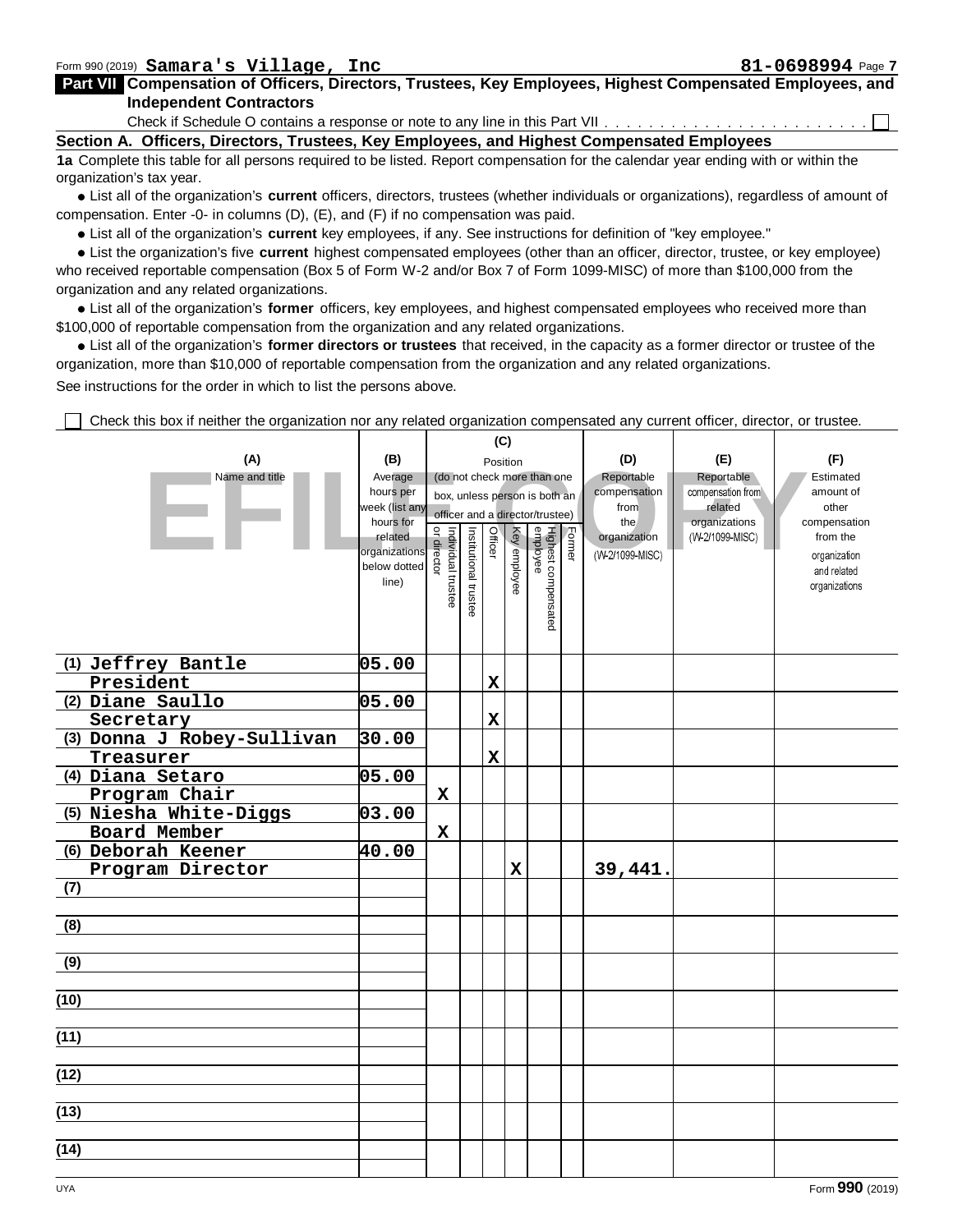| Part VII Section A. Officers, Directors, Trustees, Key Employees, and Highest Compensated Employees (continued)                                                                                                                                             |                               |                               |                                         |         |              |                                 |        |                         |                          |                |                             |    |
|-------------------------------------------------------------------------------------------------------------------------------------------------------------------------------------------------------------------------------------------------------------|-------------------------------|-------------------------------|-----------------------------------------|---------|--------------|---------------------------------|--------|-------------------------|--------------------------|----------------|-----------------------------|----|
| (A)                                                                                                                                                                                                                                                         | (B)                           |                               |                                         |         | (C)          |                                 |        | (D)                     | (E)                      |                | (F)                         |    |
| Name and title                                                                                                                                                                                                                                              | Average                       |                               | Position<br>(do not check more than one |         |              |                                 |        | Reportable              | Reportable               |                | Estimated                   |    |
|                                                                                                                                                                                                                                                             | hours per                     | box, unless person is both an |                                         |         |              |                                 |        | compensation            | compensation from        |                | amount of                   |    |
|                                                                                                                                                                                                                                                             | week (list any<br>hours for   |                               |                                         |         |              | officer and a director/trustee) |        | from<br>the             | related<br>organizations |                | other<br>compensation       |    |
|                                                                                                                                                                                                                                                             | related                       |                               |                                         | Officer |              |                                 | Former | organization            | (W-2/1099-MISC)          |                | from the                    |    |
|                                                                                                                                                                                                                                                             | organizations<br>below dotted | Individual<br>director        |                                         |         |              |                                 |        | (W-2/1099-MISC)         |                          |                | organization<br>and related |    |
|                                                                                                                                                                                                                                                             | line)                         |                               |                                         |         | Key employee |                                 |        |                         |                          |                | organizations               |    |
|                                                                                                                                                                                                                                                             |                               | trustee                       | Institutional trustee                   |         |              |                                 |        |                         |                          |                |                             |    |
|                                                                                                                                                                                                                                                             |                               |                               |                                         |         |              | Highest compensated<br>employee |        |                         |                          |                |                             |    |
| $\overline{(15)}$                                                                                                                                                                                                                                           |                               |                               |                                         |         |              |                                 |        |                         |                          |                |                             |    |
| (16)                                                                                                                                                                                                                                                        |                               |                               |                                         |         |              |                                 |        |                         |                          |                |                             |    |
|                                                                                                                                                                                                                                                             |                               |                               |                                         |         |              |                                 |        |                         |                          |                |                             |    |
| (17)                                                                                                                                                                                                                                                        |                               |                               |                                         |         |              |                                 |        |                         |                          |                |                             |    |
| (18)                                                                                                                                                                                                                                                        |                               |                               |                                         |         |              |                                 |        |                         |                          |                |                             |    |
|                                                                                                                                                                                                                                                             |                               |                               |                                         |         |              |                                 |        |                         |                          |                |                             |    |
| (19)                                                                                                                                                                                                                                                        |                               |                               |                                         |         |              |                                 |        |                         |                          |                |                             |    |
| (20)                                                                                                                                                                                                                                                        |                               |                               |                                         |         |              |                                 |        |                         |                          |                |                             |    |
| $\overline{(21)}$                                                                                                                                                                                                                                           |                               |                               |                                         |         |              |                                 |        |                         |                          |                |                             |    |
|                                                                                                                                                                                                                                                             |                               |                               |                                         |         |              |                                 |        |                         |                          |                |                             |    |
| (22)                                                                                                                                                                                                                                                        |                               |                               |                                         |         |              |                                 |        |                         |                          |                |                             |    |
| (23)                                                                                                                                                                                                                                                        |                               |                               |                                         |         |              |                                 |        |                         |                          |                |                             |    |
|                                                                                                                                                                                                                                                             |                               |                               |                                         |         |              |                                 |        |                         |                          |                |                             |    |
| $\overline{(24)}$                                                                                                                                                                                                                                           |                               |                               |                                         |         |              |                                 |        |                         |                          |                |                             |    |
| $\overline{(25)}$                                                                                                                                                                                                                                           |                               |                               |                                         |         |              |                                 |        |                         |                          |                |                             |    |
|                                                                                                                                                                                                                                                             |                               |                               |                                         |         |              |                                 |        |                         |                          |                |                             |    |
| 1 <sub>b</sub><br><b>Subtotal</b>                                                                                                                                                                                                                           |                               |                               |                                         |         |              |                                 |        | 39,441.                 |                          |                |                             |    |
| Total from continuation sheets to Part VII, Section A and a substitution<br>C                                                                                                                                                                               |                               |                               |                                         |         |              |                                 |        |                         |                          |                |                             |    |
| Total (add lines 1b and 1c) and the contract of the contract of the D<br>d<br>Total number of individuals (including but not limited to those listed above) who received more than \$100,000 of<br>$\mathbf{2}$                                             |                               |                               |                                         |         |              |                                 |        | 39,441.                 |                          |                |                             |    |
| reportable compensation from the organization ▶                                                                                                                                                                                                             |                               |                               |                                         |         |              |                                 |        |                         |                          |                |                             |    |
|                                                                                                                                                                                                                                                             |                               |                               |                                         |         |              |                                 |        |                         |                          |                | Yes                         | No |
| Did the organization list any former officer, director, trustee, key employee, or highest compensated<br>3.<br>employee on line 1a? If "Yes," complete Schedule J for such individual                                                                       |                               |                               |                                         |         |              |                                 |        |                         |                          | 3              |                             | X  |
| For any individual listed on line 1a, is the sum of reportable compensation and other compensation from the<br>4                                                                                                                                            |                               |                               |                                         |         |              |                                 |        |                         |                          |                |                             |    |
| organization and related organizations greater than \$150,000? If "Yes," complete Schedule J for such                                                                                                                                                       |                               |                               |                                         |         |              |                                 |        |                         |                          |                |                             |    |
| <i>individual</i>                                                                                                                                                                                                                                           |                               |                               |                                         |         |              |                                 |        |                         |                          | 4              |                             | X  |
| Did any person listed on line 1a receive or accrue compensation from any unrelated organization or individual<br>5                                                                                                                                          |                               |                               |                                         |         |              |                                 |        |                         |                          |                |                             |    |
| for services rendered to the organization? If "Yes," complete Schedule J for such person.<br><b>Section B. Independent Contractors</b>                                                                                                                      |                               |                               |                                         |         |              |                                 |        |                         |                          | 5              |                             | X  |
| Complete this table for your five highest compensated independent contractors that received more than \$100,000 of<br>$\mathbf 1$<br>compensation from the organization. Report compensation for the calendar year ending with or within the organization's |                               |                               |                                         |         |              |                                 |        |                         |                          |                |                             |    |
| tax year.<br>(A)                                                                                                                                                                                                                                            |                               |                               |                                         |         |              |                                 |        | (B)                     |                          | $\overline{C}$ |                             |    |
| Name and business address                                                                                                                                                                                                                                   |                               |                               |                                         |         |              |                                 |        | Description of services |                          | Compensation   |                             |    |
|                                                                                                                                                                                                                                                             |                               |                               |                                         |         |              |                                 |        |                         |                          |                |                             |    |
|                                                                                                                                                                                                                                                             |                               |                               |                                         |         |              |                                 |        |                         |                          |                |                             |    |
|                                                                                                                                                                                                                                                             |                               |                               |                                         |         |              |                                 |        |                         |                          |                |                             |    |
| Total number of independent contractors (including but not limited to those listed above) who<br>$\mathbf{2}$                                                                                                                                               |                               |                               |                                         |         |              |                                 |        |                         |                          |                |                             |    |

received more than \$100,000 of compensation from the organization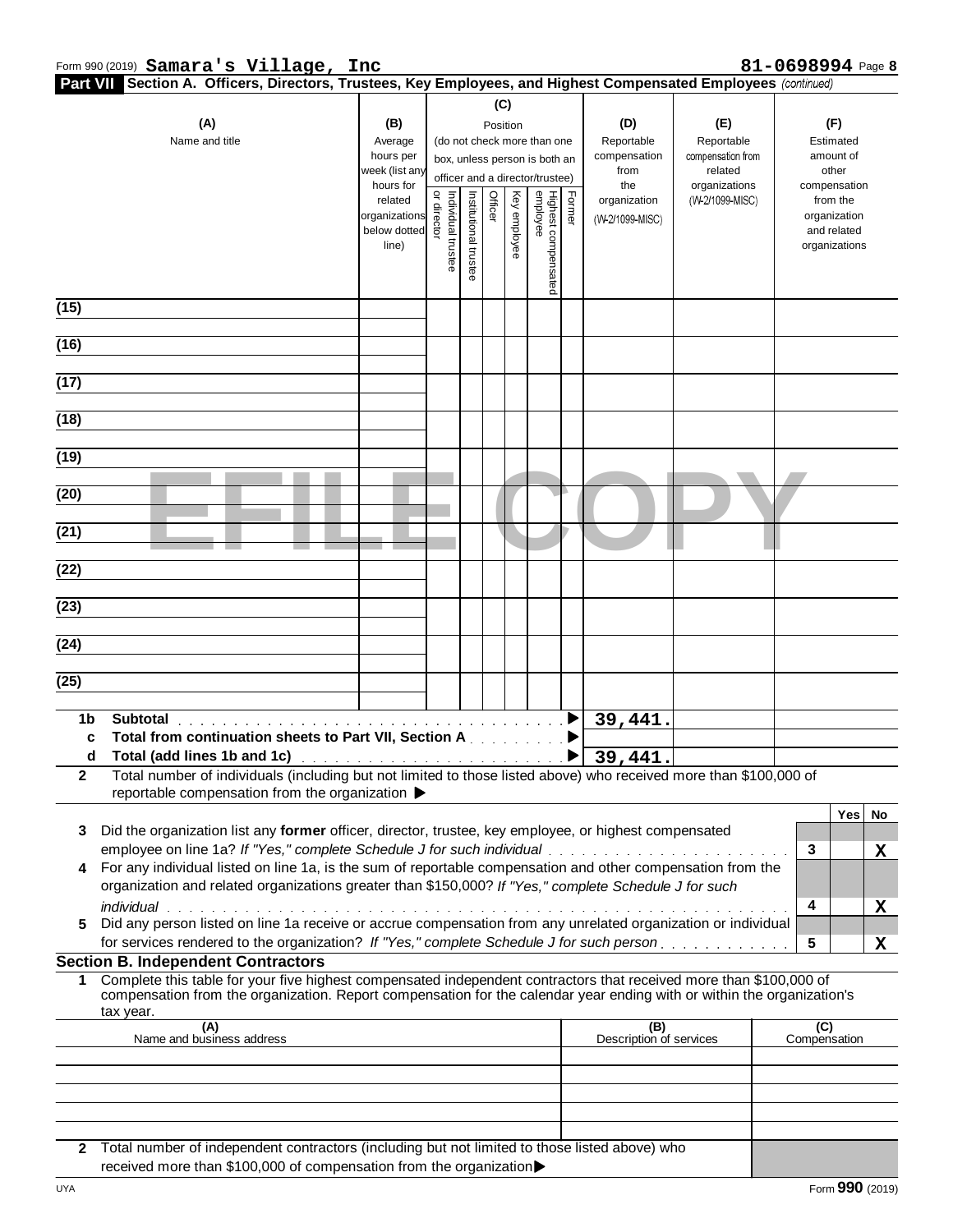|                                                           |                        | <b>Part VIII</b> Statement of Revenue                                                                                                                                                                                                                                                                                                               |                                                                                             |                      |                                              |                                                      |                                                               |
|-----------------------------------------------------------|------------------------|-----------------------------------------------------------------------------------------------------------------------------------------------------------------------------------------------------------------------------------------------------------------------------------------------------------------------------------------------------|---------------------------------------------------------------------------------------------|----------------------|----------------------------------------------|------------------------------------------------------|---------------------------------------------------------------|
|                                                           |                        | Check if Schedule O contains a response or note to any line in this Part VIII Toronto Alexander Alexander Alexander Check if Schedule O contains a response or note to any line in this Part VIII Toronto Alexander Alexander                                                                                                                       |                                                                                             | (A)<br>Total revenue | (B)<br>Related or exempt<br>function revenue | $\overline{(c)}$<br>Unrelated<br>business<br>revenue | (D)<br>Revenue excluded<br>from tax under<br>sections 512-514 |
| Contributions, Gifts, Grants<br>and Other Similar Amounts | 1a<br>b<br>c<br>d<br>е | Federated campaigns 1a<br>Membership dues 1b<br>Fundraising events 1c<br>Related organizations 1d<br>Government grants (contributions) $\ldots$   1e<br>All other contributions, gifts, grants,<br>Noncash contributions included in lines 1a-1f $ 1g $ \$ 70, 954.                                                                                 | $\overline{1}$ ,000.                                                                        |                      |                                              |                                                      |                                                               |
| Program Service Revenue                                   | h.<br>2a               | <u> 1980 - Johann Barbara, martxa alemaniar a</u><br><u> 1989 - Johann Barn, mars and de Branch Barn, mars and de Branch Barn, mars and de Branch Barn, mars and de Br</u><br><u> 1999 - Jan Alexandro III, prima posta</u><br>All other program service revenue                                                                                    | <b>Business Code</b>                                                                        | 142,532.             |                                              |                                                      |                                                               |
|                                                           | g<br>3<br>4<br>5       | Investment income (including dividends, interest,<br>and other similar amounts).<br>Income from investment of tax-exempt bond proceeds                                                                                                                                                                                                              |                                                                                             | 88.                  | 88.                                          |                                                      |                                                               |
|                                                           | 6а<br>b<br>c<br>d<br>b | (i) Real<br>Gross rents 6a<br>6 <sub>b</sub><br>Less: rental expenses<br>6c<br>Rental income or (loss)<br>Net rental income or (loss)<br>(i) Securities<br>7a Gross amount from sales of<br>263.<br>7a<br>assets other than inventory<br>Less: cost or other basis<br>and sales expenses $\ldots$ 7b                                                | (ii) Personal<br>▶<br>(ii) Other                                                            |                      |                                              |                                                      |                                                               |
|                                                           |                        | 263.<br>Gain or (loss) 7c<br><b>d</b> Net gain or (loss) $\cdots$ $\cdots$ $\cdots$ $\cdots$ $\cdots$ $\cdots$                                                                                                                                                                                                                                      |                                                                                             | 263.                 |                                              |                                                      |                                                               |
| <b>Other Revenue</b>                                      |                        | 8a Gross income from fundraising<br>events (not including \$<br>of contributions reported on line 1c).<br>See Part IV, line 18 $\ldots$ $\ldots$ $\ldots$ $\ldots$   8a<br> 8 <sub>b</sub><br><b>b</b> Less: direct expenses                                                                                                                        | 8,191.<br>88.                                                                               |                      |                                              |                                                      |                                                               |
|                                                           |                        | c Net income or (loss) from fundraising events<br>9a Gross income from gaming activities.<br>See Part IV, line 19 $\ldots$ $\ldots$ $\ldots$ $\ldots$ $\ldots$ 9a<br>9 <sub>b</sub><br><b>b</b> Less: direct expenses                                                                                                                               | ▶                                                                                           | 8,103.               |                                              |                                                      |                                                               |
|                                                           |                        | c Net income or (loss) from gaming activities<br>10a Gross sales of inventory, less<br>returns and allowances 10a<br> 10 <sub>b</sub>  <br><b>b</b> Less: $\cosh$ of goods $\sinh$<br>c Net income or (loss) from sales inventory                                                                                                                   | ▶<br>$\begin{array}{cccccccccccccc} . & . & . & . & . & . & . & . & . & . \end{array}$<br>▶ |                      |                                              |                                                      |                                                               |
| Miscellaneous<br>Revenue                                  | 11 a<br>b<br>c         | <u> Alexandria (Carlo Carlo Carlo Carlo Carlo Carlo Carlo Carlo Carlo Carlo Carlo Carlo Carlo Carlo Carlo Carlo C</u><br>the control of the control of the control of the control of the control of<br>the control of the control of the control of the control of the control of<br><b>d</b> All other revenue $\ldots$ $\ldots$ $\ldots$ $\ldots$ | <b>Business Code</b>                                                                        |                      |                                              |                                                      |                                                               |
|                                                           |                        | e Total. Add lines 11a-11d<br>12 Total revenue. See instructions.                                                                                                                                                                                                                                                                                   | $\blacktriangleright$<br>$\blacktriangleright$                                              | 150,986.             | 88.                                          |                                                      |                                                               |

**150,986. 88.**

**12 Total revenue.** See instructions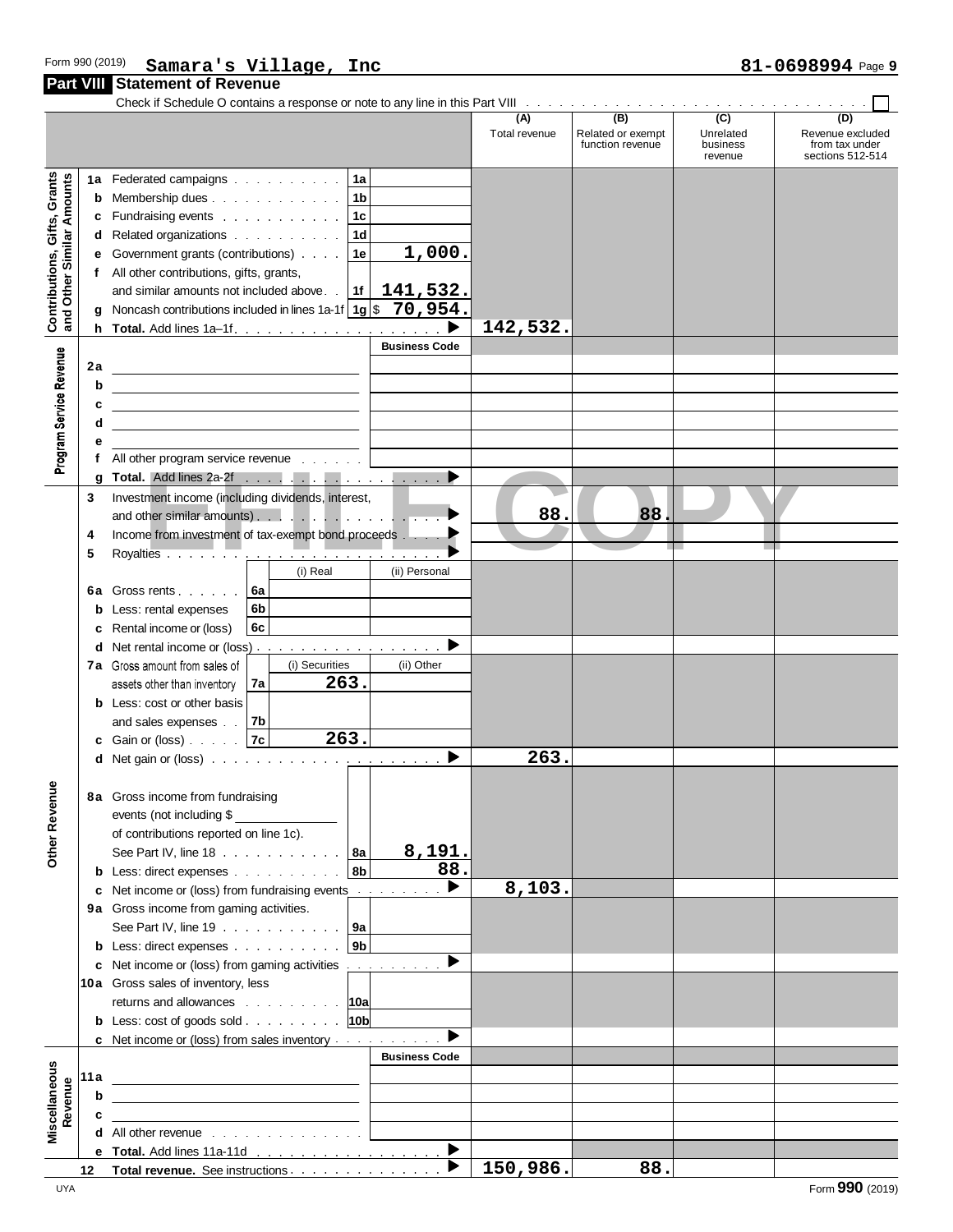**Part IX Statement of Functional Expenses**

#### **Example Solution Continuations**<br>
Second Continuations of the Communications of the Communications of the Communications of the Communications of the Communications of the Communications of the Communications of the Commun *Section 501(c)(3) and 501(c)(4) organizations must complete all columns. All other organizations must complete column (A).* Check if Schedule O contains a response or note to any line in this Part IX *Do not include amounts reported on lines 6b, 7b, 8b, 9b, and 10b of Part VIII.* **(A)** Total expenses **(B)** Program service expenses (B)<br>gram service Management and<br>expenses general expenses Management and<br>general expenses **(C) (D)** Fundraising expenses **1** Grants and other assistance to domestic organizations and domestic governments. See Part IV, line 21 and such an **2** Grants and other assistance to domestic individuals. See Part IV, line 22, production of the contract of the contract of the contract of the contract o **3** Grants and other assistance to foreign organizations, foreign governments, and foreign individuals. See Part IV, lines 15 and 16 **4** Benefits paid to or for members. . . . . . . . . . . . **5** Compensation of current officers, directors, trustees, and key employees **6** Compensation not included above to disqualified persons (as defined under section 4958(f)(1)) and persons described in section  $4958(c)(3)(B)$ . . . . . . . . . . . **7** Other salaries and wages . . . . . . . . . . . . . . . . **8** Pension plan accruals and contributions (include section 401(k) and 403(b) employer contributions) **9** Other employee benefits . . . . . . . 10 Payroll taxes . . . . . . . . . . **11** Fees for services (nonemployees): **a** Management **b** Legal **c** Accounting . . . . . . . . . . **d** Lobbying **e** Professional fundraising services. See Part IV, line 17 **f** Investment management fees **g** Other. (If line 11g amount exceeds 10% of line 25, column (A) amount, list line 11g expenses on Schedule O.) 12 Advertising and promotion **contained** Advertising and promotion **contained** Advertising and **Promotion 13** Office expenses **14** Information technology **15** Royalties 16 Occupancy........................ **17** Travel **18** Payments of travel or entertainment expenses for any federal, state, or local public officials . . . . . . . . . . . . . **19** Conferences, conventions, and meetings . . . . . . . . . **20** Interest **21** Payments to affiliates 22 Depreciation, depletion, and amortization . . . . . . . . . **23** Insurance **24** Other expenses. Itemize expenses not covered above (List miscellaneous expenses on line 24e. If line 24e amount exceeds 10% of line 25, column (A) amount, list line 24e expenses on Schedule O.) a Contract Services Expense<br>**b** Non Personnel Expense c Other Personnel Exp **e** All other expenses **25 Total functional expenses.** Add lines 1 through 24e **26 Joint costs.** Complete this line only if the organization reported in column (B) joint costs from a combined educational campaign and fundraising solicitation. Check here  $\blacktriangleright \Box$  if following SOP 98-2 (ASC 958-720). **39,441. 39,441. 3,017. 3,017. 776.** 633. 143.<br>644 6 027 575 2 042 **8,644.** 6,027. 575. 2,042.<br> **8,644.** 6,027. 575. 2,042.<br> **8,810** 3,127 473 210 **3,810.** 575. **143.**<br> **3,810.** 3,127. **575. 2,042.**<br> **3,810.** 3,127. **473.** 210. **15,983. 12,786. 3,197.**<br> **15,983. 12,786. 3,197.**<br> **1647. 4.612.** <u>5,810. 5,127. 473. 210.<br>5,983. 12,786. 3,197. 4,647. 4,612. 35.</u> **1,700. 1,340. 360.** Extrinscellaheous expenses on line 24e. if line 24e amount<br>
exceeds 10% of line 25, column (A) amount, list line 24e<br>
expenses on Schedule O.)<br> **Contract Services Expense**<br>
Mon. Personnel Expense 18, 241, 16, 905, 886 exceeds 10% of the 25, column (A) amount, list the 24e<br>
expenses on Schedule O.)<br> **Non Personnel Expense** 18,241. 16,905. 886. 450.<br>
Other Personnel Expense 3342 3107 30 205 expenses on Schedule O.)<br> **Contract Services Expense**<br> **Other Personnel Expense**<br> **Other Personnel Exp**<br> **Other Personnel Exp**<br> **Contract Services Expense**<br> **B86. 450.**<br> **B86. 450.**<br> **B86. 450.**<br> **B86. 450.**<br> **B86.** <u>139,097. 123,527. 12,485. 3,085.</u><br> **139,097. 123,527. 12,485.** 3,085.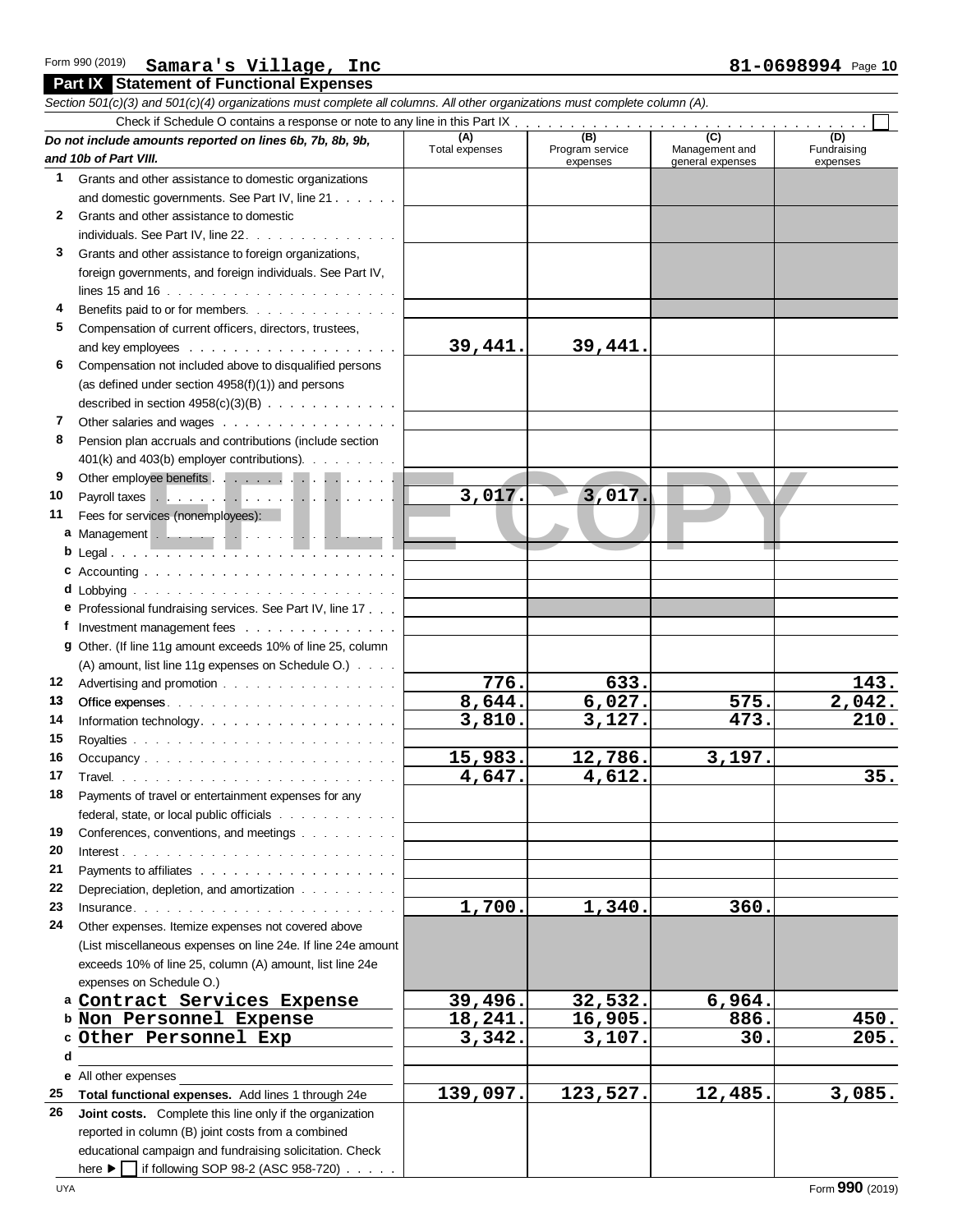|                        | <b>Part X</b> Balance Sheet                                                                                                                                                                                                    |                   |                 |                 |
|------------------------|--------------------------------------------------------------------------------------------------------------------------------------------------------------------------------------------------------------------------------|-------------------|-----------------|-----------------|
|                        |                                                                                                                                                                                                                                | (A)               |                 |                 |
|                        |                                                                                                                                                                                                                                |                   |                 | (B)             |
|                        |                                                                                                                                                                                                                                | Beginning of year |                 | End of year     |
| 1                      |                                                                                                                                                                                                                                | 2,336.            | $\mathbf{1}$    | 7,955.          |
| 2                      |                                                                                                                                                                                                                                | 7,542.            | $\overline{2}$  | 25,409.         |
| 3                      |                                                                                                                                                                                                                                | 11,430.           | $\mathbf{3}$    | 8,000.          |
| 4                      |                                                                                                                                                                                                                                |                   | 4               |                 |
| 5                      | Loans and other receivables from any current or former officer, director,                                                                                                                                                      |                   |                 |                 |
|                        | trustee, key employee, creator or founder, substantial contributor, or 35%                                                                                                                                                     |                   |                 |                 |
|                        | controlled entity or family member of any of these persons with the state of any of the set of the set of the set of the set of the set of the set of the set of the set of the set of the set of the set of the set of the se |                   | 5               |                 |
|                        |                                                                                                                                                                                                                                |                   |                 |                 |
| 6                      | Loans and other receivables from other disqualified persons (as defined                                                                                                                                                        |                   |                 |                 |
| Assets                 | under section $4958(f)(1)$ , and persons described in section $4958(c)(3)(B)$                                                                                                                                                  |                   | 6               |                 |
| 7                      |                                                                                                                                                                                                                                |                   | $\overline{7}$  |                 |
| 8                      | Inventories for sale or use by contact the contract of the contact of the contact of the contact of the contact of the contact of the contact of the contact of the contact of the contact of the contact of the contact of th |                   | 8               |                 |
| 9                      |                                                                                                                                                                                                                                |                   | 9               |                 |
|                        | 10 a Land, buildings, and equipment: cost or                                                                                                                                                                                   |                   |                 |                 |
|                        | 5,338.<br>other basis. Complete Part VI of Schedule D. $\ldots$ 10a                                                                                                                                                            |                   |                 |                 |
|                        | 5,086.<br><b>b</b> Less: accumulated depreciation $\ldots \ldots \ldots \ldots \ldots \ldots$                                                                                                                                  | 252.              | 10 <sub>c</sub> | 252.            |
| 11                     |                                                                                                                                                                                                                                |                   | 11              |                 |
| 12                     |                                                                                                                                                                                                                                |                   | 12              |                 |
| 13                     |                                                                                                                                                                                                                                |                   | 13              |                 |
| 14                     | Intangible assets et al., and a contract of the contract of the contract of the contract of the contract of the                                                                                                                |                   | 14              |                 |
| 15                     | Other assets. See Part IV, line 11.                                                                                                                                                                                            | <b>The State</b>  | 15              |                 |
| 16                     |                                                                                                                                                                                                                                | 21,560.           | 16              | 41,616.         |
| 17                     |                                                                                                                                                                                                                                |                   | 17              |                 |
| 18                     |                                                                                                                                                                                                                                |                   | 18              |                 |
| 19                     | Deferred revenue between the contract of the contract of the contract of the contract of the contract of the contract of the contract of the contract of the contract of the contract of the contract of the contract of the c |                   | 19              |                 |
| 20                     |                                                                                                                                                                                                                                |                   | 20              |                 |
| 21                     | Escrow or custodial account liability. Complete Part IV of Schedule D.                                                                                                                                                         |                   | 21              |                 |
| 22                     | Loans and other payables to any current or former officer, director, trustee, key employee, creator or                                                                                                                         |                   |                 |                 |
|                        | founder, substantial contributor, or 35% controlled entity or family member of any of these persons                                                                                                                            |                   | 22              |                 |
| 23                     | Secured mortgages and notes payable to unrelated third parties with the state of the state of the Secured mortgages and notes payable to unrelated third parties with the state of the Secured Muslim state of the Secured Mus |                   | 23              |                 |
| 24                     |                                                                                                                                                                                                                                |                   | 24              | 8,150.          |
| 25                     | Other liabilities (including federal income tax, payables to related third parties, and other liabilities                                                                                                                      |                   |                 |                 |
|                        |                                                                                                                                                                                                                                | 849.              | 25              | <u>1,158.</u>   |
| 26                     | Total liabilities. Add lines 17 through 25 (a) and a substitution of the state of the state of the state of the                                                                                                                | 849.              | 26              | 9,308.          |
|                        | $\blacktriangleright \overline{\mathbb{X}}$<br>Organizations that follow FASB ASC 958, check here                                                                                                                              |                   |                 |                 |
|                        | and complete lines 27, 28, 32, and 33.                                                                                                                                                                                         |                   |                 |                 |
| 27                     |                                                                                                                                                                                                                                | 12,260.           | 27              | <u>14,969.</u>  |
| 28                     |                                                                                                                                                                                                                                |                   |                 |                 |
|                        |                                                                                                                                                                                                                                | 8,451.            | 28              | 17,339.         |
|                        | Organizations that do not follow FASB ASC 958, check here<br>▶                                                                                                                                                                 |                   |                 |                 |
|                        | and complete lines 29 through 33.                                                                                                                                                                                              |                   |                 |                 |
| or Fund Balances<br>29 |                                                                                                                                                                                                                                |                   | 29              |                 |
| 30                     |                                                                                                                                                                                                                                |                   | 30              |                 |
| Assets<br>31           | Retained earnings, endowment, accumulated income, or other funds                                                                                                                                                               |                   | 31              |                 |
| <b>Net</b><br>32       |                                                                                                                                                                                                                                | 20,711.           | 32              | 32,308.         |
| 33                     |                                                                                                                                                                                                                                | 21,560.           | 33              | 41,616.         |
| UYA                    |                                                                                                                                                                                                                                |                   |                 | Form 990 (2019) |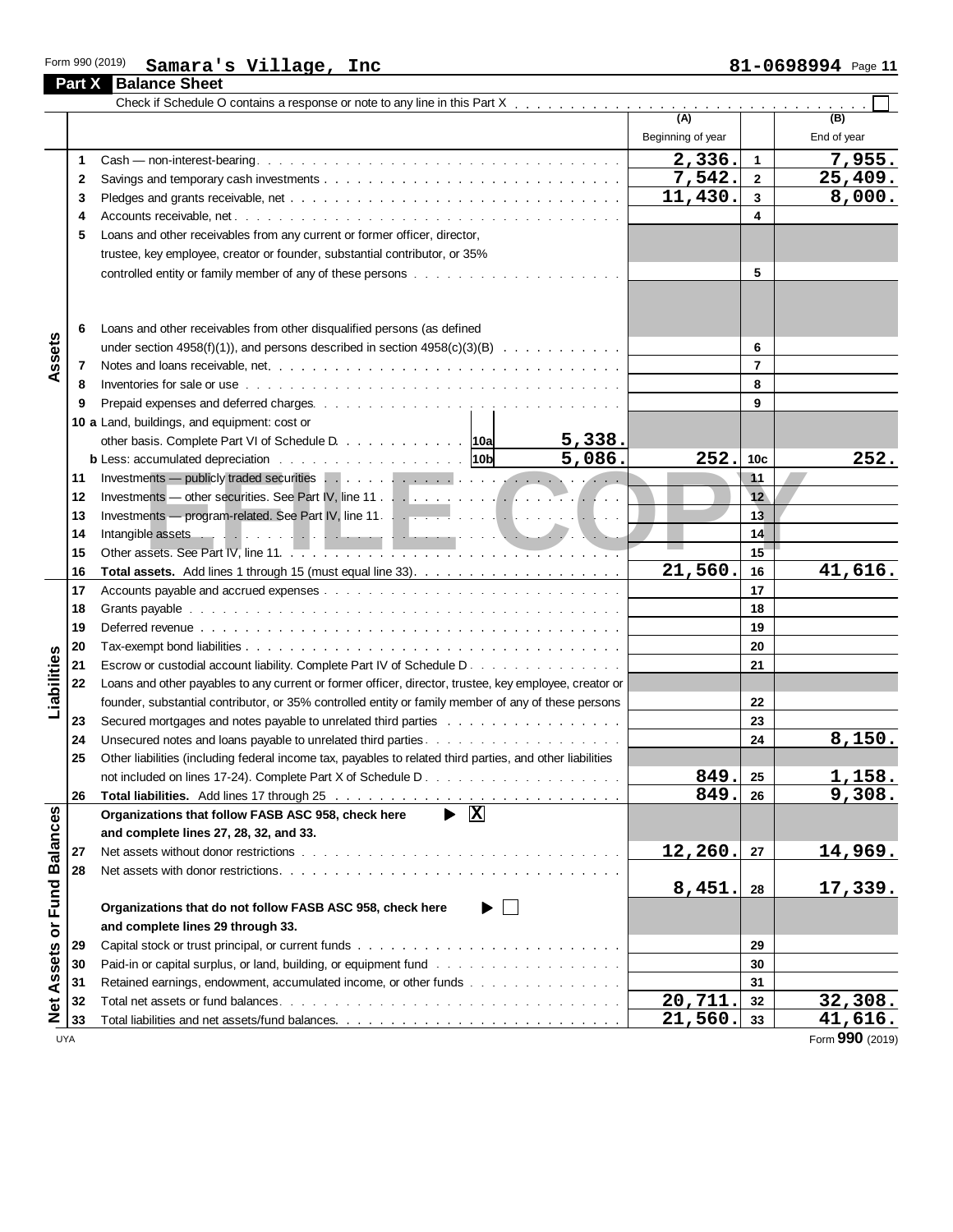| Form 990 (2019)<br>Samara's Village, Inc                                                                                                                                                                                            | 81-0698994 Page 12                   |
|-------------------------------------------------------------------------------------------------------------------------------------------------------------------------------------------------------------------------------------|--------------------------------------|
| <b>Part X</b> Reconciliation of Net Assets                                                                                                                                                                                          |                                      |
|                                                                                                                                                                                                                                     |                                      |
| 1                                                                                                                                                                                                                                   | 150,986.                             |
| 2                                                                                                                                                                                                                                   | 139,097.<br>$\overline{2}$           |
| 3                                                                                                                                                                                                                                   | 11,889.<br>$\overline{3}$            |
| Net assets or fund balances at beginning of year (must equal Part X, line 32, column (A))<br>4                                                                                                                                      | 20,711.<br>$\overline{4}$            |
| 5                                                                                                                                                                                                                                   | $5\phantom{1}$                       |
| 6                                                                                                                                                                                                                                   | 70,954.<br>6                         |
| Investment expenses business and contact the contract of the contract of the contract of the contract of the contract of the contract of the contract of the contract of the contract of the contract of the contract of the c<br>7 | $\overline{7}$                       |
| 8                                                                                                                                                                                                                                   | 8                                    |
| 9                                                                                                                                                                                                                                   | $\boldsymbol{9}$                     |
| Net assets or fund balances at end of year. Combine lines 3 through 9 (must equal Part X, line<br>10                                                                                                                                |                                      |
|                                                                                                                                                                                                                                     | 103,554.                             |
| <b>Part XII Financial Statements and Reporting</b>                                                                                                                                                                                  |                                      |
|                                                                                                                                                                                                                                     |                                      |
|                                                                                                                                                                                                                                     | Yes   No                             |
| $\overline{\mathbf{X}}$ Accrual<br>Accounting method used to prepare the Form 990:     Cash<br>1                                                                                                                                    | Other                                |
| If the organization changed its method of accounting from a prior year or checked "Other," explain in Schedule O.                                                                                                                   |                                      |
| 2a Were the organization's financial statements compiled or reviewed by an independent accountant?                                                                                                                                  | 2a<br>x                              |
| If "Yes," check a box below to indicate whether the financial statements for the year were compiled or reviewed on a separate                                                                                                       |                                      |
| basis, consolidated basis, or both:                                                                                                                                                                                                 |                                      |
| Consolidated basis<br>Separate basis                                                                                                                                                                                                | Both consolidated and separate basis |
| <b>b</b> Were the organization's financial statements audited by an independent accountant?                                                                                                                                         | $\mathbf x$<br>2 <sub>b</sub>        |
| If "Yes," check a box below to indicate whether the financial statements for the year were audited on a separate basis, consolidated                                                                                                |                                      |
| basis, or both:                                                                                                                                                                                                                     |                                      |
| Consolidated basis<br>Separate basis                                                                                                                                                                                                | Both consolidated and separate basis |
| c If "Yes" to line 2a or 2b, does the organization have a committee that assumes responsibility for oversight                                                                                                                       |                                      |
| of the audit, review, or compilation of its financial statements and selection of an independent accountant?                                                                                                                        | 2c                                   |
| If the organization changed either its oversight process or selection process during the tax year, explain on                                                                                                                       |                                      |
| Schedule O.                                                                                                                                                                                                                         |                                      |
| 3a As a result of a federal award, was the organization required to undergo an audit or audits as set forth in                                                                                                                      |                                      |
|                                                                                                                                                                                                                                     | X<br>За                              |
| <b>b</b> If "Yes," did the organization undergo the required audit or audits? If the organization did not undergo the                                                                                                               |                                      |
| required audit or audits, explain why on Schedule O and describe any steps taken to undergo such audits.                                                                                                                            | 3b                                   |
| <b>UYA</b>                                                                                                                                                                                                                          | Form 990 (2019)                      |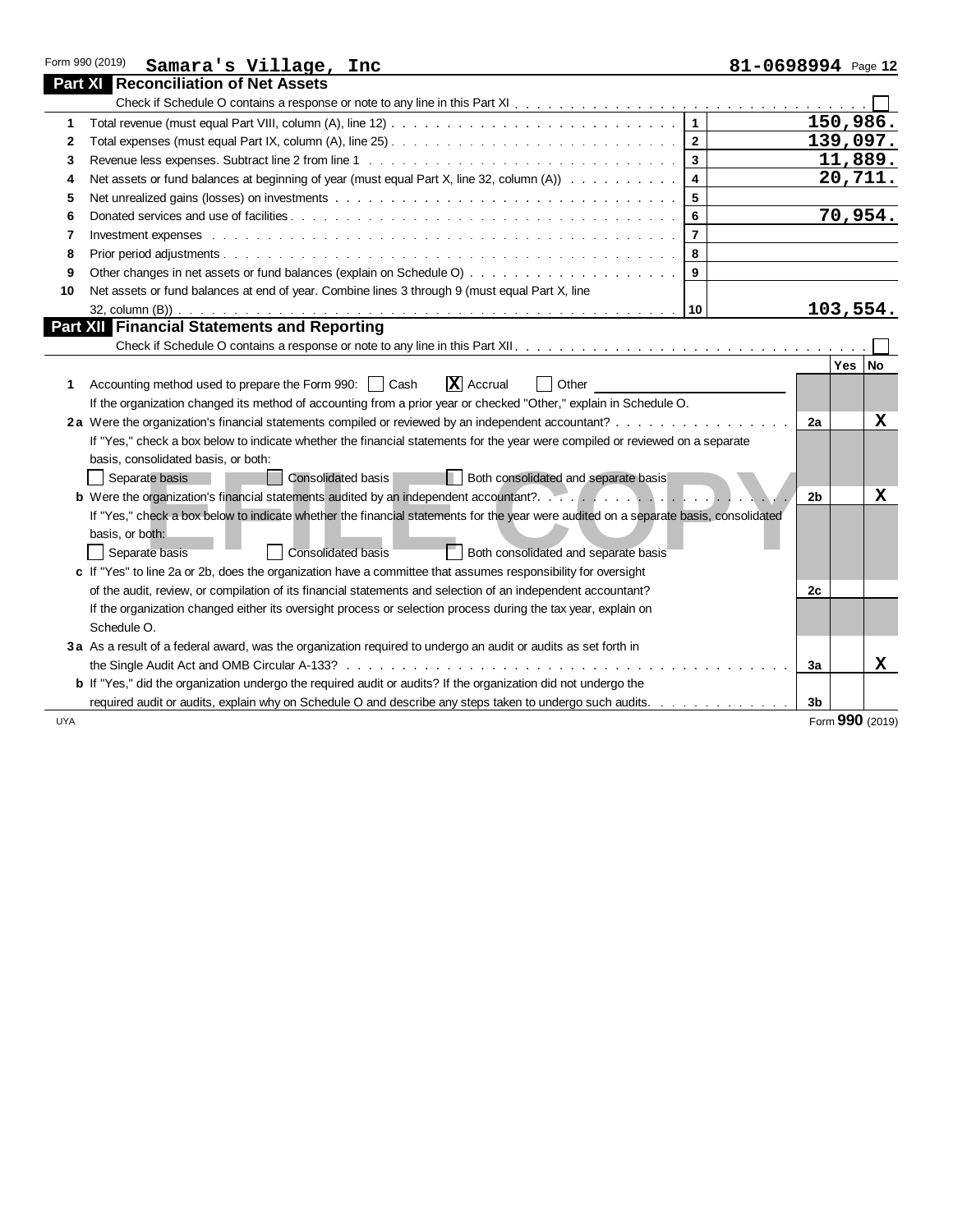**SCHEDULE A (Form 990 or 990-EZ)**

Department of the Treasury

### **Public Charity Status and Public Support**

**Complete if the organization is a section 501(c)(3) organization or a section 4947(a)(1) nonexempt charitable trust.**

 **Attach to Form 990 or Form 990-EZ.** 

**Open to Public Inspection 2019**

OMB No. 1545-0047

| Internal Revenue Service |                                                            |          | Go to www.irs.gov/Form990 for instructions and the latest information.                                                                                                                                                                                                                                                                                                                                                                               |                          |                                       |                                                         | <b>Inspection</b>                                     |
|--------------------------|------------------------------------------------------------|----------|------------------------------------------------------------------------------------------------------------------------------------------------------------------------------------------------------------------------------------------------------------------------------------------------------------------------------------------------------------------------------------------------------------------------------------------------------|--------------------------|---------------------------------------|---------------------------------------------------------|-------------------------------------------------------|
| Name of the organization |                                                            |          |                                                                                                                                                                                                                                                                                                                                                                                                                                                      |                          |                                       | <b>Employer identification number</b>                   |                                                       |
|                          | Samara's Village, Inc                                      |          |                                                                                                                                                                                                                                                                                                                                                                                                                                                      |                          |                                       | 81-0698994                                              |                                                       |
| Part I                   |                                                            |          | Reason for Public Charity Status (All organizations must complete this part.) See instructions.                                                                                                                                                                                                                                                                                                                                                      |                          |                                       |                                                         |                                                       |
|                          |                                                            |          | The organization is not a private foundation because it is: (For lines 1 through 12, check only one box.)                                                                                                                                                                                                                                                                                                                                            |                          |                                       |                                                         |                                                       |
| 1                        |                                                            |          | A church, convention of churches, or association of churches described in section 170(b)(1)(A)(i).                                                                                                                                                                                                                                                                                                                                                   |                          |                                       |                                                         |                                                       |
| 2.                       |                                                            |          | A school described in section 170(b)(1)(A)(ii). (Attach Schedule E (Form 990 or 990-EZ).)                                                                                                                                                                                                                                                                                                                                                            |                          |                                       |                                                         |                                                       |
| 3.                       |                                                            |          | A hospital or a cooperative hospital service organization described in section 170(b)(1)(A)(iii).                                                                                                                                                                                                                                                                                                                                                    |                          |                                       |                                                         |                                                       |
| 4                        |                                                            |          | A medical research organization operated in conjunction with a hospital described in section 170(b)(1)(A)(iii). Enter the                                                                                                                                                                                                                                                                                                                            |                          |                                       |                                                         |                                                       |
|                          | hospital's name, city, and state:                          |          |                                                                                                                                                                                                                                                                                                                                                                                                                                                      |                          |                                       |                                                         |                                                       |
| 5 <sup>1</sup>           | section 170(b)(1)(A)(iv). (Complete Part II.)              |          | An organization operated for the benefit of a college or university owned or operated by a governmental unit described in                                                                                                                                                                                                                                                                                                                            |                          |                                       |                                                         |                                                       |
| 6.                       |                                                            |          | A federal, state, or local government or governmental unit described in section 170(b)(1)(A)(v).                                                                                                                                                                                                                                                                                                                                                     |                          |                                       |                                                         |                                                       |
| $7 \times$               |                                                            |          | An organization that normally receives a substantial part of its support from a governmental unit or from the general public                                                                                                                                                                                                                                                                                                                         |                          |                                       |                                                         |                                                       |
|                          | described in section 170(b)(1)(A)(vi). (Complete Part II.) |          |                                                                                                                                                                                                                                                                                                                                                                                                                                                      |                          |                                       |                                                         |                                                       |
| 8                        |                                                            |          | A community trust described in section 170(b)(1)(A)(vi). (Complete Part II.)                                                                                                                                                                                                                                                                                                                                                                         |                          |                                       |                                                         |                                                       |
| 9 <sup>1</sup>           |                                                            |          | An agricultural research organization described in section 170(b)(1)(A)(ix) operated in conjunction with a land-grant college                                                                                                                                                                                                                                                                                                                        |                          |                                       |                                                         |                                                       |
|                          |                                                            |          | or university or a non-land-grant college of agriculture (see instructions). Enter the name, city, and state of the college or                                                                                                                                                                                                                                                                                                                       |                          |                                       |                                                         |                                                       |
| university:              |                                                            |          |                                                                                                                                                                                                                                                                                                                                                                                                                                                      |                          |                                       |                                                         |                                                       |
| $10 \mid$                |                                                            |          | An organization that normally receives: (1) more than 33 1/3% of its support from contributions, membership fees, and gross receipts from activities related to its exempt functions-subject to certain exceptions, and (2) no<br>support from gross investment income and unrelated business taxable income (less section 511 tax) from businesses<br>acquired by the organization after June 30, 1975. See section 509(a)(2). (Complete Part III.) |                          |                                       |                                                         |                                                       |
| 11                       |                                                            |          | An organization organized and operated exclusively to test for public safety. See section 509(a)(4).                                                                                                                                                                                                                                                                                                                                                 |                          |                                       |                                                         |                                                       |
| 12                       |                                                            |          | An organization organized and operated exclusively for the benefit of, to perform the functions of, or to carry out the purposes of                                                                                                                                                                                                                                                                                                                  |                          |                                       |                                                         |                                                       |
|                          |                                                            |          | one or more publicly supported organizations described in section 509(a)(1) or section 509(a)(2). See section 509(a)(3). Check                                                                                                                                                                                                                                                                                                                       |                          |                                       |                                                         |                                                       |
|                          |                                                            |          | the box in lines 12a through 12d that describes the type of supporting organization and complete lines 12e, 12f, and 12g.                                                                                                                                                                                                                                                                                                                            |                          |                                       |                                                         |                                                       |
| a                        |                                                            |          | Type I. A supporting organization operated, supervised, or controlled by its supported organization(s), typically by giving                                                                                                                                                                                                                                                                                                                          |                          |                                       |                                                         |                                                       |
|                          | organization. You must complete Part IV, Sections A and B. |          | the supported organization(s) the power to regularly appoint or elect a majority of the directors or trustees of the supporting                                                                                                                                                                                                                                                                                                                      |                          |                                       |                                                         |                                                       |
| b                        |                                                            |          | Type II. A supporting organization supervised or controlled in connection with its supported organization(s), by having                                                                                                                                                                                                                                                                                                                              |                          |                                       |                                                         |                                                       |
|                          |                                                            |          | control or management of the supporting organization vested in the same persons that control or manage the supported                                                                                                                                                                                                                                                                                                                                 |                          |                                       |                                                         |                                                       |
|                          |                                                            |          | organization(s). You must complete Part IV, Sections A and C.                                                                                                                                                                                                                                                                                                                                                                                        |                          |                                       |                                                         |                                                       |
| c                        |                                                            |          | Type III functionally integrated. A supporting organization operated in connection with, and functionally integrated with,                                                                                                                                                                                                                                                                                                                           |                          |                                       |                                                         |                                                       |
|                          |                                                            |          | its supported organization(s) (see instructions). You must complete Part IV, Sections A, D, and E.                                                                                                                                                                                                                                                                                                                                                   |                          |                                       |                                                         |                                                       |
| d                        |                                                            |          | Type III non-functionally integrated. A supporting organization operated in connection with its supported organization(s)                                                                                                                                                                                                                                                                                                                            |                          |                                       |                                                         |                                                       |
|                          |                                                            |          | that is not functionally integrated. The organization generally must satisfy a distribution requirement and an attentiveness<br>requirement (see instructions). You must complete Part IV, Sections A and D, and Part V.                                                                                                                                                                                                                             |                          |                                       |                                                         |                                                       |
|                          |                                                            |          | □ Check this box if the organization received a written determination from the IRS that it is a Type I, Type II, Type III                                                                                                                                                                                                                                                                                                                            |                          |                                       |                                                         |                                                       |
|                          |                                                            |          | functionally integrated, or Type III non-functionally integrated supporting organization.                                                                                                                                                                                                                                                                                                                                                            |                          |                                       |                                                         |                                                       |
|                          | Enter the number of supported organizations.               |          |                                                                                                                                                                                                                                                                                                                                                                                                                                                      |                          |                                       |                                                         |                                                       |
| g                        |                                                            |          | Provide the following information about the supported organization(s).                                                                                                                                                                                                                                                                                                                                                                               |                          |                                       |                                                         |                                                       |
|                          | (i) Name of supported organization                         | (ii) EIN | (iii) Type of organization<br>(described on lines 1-10<br>above (see instructions))                                                                                                                                                                                                                                                                                                                                                                  | listed in your governing | (iv) Is the organization<br>document? | (v) Amount of monetary<br>support (see<br>instructions) | (vi) Amount of<br>other support (see<br>instructions) |
|                          |                                                            |          |                                                                                                                                                                                                                                                                                                                                                                                                                                                      | Yes                      | No                                    |                                                         |                                                       |
| (A)                      |                                                            |          |                                                                                                                                                                                                                                                                                                                                                                                                                                                      |                          |                                       |                                                         |                                                       |
|                          |                                                            |          |                                                                                                                                                                                                                                                                                                                                                                                                                                                      |                          |                                       |                                                         |                                                       |
| (B)                      |                                                            |          |                                                                                                                                                                                                                                                                                                                                                                                                                                                      |                          |                                       |                                                         |                                                       |
| (C)                      |                                                            |          |                                                                                                                                                                                                                                                                                                                                                                                                                                                      |                          |                                       |                                                         |                                                       |
| (D)                      |                                                            |          |                                                                                                                                                                                                                                                                                                                                                                                                                                                      |                          |                                       |                                                         |                                                       |
| (E)                      |                                                            |          |                                                                                                                                                                                                                                                                                                                                                                                                                                                      |                          |                                       |                                                         |                                                       |
| <b>Total</b>             |                                                            |          |                                                                                                                                                                                                                                                                                                                                                                                                                                                      |                          |                                       |                                                         |                                                       |

**For Paperwork Reduction Act Notice, see the Instructions for Form 990 or 990-EZ.** UYA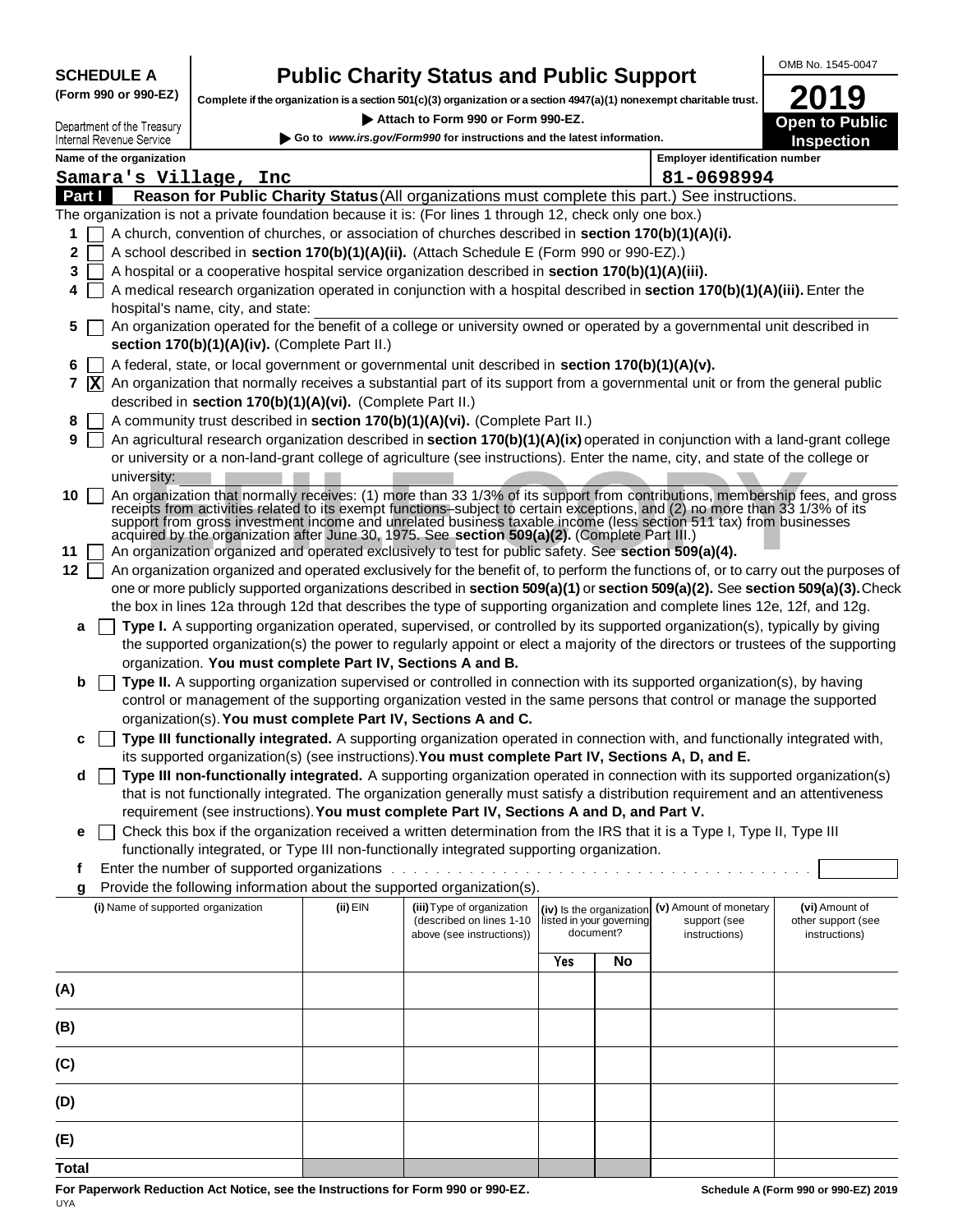| Part II      | Schedule A (Form 990 or 990-EZ) 2019 Samara's Village, Inc<br>Support Schedule for Organizations Described in Sections 170(b)(1)(A)(iv) and 170(b)(1)(A)(vi)<br>(Complete only if you checked the box on line 5, 7, or 8 of Part I or if the organization failed to qualify under                                                                                         |          |            |            |                                        |                 | 81-0698994 Page 2        |
|--------------|---------------------------------------------------------------------------------------------------------------------------------------------------------------------------------------------------------------------------------------------------------------------------------------------------------------------------------------------------------------------------|----------|------------|------------|----------------------------------------|-----------------|--------------------------|
|              | Part III. If the organization fails to qualify under the tests listed below, please complete Part III.)                                                                                                                                                                                                                                                                   |          |            |            |                                        |                 |                          |
|              | <b>Section A. Public Support</b>                                                                                                                                                                                                                                                                                                                                          |          |            |            |                                        |                 |                          |
|              | Calendar year (or fiscal year beginning in) >                                                                                                                                                                                                                                                                                                                             | (a) 2015 | $(b)$ 2016 | $(c)$ 2017 | $(d)$ 2018                             | (e) 2019        | (f) Total                |
| $\mathbf 1$  | Gifts, grants,<br>contributions,<br>and<br>membership fees received. (Do not<br>include any "unusual grants.").                                                                                                                                                                                                                                                           | 37,516.  |            |            |                                        |                 |                          |
| $\mathbf{2}$ | Tax revenues levied for the<br>organization's benefit and either paid                                                                                                                                                                                                                                                                                                     |          | 61,418.    |            | 69,441. 121, 261. 141, 532. 431, 168.  |                 |                          |
| 3            | to or expended on its behalf<br>The value of services or facilities<br>furnished by a governmental unit to the                                                                                                                                                                                                                                                            |          |            |            |                                        |                 |                          |
|              | organization without charge                                                                                                                                                                                                                                                                                                                                               |          |            |            |                                        |                 |                          |
| 4            | Total. Add lines 1 through 3.                                                                                                                                                                                                                                                                                                                                             | 37,516.  | 61,418.    |            | 69, 441. 121, 261. 141, 532. 431, 168. |                 |                          |
| 5            | The portion of total contributions by<br>each person (other than a governmental<br>unit or publicly supported organization)<br>included on line 1 that exceeds 2%<br>of the amount shown on line 11,<br>column $(f)$ .                                                                                                                                                    |          |            |            |                                        |                 |                          |
| 6            | Public support. Subtract line 5 from line 4.                                                                                                                                                                                                                                                                                                                              |          |            |            |                                        |                 | <u>431,168.</u>          |
|              | <b>Section B. Total Support</b>                                                                                                                                                                                                                                                                                                                                           |          |            |            |                                        |                 |                          |
|              | Calendar year (or fiscal year beginning in) >                                                                                                                                                                                                                                                                                                                             | (a) 2015 | (b) 2016   | $(c)$ 2017 | $(d)$ 2018                             | $(e)$ 2019      | (f) Total                |
| 7            | Amounts from line 4.                                                                                                                                                                                                                                                                                                                                                      | 37,516.  | 61,418.    |            | 69, 441. 121, 261. 141, 532. 431, 168. |                 |                          |
| 8            | Gross income from interest, dividends,                                                                                                                                                                                                                                                                                                                                    |          |            |            |                                        |                 |                          |
|              | payments received on securities loans,<br>rents, royalties, and income from similar                                                                                                                                                                                                                                                                                       |          |            |            |                                        |                 |                          |
|              |                                                                                                                                                                                                                                                                                                                                                                           |          |            | 34.        | 96.                                    | 88.             | 218.                     |
| 9            | Net income from unrelated business<br>activities, whether or not the business<br>is regularly carried on $\ldots$                                                                                                                                                                                                                                                         |          |            |            |                                        |                 |                          |
| 10           | Other income. Do not include gain or                                                                                                                                                                                                                                                                                                                                      |          |            |            |                                        |                 |                          |
|              | loss from the sale of capital assets                                                                                                                                                                                                                                                                                                                                      |          |            |            |                                        |                 |                          |
|              | (Explain in Part VI.)                                                                                                                                                                                                                                                                                                                                                     |          | 400.       |            |                                        | 263.            | 663.                     |
| 11           | Total support. Add lines 7 through 10                                                                                                                                                                                                                                                                                                                                     |          |            |            |                                        |                 | 432,049.                 |
| 12           |                                                                                                                                                                                                                                                                                                                                                                           |          |            |            |                                        | 12              |                          |
| 13           | First five years. If the Form 990 is for the organization's first, second, third, fourth, or fifth tax year as a section 501(c)(3)                                                                                                                                                                                                                                        |          |            |            |                                        |                 |                          |
|              | organization, check this box and stop here entering the state of the state of the state of the state of the state of the state of the state of the state of the state of the state of the state of the state of the state of t                                                                                                                                            |          |            |            |                                        |                 |                          |
|              | <b>Section C. Computation of Public Support Percentage</b>                                                                                                                                                                                                                                                                                                                |          |            |            |                                        |                 |                          |
| 14           | Public support percentage for 2019 (line 6, column (f) divided by line 11, column (f)                                                                                                                                                                                                                                                                                     |          |            |            |                                        |                 | $\%$                     |
| 15           |                                                                                                                                                                                                                                                                                                                                                                           |          |            |            |                                        | $\overline{15}$ | 99.74%                   |
| 16a          | 33 1/3 % support test-2019. If the organization did not check the box on line 13, and line 14 is 33 1/3 % or more, check this                                                                                                                                                                                                                                             |          |            |            |                                        |                 |                          |
|              | box and stop here. The organization qualifies as a publicly supported organization produce the contract of the state of $\blacktriangleright$                                                                                                                                                                                                                             |          |            |            |                                        |                 |                          |
| b            | 33 1/3 % support test-2018. If the organization did not check a box on line 13 or 16a, and line 15 is 33 1/3 % or more,<br>check this box and stop here. The organization qualifies as a publicly supported organization                                                                                                                                                  |          |            |            |                                        |                 |                          |
| 17a          | 10%-facts-and-circumstances test-2019. If the organization did not check a box on line 13, 16a, or 16b, and line 14 is                                                                                                                                                                                                                                                    |          |            |            |                                        |                 |                          |
|              | 10% or more, and if the organization meets the "facts-and-circumstances" test, check this box and stop here. Explain in<br>Part VI how the organization meets the "facts-and-circumstances" test. The organization qualifies as a publicly supported                                                                                                                      |          |            |            |                                        |                 |                          |
|              | organization.                                                                                                                                                                                                                                                                                                                                                             |          |            |            |                                        |                 | $\overline{\phantom{a}}$ |
| b            | 10%-facts-and-circumstances test-2018. If the organization did not check a box on line 13, 16a, 16b, or 17a, and line<br>15 is 10% or more, and if the organization meets the "facts-and-circumstances" test, check this box and stop here.<br>Explain in Part VI how the organization meets the "facts-and-circumstances" test. The organization qualifies as a publicly |          |            |            |                                        |                 |                          |
| 18           | Private foundation. If the organization did not check a box on line 13, 16a, 16b, 17a, or 17b, check this box and see                                                                                                                                                                                                                                                     |          |            |            |                                        |                 |                          |
|              |                                                                                                                                                                                                                                                                                                                                                                           |          |            |            |                                        |                 |                          |

**Schedule A (Form 990 or 990-EZ) 2019**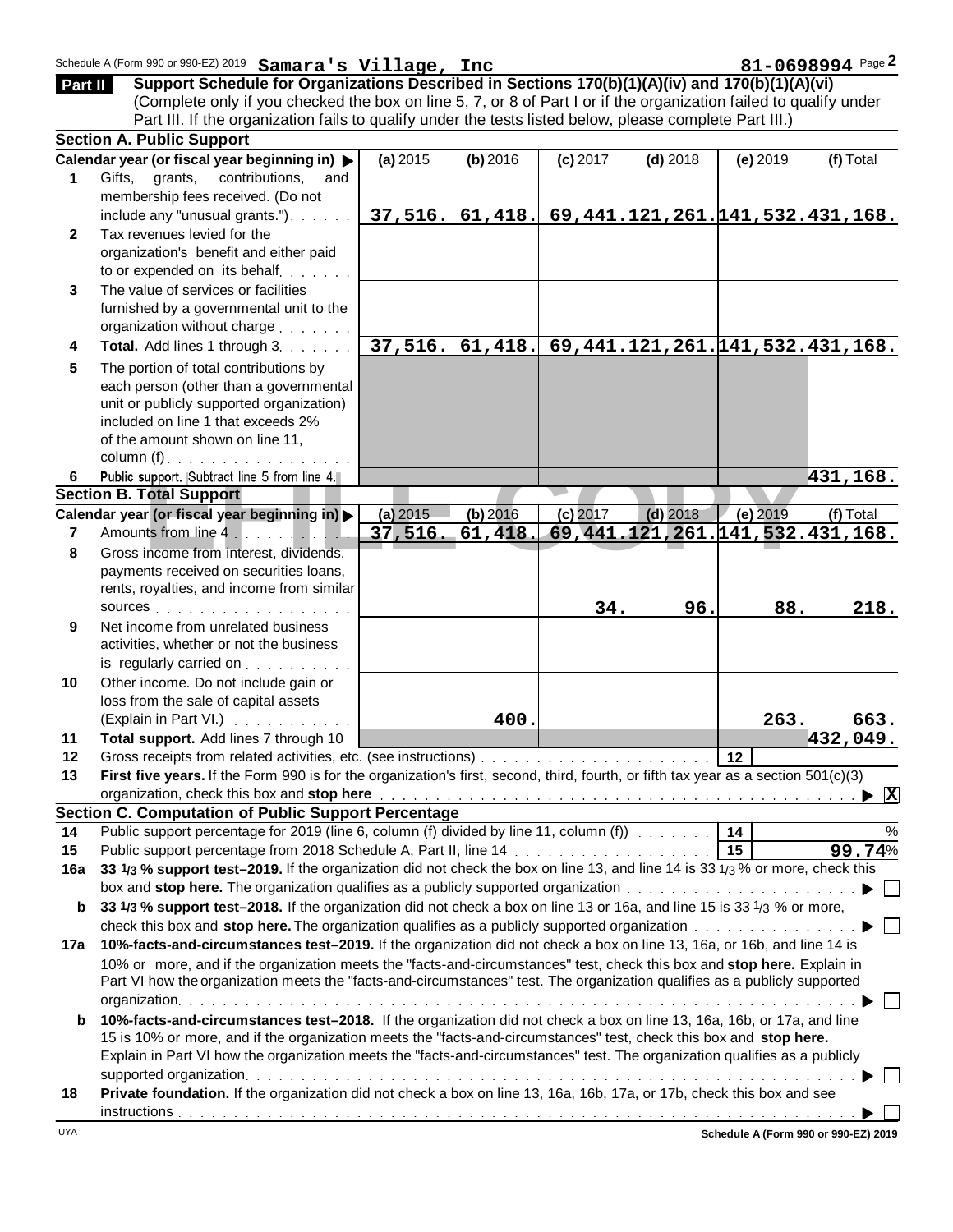## Schedule A (Form 990 or 990-EZ) 2019 **Samara's Village, Inc** 81-0698994 Page 3 **Part III Schedule A (Form 990 or 990-EZ) 2019 Samara's Village, Inc 81-0698994**<br>Part III Support Schedule for Organizations Described in Section 509(a)(2)

(Complete only if you checked the box on line 10 of Part I or if the organization failed to qualify under Part II. If the organization fails to qualify under the tests listed below, please complete Part II.)

|     | <b>Section A. Public Support</b>                                                                                                                                                                                              |          |            |            |            |          |           |
|-----|-------------------------------------------------------------------------------------------------------------------------------------------------------------------------------------------------------------------------------|----------|------------|------------|------------|----------|-----------|
|     | Calendar year (or fiscal year beginning in) >                                                                                                                                                                                 | (a) 2015 | $(b)$ 2016 | $(c)$ 2017 | $(d)$ 2018 | (e) 2019 | (f) Total |
| 1   | Gifts, grants, contributions, and membership fees                                                                                                                                                                             |          |            |            |            |          |           |
|     | received. (Do not include any "unusual grants.")                                                                                                                                                                              |          |            |            |            |          |           |
| 2   | Gross receipts from admissions, merchandise                                                                                                                                                                                   |          |            |            |            |          |           |
|     | sold or services performed, or facilities                                                                                                                                                                                     |          |            |            |            |          |           |
|     | furnished in any activity that is related to the<br>organization's tax-exempt purpose                                                                                                                                         |          |            |            |            |          |           |
| 3   | Gross receipts from activities that are not an                                                                                                                                                                                |          |            |            |            |          |           |
|     | unrelated trade or business under section 513                                                                                                                                                                                 |          |            |            |            |          |           |
| 4   | Tax revenues levied for the                                                                                                                                                                                                   |          |            |            |            |          |           |
|     | organization's benefit and either paid                                                                                                                                                                                        |          |            |            |            |          |           |
|     | to or expended on its behalf                                                                                                                                                                                                  |          |            |            |            |          |           |
| 5   | The value of services or facilities                                                                                                                                                                                           |          |            |            |            |          |           |
|     | furnished by a governmental unit to the                                                                                                                                                                                       |          |            |            |            |          |           |
|     | organization without charge                                                                                                                                                                                                   |          |            |            |            |          |           |
| 6   | Total. Add lines 1 through 5                                                                                                                                                                                                  |          |            |            |            |          |           |
| 7a  | Amounts included on lines 1, 2, and 3                                                                                                                                                                                         |          |            |            |            |          |           |
|     | received from disqualified persons                                                                                                                                                                                            |          |            |            |            |          |           |
| b   | Amounts included on lines 2 and 3                                                                                                                                                                                             |          |            |            |            |          |           |
|     | received from other than disqualified                                                                                                                                                                                         |          |            |            |            |          |           |
|     | persons that exceed the greater of \$5,000                                                                                                                                                                                    |          |            |            |            |          |           |
|     | or 1% of the amount on line 13 for the year                                                                                                                                                                                   |          |            |            |            |          |           |
| c   | Add lines 7a and 7b                                                                                                                                                                                                           |          |            |            |            |          |           |
| 8   | Public support. (Subtract line 7c from                                                                                                                                                                                        |          |            |            |            |          |           |
|     |                                                                                                                                                                                                                               |          |            |            |            |          |           |
|     | <b>Section B. Total Support</b>                                                                                                                                                                                               |          |            |            |            |          |           |
|     | Calendar year (or fiscal year beginning in) ▶                                                                                                                                                                                 | (a) 2015 | $(b)$ 2016 | $(c)$ 2017 | $(d)$ 2018 | (e) 2019 | (f) Total |
| 9   | Amounts from line 6                                                                                                                                                                                                           |          |            |            |            |          |           |
| 10a | Gross income from interest, dividends,                                                                                                                                                                                        |          |            |            |            |          |           |
|     | payments received on securities loans, rents,                                                                                                                                                                                 |          |            |            |            |          |           |
|     | royalties, and income from similar sources                                                                                                                                                                                    |          |            |            |            |          |           |
| b   | Unrelated business taxable income (less                                                                                                                                                                                       |          |            |            |            |          |           |
|     | section 511 taxes) from businesses                                                                                                                                                                                            |          |            |            |            |          |           |
|     | acquired after June 30, 1975                                                                                                                                                                                                  |          |            |            |            |          |           |
| C.  | Add lines 10a and 10b.                                                                                                                                                                                                        |          |            |            |            |          |           |
| 11  | Net income from unrelated business                                                                                                                                                                                            |          |            |            |            |          |           |
|     | activities not included in line 10b, whether                                                                                                                                                                                  |          |            |            |            |          |           |
|     | or not the business is regularly carried on                                                                                                                                                                                   |          |            |            |            |          |           |
| 12  | Other income. Do not include gain or                                                                                                                                                                                          |          |            |            |            |          |           |
|     | loss from the sale of capital assets                                                                                                                                                                                          |          |            |            |            |          |           |
|     | (Explain in Part VI.)                                                                                                                                                                                                         |          |            |            |            |          |           |
| 13  | Total support. (Add lines 9, 10c, 11,                                                                                                                                                                                         |          |            |            |            |          |           |
|     | and $12.$ ).                                                                                                                                                                                                                  |          |            |            |            |          |           |
| 14  | First five years. If the Form 990 is for the organization's first, second, third, fourth, or fifth tax year as a section 501(c)(3)                                                                                            |          |            |            |            |          |           |
|     | organization, check this box and stop here enterpresent and the context of the context of the context of the context of the context of the context of the context of the context of the context of the context of the context |          |            |            |            |          |           |
|     | <b>Section C. Computation of Public Support Percentage</b>                                                                                                                                                                    |          |            |            |            |          |           |
| 15  | Public support percentage for 2019 (line 8, column (f), divided by line 13, column (f))                                                                                                                                       |          |            |            |            | 15       | $\%$      |
| 16  | Public support percentage from 2018 Schedule A, Part III, line 15                                                                                                                                                             |          |            |            |            | 16       | $\%$      |
|     | Section D. Computation of Investment Income Percentage                                                                                                                                                                        |          |            |            |            |          |           |
| 17  | Investment income percentage for 2019 (line 10c, column (f), divided by line 13, column (f))                                                                                                                                  |          |            |            |            | 17       | $\%$      |
| 18  | Investment income percentage from 2018 Schedule A, Part III, line 17.                                                                                                                                                         |          |            |            |            | 18       | %         |
| 19a | 33 1/3 % support tests-2019. If the organization did not check the box on line 14, and line 15 is more than 33 <sup>1/3</sup> %, and                                                                                          |          |            |            |            |          |           |
|     | line 17 is not more than 331/3%, check this box and stop here. The organization qualifies as a publicly supported organization $\blacktriangleright$                                                                          |          |            |            |            |          |           |
| b   | 33 1/3 % support tests-2018. If the organization did not check a box on line 14 or line 19a, and line 16 is more than 33 1/3 %, and                                                                                           |          |            |            |            |          |           |
|     | line 18 is not more than 331/3%, check this box and stop here. The organization qualifies as a publicly supported organization                                                                                                |          |            |            |            |          |           |
| 20  | Private foundation. If the organization did not check a box on line 14, 19a, or 19b, check this box and see instructions                                                                                                      |          |            |            |            |          |           |
|     |                                                                                                                                                                                                                               |          |            |            |            |          |           |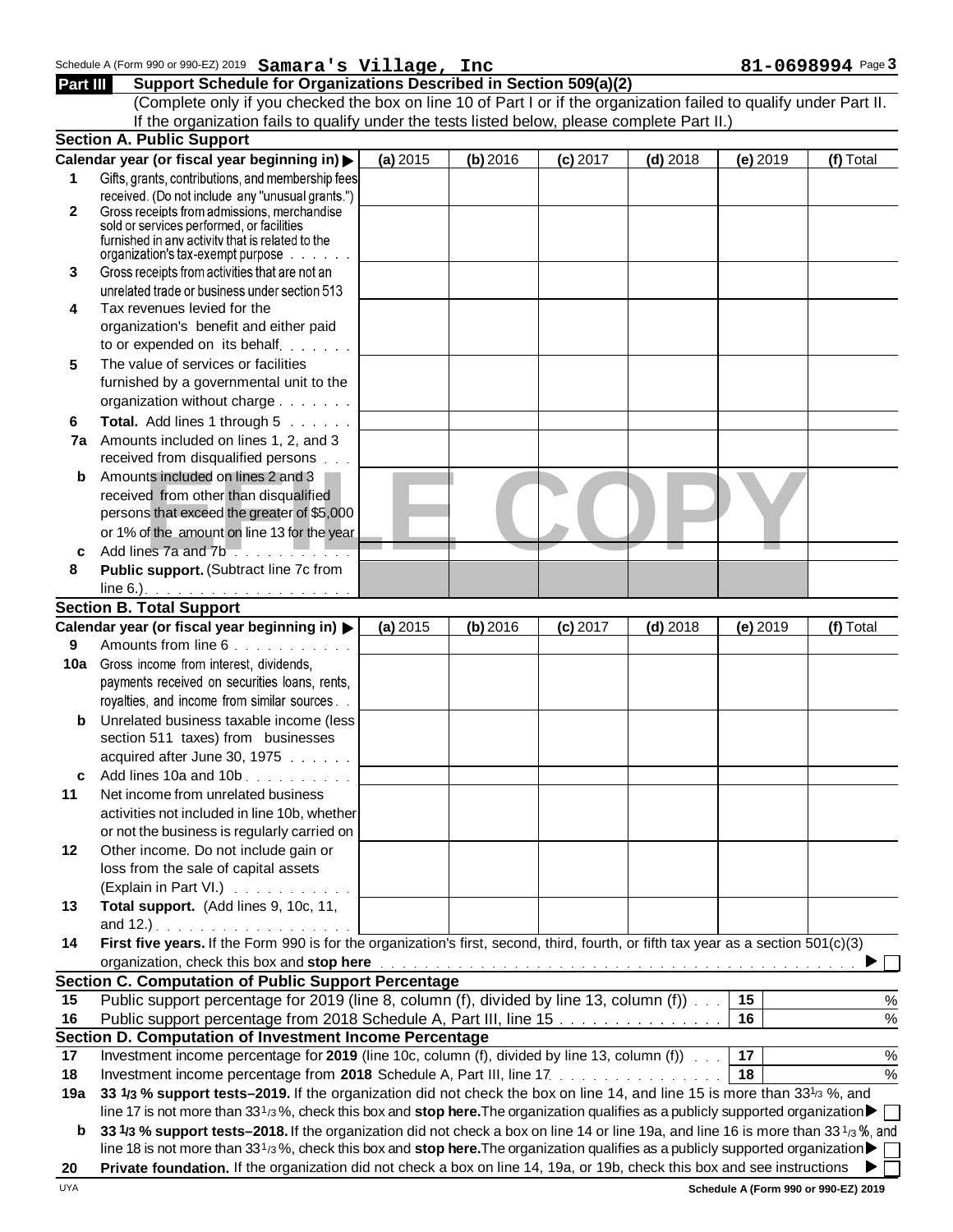### **Example 19 and in your checked 12a or 12b in Fart I, answer (b) and (c) below.**<br>
Did the organization have ultimate control and discretion in deciding whether to make grants to the foreign<br>
supported organization? If "Yes (Complete only if you checked a box in line 12 on Part I. If you checked 12a of Part I, complete Sections A and B. If you checked 12b of Part I, complete Sections A and C. If you checked 12c of Part I, complete Sections A, D, and E. If you checked 12d of Part I, complete Sections A and D, and complete Part V.) **Section A. All Supporting Organizations Yes No 1** Are all of the organization's supported organizations listed by name in the organization's governing documents? *If "No," describe in Part VI how the supported organizations are designated. If designated by class or purpose, describe the designation. If historic and continuing relationship, explain.* **1 2** Did the organization have any supported organization that does not have an IRS determination of status under section 509(a)(1) or (2)? *If "Yes," explain in Part VI how the organization determined that the supported organization was described in section 509(a)(1) or (2).* **2 3a** Did the organization have a supported organization described in section 501(c)(4), (5), or (6)? *If "Yes," answer (b) and (c) below.* **3a b** Did the organization confirm that each supported organization qualified under section 501(c)(4), (5), or (6) and satisfied the public support tests under section 509(a)(2)? *If "Yes," describe in Part VI when and how the organization made the determination.* **3b c** Did the organization ensure that all support to such organizations was used exclusively for section 170(c)(2)(B) purposes? *If "Yes," explain in Part VI what controls the organization put in place to ensure such use.* **3c 4a** Was any supported organization not organized in the United States ("foreign supported organization")? *If "Yes" and if you checked 12a or 12b in Part I, answer (b) and (c) below.* **4a b** Did the organization have ultimate control and discretion in deciding whether to make grants to the foreign supported organization? *If "Yes," describe in Part VI how the organization had such control and discretion despite being controlled or supervised by or in connection with its supported organizations.* **4b c** Did the organization support any foreign supported organization that does not have an IRS determination *to ensure that all support to the foreign supported organization was used exclusively for section 170(c)(2)(B) purposes.* **4c 5a** Did the organization add, substitute, or remove any supported organizations during the tax year? *If "Yes,"*  answer (b) and (c) below (if applicable). Also, provide detail in **Part VI**, including (i) the names and EIN *numbers of the supported organizations added, substituted, or removed; (ii) the reasons for each such action; (iii) the authority under the organization's organizing document authorizing such action; and (iv) how the action was accomplished (such as by amendment to the organizing document).* **5a b Type I or Type II only.** Was any added or substituted supported organization part of a class already designated in the organization's organizing document? **5b c Substitutions only.** Was the substitution the result of an event beyond the organization's control? **5c 6** Did the organization provide support (whether in the form of grants or the provision of services or facilities) to anyone other than (i) its supported organizations, (ii) individuals that are part of the charitable class benefited by one or more of its supported organizations, or (iii) other supporting organizations that also support or benefit one or more of the filing organization's supported organizations? *If "Yes," provide detail in Part VI.* **6 7** Did the organization provide a grant, loan, compensation, or other similar payment to a substantial contributor (as defined in section 4958(c)(3)(C)), a family member of a substantial contributor, or a 35% controlled entity with regard to a substantial contributor? *If "Yes," complete Part I of Schedule L (Form 990 or 990-EZ).* **7 8** Did the organization make a loan to a disqualified person (as defined in section 4958) not described in line 7? *If "Yes," complete Part I of Schedule L (Form 990 or 990-EZ).* **8 9a** Was the organization controlled directly or indirectly at any time during the tax year by one or more disqualified persons as defined in section 4946 (other than foundation managers and organizations described in section 509(a)(1) or (2))? *If "Yes," provide detail in Part VI.* **9a b** Did one or more disqualified persons (as defined in line 9a) hold a controlling interest in any entity in which the supporting organization had an interest? *If "Yes," provide detail in Part VI.* **9b c** Did a disqualified person (as defined in line 9a) have an ownership interest in, or derive any personal benefit from, assets in which the supporting organization also had an interest? *If "Yes," provide detail in Part VI.* **9c 10a** Was the organization subject to the excess business holdings rules of section 4943 because of section 4943(f) (regarding certain Type II supporting organizations, and all Type III non-functionally integrated supporting organizations)? *If "Yes," answer 10b below.* **10a b** Did the organization have any excess business holdings in the tax year? *(Use Schedule C, Form 4720, to determine whether the organization had excess business holdings.)* **10b**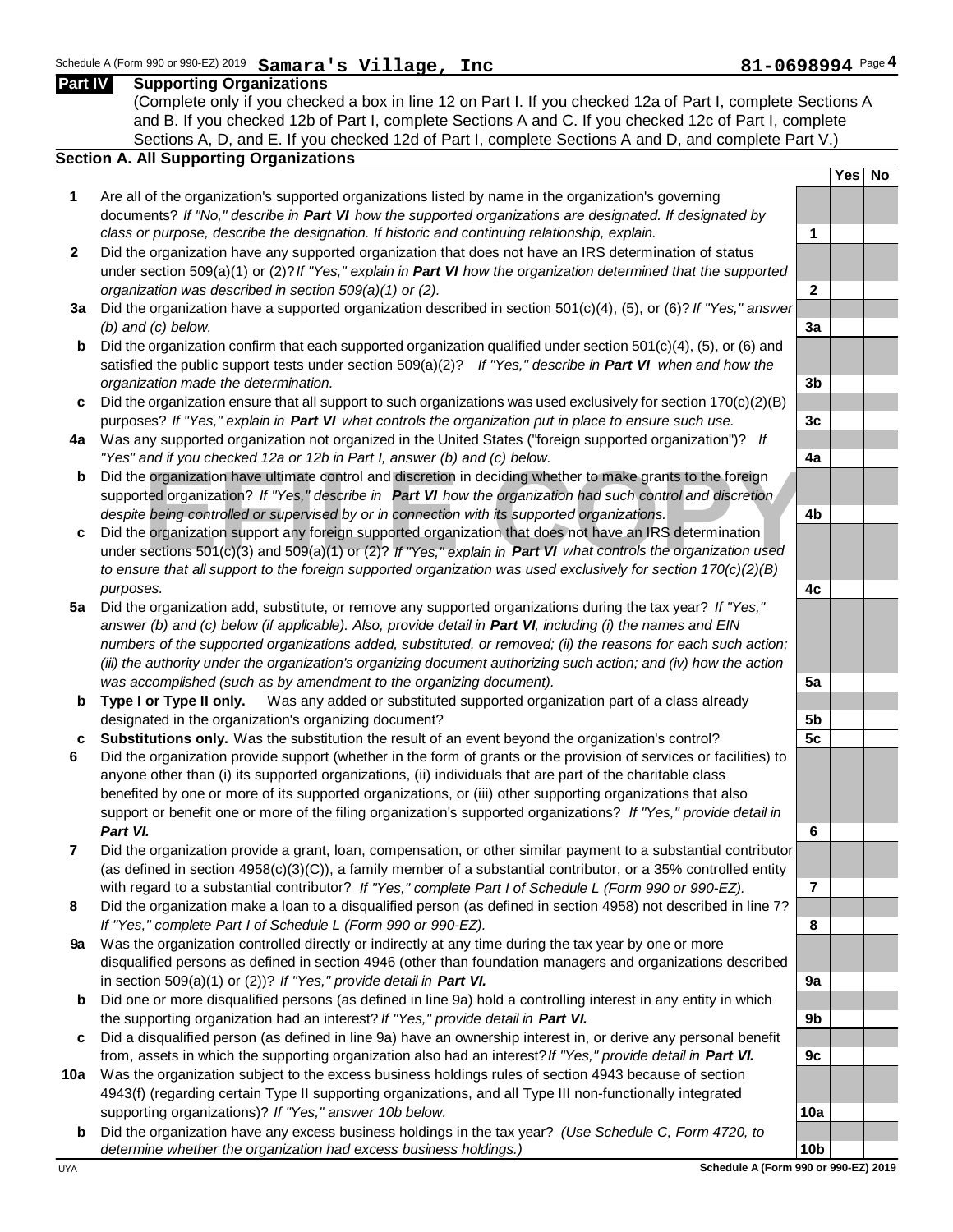Schedule A (Form 990 or 990-EZ) 2019 Samara's Village, Inc **Page 1966 and State B1-0698994** Page 5 **Part IV Supporting Organizations** *(continued)* **Samara's Village, Inc 61-12088994**<br>Prizations (continued)

|              |                                                                                                                                                                  |                      | Yes | No |
|--------------|------------------------------------------------------------------------------------------------------------------------------------------------------------------|----------------------|-----|----|
| 11           | Has the organization accepted a gift or contribution from any of the following persons?                                                                          |                      |     |    |
| a            | A person who directly or indirectly controls, either alone or together with persons described in (b) and (c)                                                     |                      |     |    |
|              | below, the governing body of a supported organization?                                                                                                           | 11a                  |     |    |
| b            | A family member of a person described in (a) above?                                                                                                              | 11 <sub>b</sub>      |     |    |
| c.           | A 35% controlled entity of a person described in (a) or (b) above? If "Yes" to a, b, or c, provide detail in Part VI.                                            | 11c                  |     |    |
|              | <b>Section B. Type I Supporting Organizations</b>                                                                                                                |                      |     |    |
|              |                                                                                                                                                                  |                      | Yes | No |
| 1            | Did the directors, trustees, or membership of one or more supported organizations have the power to                                                              |                      |     |    |
|              | regularly appoint or elect at least a majority of the organization's directors or trustees at all times during the                                               |                      |     |    |
|              | tax year? If "No," describe in Part VI how the supported organization(s) effectively operated, supervised, or                                                    |                      |     |    |
|              | controlled the organization's activities. If the organization had more than one supported organization,                                                          |                      |     |    |
|              | describe how the powers to appoint and/or remove directors or trustees were allocated among the supported                                                        |                      |     |    |
|              | organizations and what conditions or restrictions, if any, applied to such powers during the tax year.                                                           | 1                    |     |    |
|              |                                                                                                                                                                  |                      |     |    |
| $\mathbf{2}$ | Did the organization operate for the benefit of any supported organization other than the supported                                                              |                      |     |    |
|              | organization(s) that operated, supervised, or controlled the supporting organization? If "Yes," explain in Part                                                  |                      |     |    |
|              | VI how providing such benefit carried out the purposes of the supported organization(s) that operated,<br>supervised, or controlled the supporting organization. |                      |     |    |
|              |                                                                                                                                                                  | $\overline{2}$       |     |    |
|              | <b>Section C. Type II Supporting Organizations</b>                                                                                                               |                      |     |    |
|              |                                                                                                                                                                  |                      | Yes | No |
| 1            | Were a majority of the organization's directors or trustees during the tax year also a majority of the directors                                                 |                      |     |    |
|              | or trustees of each of the organization's supported organization(s)? If "No," describe in Part VI how control                                                    |                      |     |    |
|              | or management of the supporting organization was vested in the same persons that controlled or managed                                                           |                      |     |    |
|              | the supported organization(s).                                                                                                                                   |                      |     |    |
|              | Section D. All Type III Supporting Organizations                                                                                                                 |                      |     |    |
|              |                                                                                                                                                                  |                      | Yes | No |
| 1            | Did the organization provide to each of its supported organizations, by the last day of the fifth month of the                                                   |                      |     |    |
|              | organization's tax year, (i) a written notice describing the type and amount of support provided during the prior tax                                            |                      |     |    |
|              | year, (ii) a copy of the Form 990 that was most recently filed as of the date of notification, and (iii) copies of the                                           |                      |     |    |
|              | organization's governing documents in effect on the date of notification, to the extent not previously provided?                                                 | $\blacktriangleleft$ |     |    |

- **2** Were any of the organization's officers, directors, or trustees either (i) appointed or elected by the supported organization(s) or (ii) serving on the governing body of a supported organization? *If "No," explain in Part VI how the organization maintained a close and continuous working relationship with the supported organization(s).* **2**
- **3** By reason of the relationship described in (2), did the organization's supported organizations have a significant voice in the organization's investment policies and in directing the use of the organization's income or assets at all times during the tax year? *If "Yes," describe in Part VI the role the organization's supported organizations played in this regard.* **3**

#### **Section E. Type III Functionally Integrated Supporting Organizations**

- **1** *Check the box next to the method that the organization used to satisfy the Integral Part Test during the year ( see instructions).*
- **a** The organization satisfied the Activities Test. *Complete line 2 below.*
- **b** The organization is the parent of each of its supported organizations. *Complete line 3 below.*
- **c** └┘ The organization supported a governmental entity. *Describe in Part Ⅶ how you supported a government entity (see instructions).*
- **2** Activities Test. *Answer (a) and (b) below.* **Yes No**
- **a** Did substantially all of the organization's activities during the tax year directly further the exempt purposes of the supported organization(s) to which the organization was responsive? *If "Yes," then in Part VI identify those supported organizations and explain how these activities directly furthered their exempt purposes,*  how the organization was responsive to those supported organizations, and how the organization determined *that these activities constituted substantially all of its activities.* **2a**
- **b** Did the activities described in (a) constitute activities that, but for the organization's involvement, one or more of the organization's supported organization(s) would have been engaged in? *If "Yes," explain in Part VI the reasons for the organization's position that its supported organization(s) would have engaged in these activities but for the organization's involvement.* **2b**
- **3** Parent of Supported Organizations. *Answer (a) and (b) below.*
- **a** Did the organization have the power to regularly appoint or elect a majority of the officers, directors, or trustees of each of the supported organizations? *Provide details in Part VI.* **3a**
- **b** Did the organization exercise a substantial degree of direction over the policies, programs, and activities of each of its supported organizations? *If "Yes," describe in Part VI the role played by the organization in this regard.* **3b**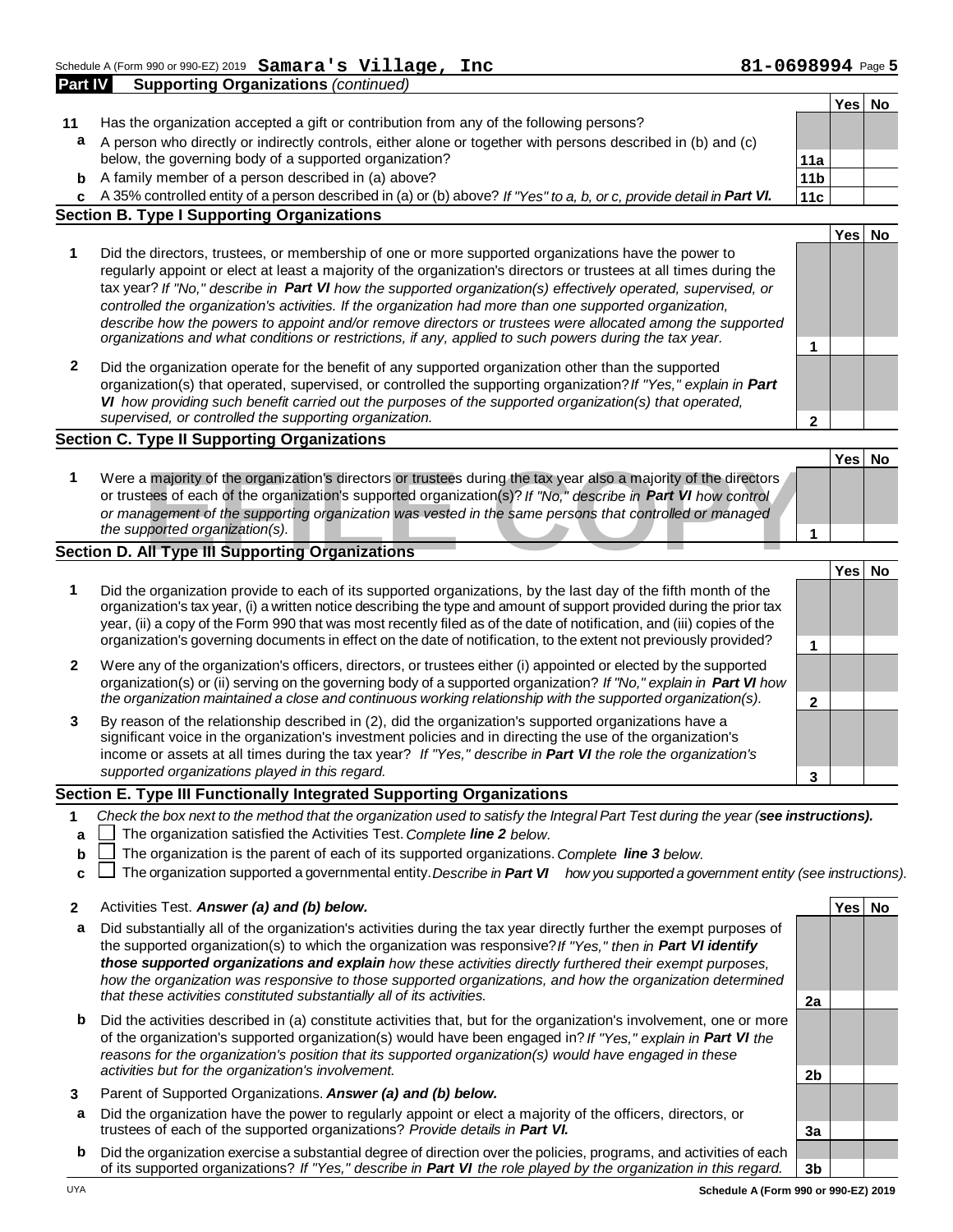## Schedule A (Form 990 or 990-EZ) 2019 **Samara's Village, Inc**  $\blacksquare$  **81 10698994** Page **6** Samara's Village, Inc<br>Cipitally Integrated 509(a)(3) Supporting Organizations<br>Cipitally Integrated 509(a)(3) Supporting Organizations

**Part V Type III Non-Functionally Integrated 509(a)(3) Supporting Organizations**  1 **1** Check here if the organization satisfied the Integral Part Test as a qualifying trust on Nov. 20, 1970 (explain in Part VI). See instructions. All other Type III non-functionally integrated supporting organizations must complete Sections A through E.

| Section A - Adjusted Net Income                                                                                                      |                         | (A) Prior Year | (B) Current Year<br>(optional) |
|--------------------------------------------------------------------------------------------------------------------------------------|-------------------------|----------------|--------------------------------|
| 1 Net short-term capital gain                                                                                                        | 1                       |                |                                |
| 2 Recoveries of prior-year distributions                                                                                             | $\overline{2}$          |                |                                |
| 3 Other gross income (see instructions)                                                                                              | 3                       |                |                                |
| 4 Add lines 1 through 3.                                                                                                             | 4                       |                |                                |
| 5 Depreciation and depletion                                                                                                         | $\overline{5}$          |                |                                |
| 6 Portion of operating expenses paid or incurred for production or                                                                   |                         |                |                                |
| collection of gross income or for management, conservation, or                                                                       |                         |                |                                |
| maintenance of property held for production of income (see instructions)                                                             | 6                       |                |                                |
| 7 Other expenses (see instructions)                                                                                                  | $\overline{\mathbf{7}}$ |                |                                |
| 8 Adjusted Net Income (subtract lines 5, 6, and 7 from line 4)                                                                       | $\overline{\mathbf{8}}$ |                |                                |
| <b>Section B - Minimum Asset Amount</b>                                                                                              |                         | (A) Prior Year | (B) Current Year<br>(optional) |
| 1 Aggregate fair market value of all non-exempt-use assets (see<br>instructions for short tax year or assets held for part of year): |                         |                |                                |
| a Average monthly value of securities                                                                                                | 1a                      |                |                                |
| <b>b</b> Average monthly cash balances                                                                                               | $\overline{1}$          |                |                                |
| c Fair market value of other non-exempt-use assets                                                                                   | 1 <sub>c</sub>          |                |                                |
| d Total (add lines 1a, 1b, and 1c)                                                                                                   | $\overline{1d}$         |                |                                |
| e Discount claimed for blockage or other<br>factors (explain in detail in Part VI):                                                  |                         |                |                                |
| 2 Acquisition indebtedness applicable to non-exempt-use assets                                                                       | $\overline{2}$          |                |                                |
| 3 Subtract line 2 from line 1d.                                                                                                      | $\overline{3}$          |                |                                |
| 4 Cash deemed held for exempt use. Enter 1-1/2% of line 3 (for greater amount,<br>see instructions).                                 | 4                       |                |                                |
| 5 Net value of non-exempt-use assets (subtract line 4 from line 3)                                                                   | $\overline{5}$          |                |                                |
| 6 Multiply line 5 by .035.                                                                                                           | $\overline{\mathbf{6}}$ |                |                                |
| 7 Recoveries of prior-year distributions                                                                                             | 7                       |                |                                |
| 8 Minimum Asset Amount (add line 7 to line 6)                                                                                        | 8                       |                |                                |
| <b>Section C - Distributable Amount</b>                                                                                              |                         |                | <b>Current Year</b>            |
| 1 Adjusted net income for prior year (from Section A, line 8, Column A)                                                              | 1                       |                |                                |
| 2 Enter 85% of line 1.                                                                                                               | $\overline{\mathbf{2}}$ |                |                                |
| 3 Minimum asset amount for prior year (from Section B, line 8, Column A)                                                             | 3                       |                |                                |
| 4 Enter greater of line 2 or line 3.                                                                                                 | 4                       |                |                                |
| 5 Income tax imposed in prior year                                                                                                   | 5                       |                |                                |
| 6 Distributable Amount. Subtract line 5 from line 4, unless subject to<br>emergency temporary reduction (see instructions).          | 6                       |                |                                |
|                                                                                                                                      |                         |                |                                |

**7**  $\Box$  Check here if the current year is the organization's first as a non-functionally integrated Type III supporting organization (see instructions).

UYA **Schedule A (Form 990 or 990-EZ) 2019**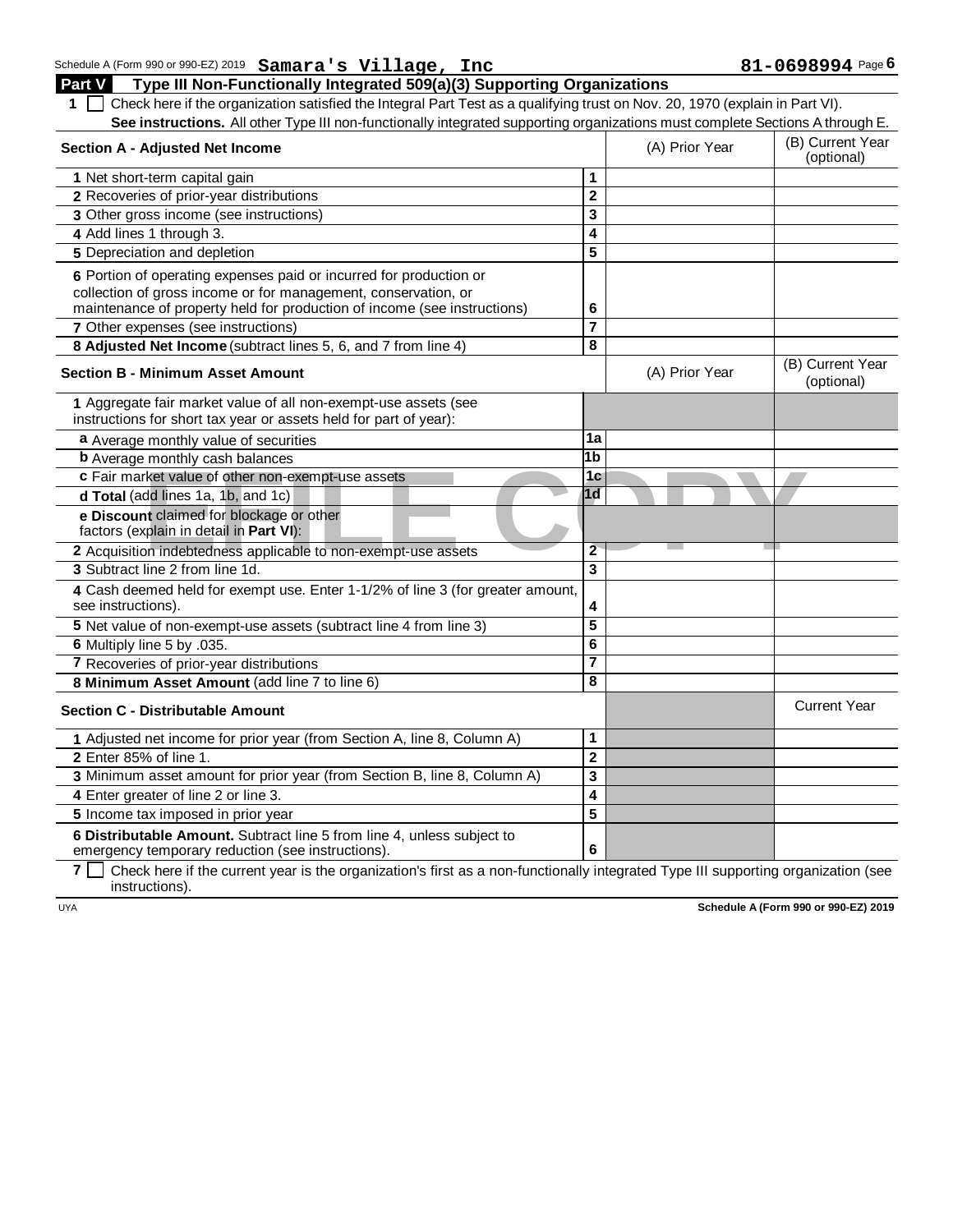| Part V       | Schedule A (Form 990 or 990-EZ) 2019 Samara's Village, Inc<br>Type III Non-Functionally Integrated 509(a)(3) Supporting Organizations (continued)                             |                                    |                                               | 81-0698994 Page 7                                |
|--------------|-------------------------------------------------------------------------------------------------------------------------------------------------------------------------------|------------------------------------|-----------------------------------------------|--------------------------------------------------|
|              | <b>Section D - Distributions</b>                                                                                                                                              |                                    |                                               | <b>Current Year</b>                              |
| 1            | Amounts paid to supported organizations to accomplish exempt purposes                                                                                                         |                                    |                                               |                                                  |
| $\mathbf{2}$ | Amounts paid to perform activity that directly furthers exempt purposes of supported<br>organizations, in excess of income from activity                                      |                                    |                                               |                                                  |
|              | 3 Administrative expenses paid to accomplish exempt purposes of supported organizations                                                                                       |                                    |                                               |                                                  |
| 4            | Amounts paid to acquire exempt-use assets                                                                                                                                     |                                    |                                               |                                                  |
| 5            | Qualified set-aside amounts (prior IRS approval required)                                                                                                                     |                                    |                                               |                                                  |
| 6            | Other distributions (describe in Part VI). See instructions.                                                                                                                  |                                    |                                               |                                                  |
| 7            | Total annual distributions. Add lines 1 through 6.                                                                                                                            |                                    |                                               |                                                  |
| 8            | Distributions to attentive supported organizations to which the organization is responsive<br>(provide details in Part VI). See instructions.                                 |                                    |                                               |                                                  |
| 9            | Distributable amount for 2019 from Section C, line 6                                                                                                                          |                                    |                                               |                                                  |
| 10           | Line 8 amount divided by line 9 amount                                                                                                                                        |                                    |                                               |                                                  |
|              | <b>Section E - Distribution Allocations (see instructions)</b>                                                                                                                | (i)<br><b>Excess Distributions</b> | (ii)<br><b>Underdistributions</b><br>Pre-2019 | (iii)<br><b>Distributable</b><br>Amount for 2019 |
| 1            | Distributable amount for 2019 from Section C, line 6                                                                                                                          |                                    |                                               |                                                  |
| $\mathbf{2}$ | Underdistributions, if any, for years prior to 2019<br>(reasonable cause required-explain in Part VI). See instr.                                                             |                                    |                                               |                                                  |
| 3            | Excess distributions carryover, if any, to 2019                                                                                                                               |                                    |                                               |                                                  |
| a            | From 2014                                                                                                                                                                     |                                    |                                               |                                                  |
| b            | From 2015                                                                                                                                                                     |                                    |                                               |                                                  |
| c            | From 2016 $\ldots$                                                                                                                                                            |                                    |                                               |                                                  |
| d            | From 2017                                                                                                                                                                     |                                    |                                               |                                                  |
| e            | From 2018                                                                                                                                                                     |                                    |                                               |                                                  |
| f            | Total of lines 3a through e                                                                                                                                                   |                                    |                                               |                                                  |
| a            | Applied to underdistributions of prior years                                                                                                                                  |                                    |                                               |                                                  |
| h.           | Applied to 2019 distributable amount                                                                                                                                          |                                    |                                               |                                                  |
|              | Carryover from 2014 not applied (see instructions)                                                                                                                            |                                    |                                               |                                                  |
|              | Remainder. Subtract lines 3g, 3h, and 3i from 3f.                                                                                                                             |                                    |                                               |                                                  |
| 4            | Distributions for 2019 from Section<br>D, line $7:$<br>\$                                                                                                                     |                                    |                                               |                                                  |
| a            | Applied to underdistributions of prior years                                                                                                                                  |                                    |                                               |                                                  |
| b            | Applied to 2019 distributable amount                                                                                                                                          |                                    |                                               |                                                  |
| C            | Remainder. Subtract lines 4a and 4b from 4.                                                                                                                                   |                                    |                                               |                                                  |
| 5            | Remaining underdistributions for years prior to 2019, if<br>any. Subtract lines 3g and 4a from line 2. For result<br>greater than zero, explain in Part VI. See instructions. |                                    |                                               |                                                  |
| 6            | Remaining underdistributions for 2019. Subtract lines 3h<br>and 4b from line 1. For result greater than zero, explain in<br>Part VI. See instructions.                        |                                    |                                               |                                                  |
| 7            | Excess distributions carryover to 2020. Add lines 3j<br>and 4c.                                                                                                               |                                    |                                               |                                                  |
| 8            | Breakdown of line 7:                                                                                                                                                          |                                    |                                               |                                                  |
| a            | Excess from 2015                                                                                                                                                              |                                    |                                               |                                                  |
| b            | Excess from 2016                                                                                                                                                              |                                    |                                               |                                                  |
| c            | Excess from 2017                                                                                                                                                              |                                    |                                               |                                                  |
| d            | Excess from 2018                                                                                                                                                              |                                    |                                               |                                                  |
| е            | Excess from 2019                                                                                                                                                              |                                    |                                               |                                                  |

UYA **Schedule A (Form 990 or 990-EZ) 2019**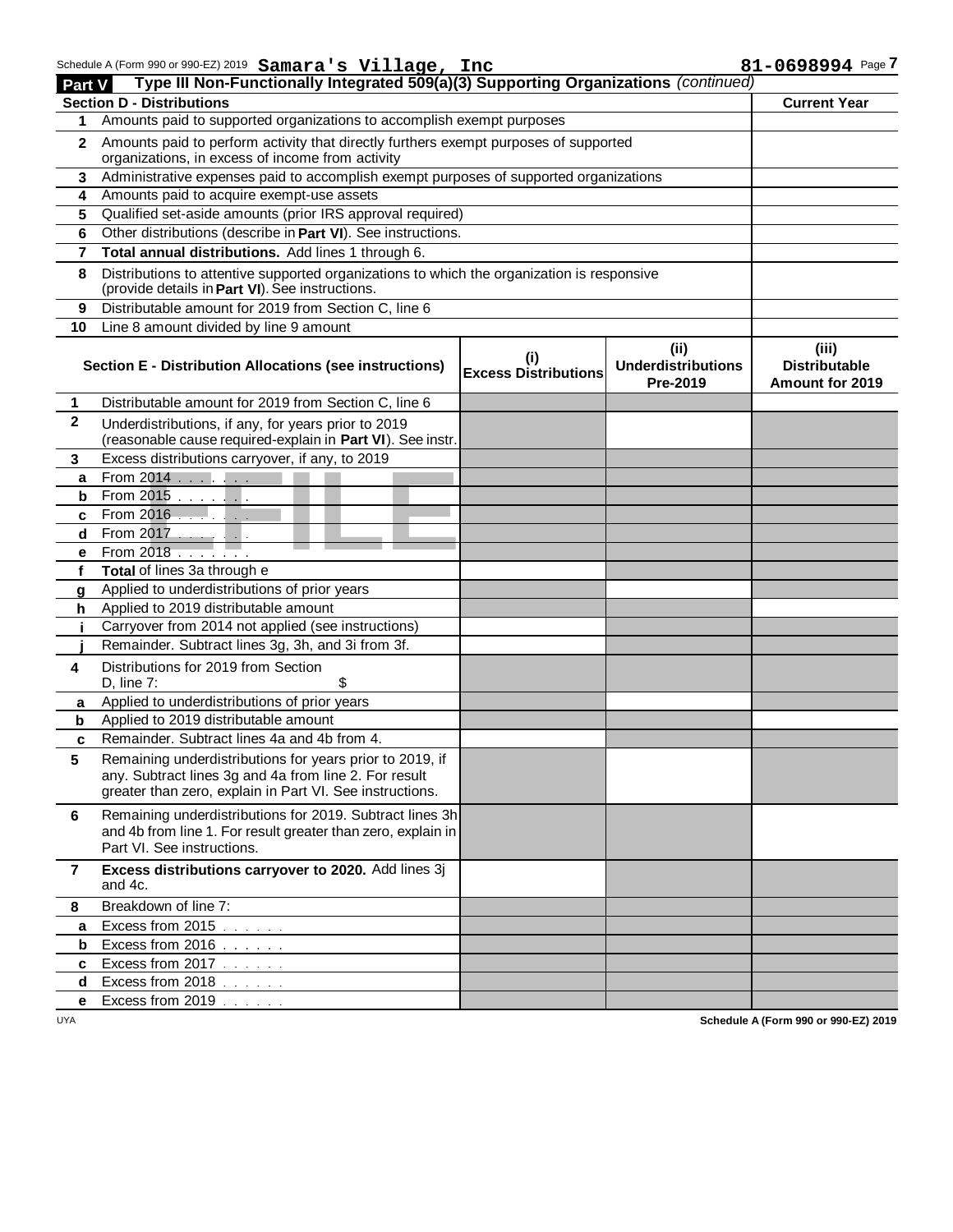|         | Schedule A (Form 990 or 990-EZ) 2019 $\texttt{Samara's Village}$ , Inc                                                       | $81 - 0698994$ Page 8 |
|---------|------------------------------------------------------------------------------------------------------------------------------|-----------------------|
| Part VI | <b>Supplemental Information.</b> Provide the explanations required by Part II, line 10; Part II, line 17a or 17b;            |                       |
|         | Part III, line 12; Part IV, Section A, lines 1, 2, 3b, 3c, 4b, 4c, 5a, 6, 9a, 9b, 9c, 11a, 11b, and 11c; Part IV, Section B, |                       |
|         | lines 1 and 2; Part IV, Section C, line 1; Part IV, Section D, lines 2 and 3; Part IV, Section E, lines 1c, 2a, 2b,          |                       |
|         | 3a, and 3b; Part V, line 1; Part V, Section B, line 1e; Part V, Section D, lines 5, 6, and 8; and Part V, Section E,         |                       |
|         | lines 2, 5, and 6. Also complete this part for any additional information. (See instructions.)                               |                       |

| п |
|---|
|   |
|   |
|   |
|   |
|   |
|   |
|   |
|   |
|   |
|   |
|   |
|   |
|   |
|   |
|   |
|   |
|   |
|   |
|   |
|   |
|   |
|   |
|   |
|   |
|   |
|   |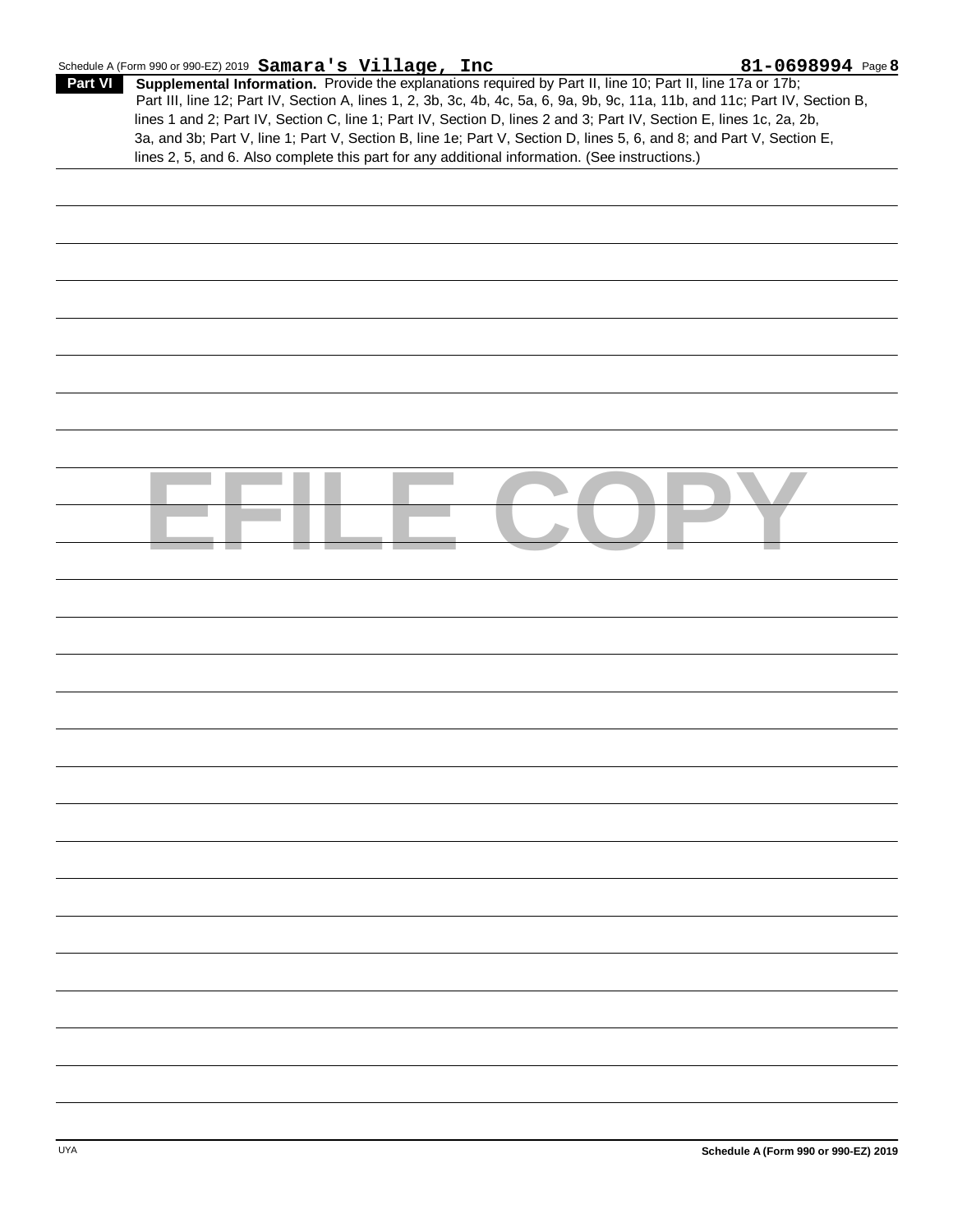| <b>SCHEDULE D</b> |  |
|-------------------|--|
| (Form 990)        |  |

Department of the Treasury

### **Supplemental Financial Statements Complete if the organization answered "Yes" to Form 990,**

**Part IV, line 6, 7, 8, 9, 10, 11a, 11b, 11c, 11d, 11e, 11f, 12a, or 12b.**

**Attach to Form 990.**

**2019 Open to Public Inspection**

OMB No. 1545-0047

|              | Internal Revenue Service                                                              | ► Go to www.irs.gov/Form990 for instructions and the latest information.                                                                               |                                                |                                       | <b>Inspection</b> |      |
|--------------|---------------------------------------------------------------------------------------|--------------------------------------------------------------------------------------------------------------------------------------------------------|------------------------------------------------|---------------------------------------|-------------------|------|
|              | Name of the organization                                                              |                                                                                                                                                        |                                                | <b>Employer identification number</b> |                   |      |
|              | Samara's Village, Inc                                                                 |                                                                                                                                                        | 81-0698994                                     |                                       |                   |      |
| Part I       |                                                                                       | Organizations Maintaining Donor Advised Funds or Other Similar Funds or Accounts.                                                                      |                                                |                                       |                   |      |
|              |                                                                                       | Complete if the organization answered "Yes" on Form 990, Part IV, line 6.                                                                              |                                                |                                       |                   |      |
|              |                                                                                       | (a) Donor advised funds                                                                                                                                |                                                | (b) Funds and other accounts          |                   |      |
| 1            | Total number at end of year                                                           |                                                                                                                                                        |                                                |                                       |                   |      |
| 2            | Aggregate value of contributions to (during year).                                    |                                                                                                                                                        |                                                |                                       |                   |      |
| 3            | Aggregate value of grants from (during year).                                         | the control of the control of the control of the control of the control of                                                                             |                                                |                                       |                   |      |
| 4            |                                                                                       |                                                                                                                                                        |                                                |                                       |                   |      |
| 5            |                                                                                       | Did the organization inform all donors and donor advisors in writing that the assets held in donor advised funds are the organization's                |                                                |                                       |                   |      |
|              |                                                                                       |                                                                                                                                                        |                                                |                                       | $ $ $ $ Yes       | No   |
| 6            |                                                                                       | Did the organization inform all grantees, donors, and donor advisors in writing that grant funds can be used only for charitable                       |                                                |                                       |                   |      |
|              |                                                                                       | purposes and not for the benefit of the donor or donor advisor, or for any other purpose conferring impermissible                                      |                                                |                                       |                   |      |
|              |                                                                                       |                                                                                                                                                        |                                                |                                       |                   | No   |
| Part II      | <b>Conservation Easements.</b>                                                        |                                                                                                                                                        |                                                |                                       |                   |      |
|              |                                                                                       | Complete if the organization answered "Yes" on Form 990, Part IV, line 7.                                                                              |                                                |                                       |                   |      |
| 1            | Purpose(s) of conservation easements held by the organization (check all that apply). |                                                                                                                                                        |                                                |                                       |                   |      |
|              | Preservation of land for public use (for example, recreation or education)            | Preservation of historically important land area                                                                                                       |                                                |                                       |                   |      |
|              | Protection of natural habitat                                                         |                                                                                                                                                        | Preservation of a certified historic structure |                                       |                   |      |
|              | Preservation of open space                                                            |                                                                                                                                                        |                                                |                                       |                   |      |
| $\mathbf{2}$ |                                                                                       | Complete lines 2a through 2d if the organization held a qualified conservation contribution in the form of a conservation easement on the last day     |                                                |                                       |                   |      |
|              | of the tax year.                                                                      |                                                                                                                                                        |                                                | Held at the End of the Tax Year       |                   |      |
| a            |                                                                                       |                                                                                                                                                        | 2a                                             |                                       |                   |      |
|              |                                                                                       |                                                                                                                                                        | 2b                                             |                                       |                   |      |
|              |                                                                                       | Number of conservation easements on a certified historic structure included in (a)                                                                     | 2c                                             |                                       |                   |      |
| d            |                                                                                       | Number of conservation easements included in (c) acquired after 7/25/06, and not on a historic structure                                               |                                                |                                       |                   |      |
|              |                                                                                       |                                                                                                                                                        | 2d                                             |                                       |                   |      |
| 3            |                                                                                       | Number of conservation easements modified, transferred, released, extinguished, or terminated by the                                                   |                                                |                                       |                   |      |
|              | organization during the tax year ▶                                                    |                                                                                                                                                        |                                                |                                       |                   |      |
| 4            | Number of states where property subject to conservation easement is located ▶         |                                                                                                                                                        |                                                |                                       |                   |      |
| 5            |                                                                                       | Does the organization have a written policy regarding the periodic monitoring, inspection, handling of violations,                                     |                                                |                                       |                   |      |
|              |                                                                                       |                                                                                                                                                        |                                                |                                       | Yes               | l No |
| 6            |                                                                                       | Staff and volunteer hours devoted to monitoring, inspecting, handling of violations, and enforcing conservation easements during the year              |                                                |                                       |                   |      |
|              |                                                                                       |                                                                                                                                                        |                                                |                                       |                   |      |
| 7            |                                                                                       | Amount of expenses incurred in monitoring, inspecting, handling of violations, and enforcing conservation easements during the year                    |                                                |                                       |                   |      |
|              | $\blacktriangleright$ \$                                                              |                                                                                                                                                        |                                                |                                       |                   |      |
|              |                                                                                       | Does each conservation easement reported on line 2(d) above satisfy the requirements of section 170(h)(4)(B)(i)                                        |                                                |                                       |                   |      |
|              |                                                                                       |                                                                                                                                                        |                                                |                                       | l Yes             | No   |
| 9            |                                                                                       | In Part XIII, describe how the organization reports conservation easements in its revenue and expense statement, and balance sheet, and                |                                                |                                       |                   |      |
|              |                                                                                       | include, if applicable, the text of the footnote to the organization's financial statements that describes the organization's accounting for           |                                                |                                       |                   |      |
|              | conservation easements.                                                               |                                                                                                                                                        |                                                |                                       |                   |      |
| Part III     |                                                                                       | Organizations Maintaining Collections of Art, Historical Treasures, or Other Similar Assets.                                                           |                                                |                                       |                   |      |
|              |                                                                                       | Complete if the organization answered "Yes" on Form 990, Part IV, line 8.                                                                              |                                                |                                       |                   |      |
| 1а           |                                                                                       | If the organization elected, as permitted under FASB ASC 958, not to report in its revenue statement and balance sheet works                           |                                                |                                       |                   |      |
|              |                                                                                       | of art, historical treasures, or other similar assets held for public exhibition, education, or research in furtherance of public                      |                                                |                                       |                   |      |
|              |                                                                                       | service, provide in Part XIII the text of the footnote to its financial statements that describes these items.                                         |                                                |                                       |                   |      |
| b            |                                                                                       | If the organization elected, as permitted under FASB ASC 958, to report in its revenue statement and balance sheet works of                            |                                                |                                       |                   |      |
|              |                                                                                       | art, historical treasures, or other similar assets held for public exhibition, education, or research in furtherance of public service,                |                                                |                                       |                   |      |
|              | provide the following amounts relating to these items:                                |                                                                                                                                                        |                                                |                                       |                   |      |
|              | $\mathbf{u}$                                                                          |                                                                                                                                                        |                                                |                                       |                   |      |
|              |                                                                                       |                                                                                                                                                        |                                                |                                       |                   |      |
| 2            |                                                                                       | If the organization received or held works of art, historical treasures, or other similar assets for financial gain, provide the following amounts     |                                                |                                       |                   |      |
|              | required to be reported under FASB ASC 958 relating to these items:                   |                                                                                                                                                        |                                                |                                       |                   |      |
| а            |                                                                                       |                                                                                                                                                        |                                                |                                       |                   |      |
| b            |                                                                                       | Assets included in Form 990, Part $X_1, \ldots, X_n, \ldots, X_n, \ldots, X_n, \ldots, \ldots, \ldots, \ldots, \ldots, \ldots, \blacktriangleright$ \$ |                                                |                                       |                   |      |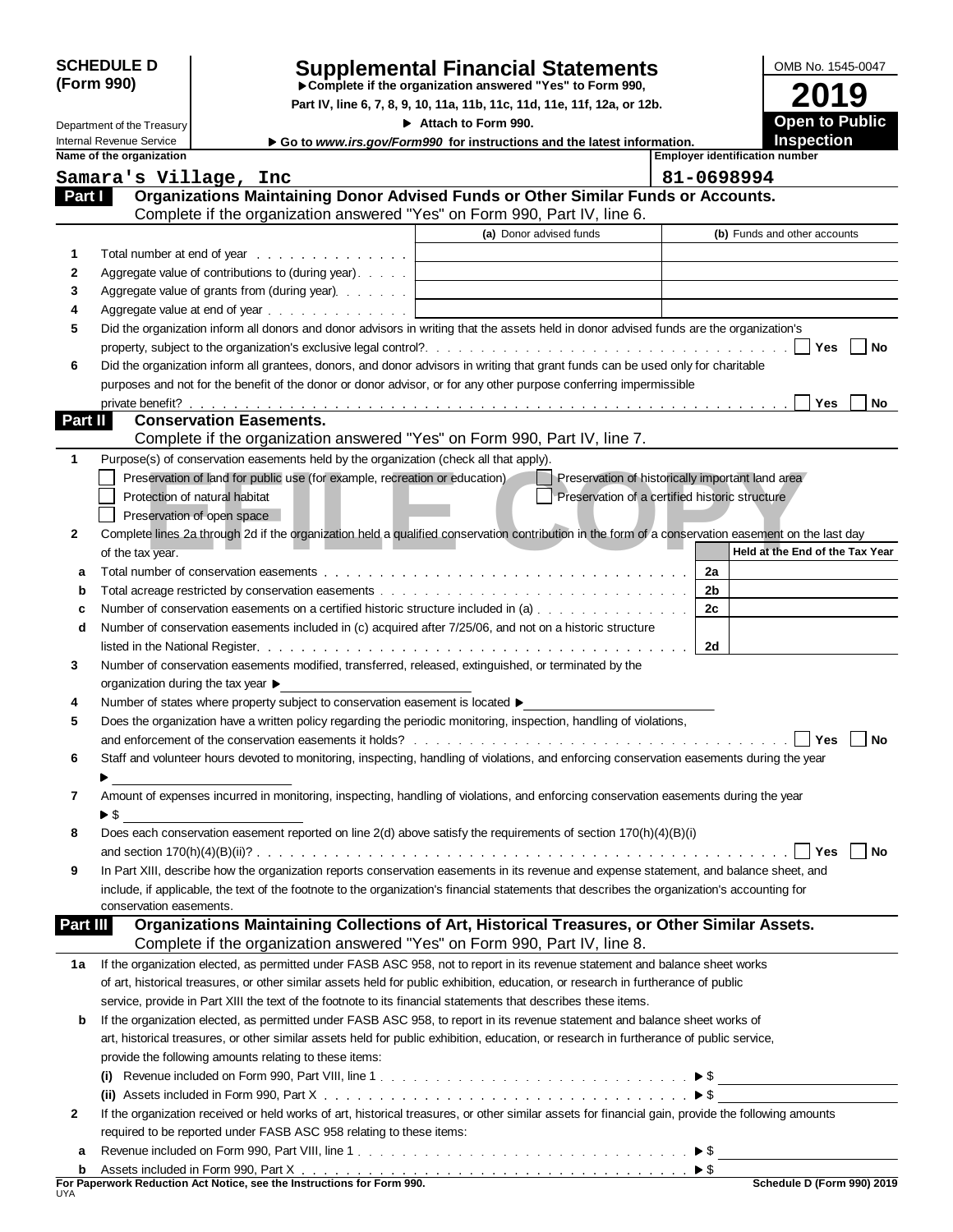|                | Schedule D (Form 990) 2019 Samara's Village, Inc                                                                                                                                                                                                                     |                                         |                                      |    |                                 | 81-0698994                 | Page 2    |
|----------------|----------------------------------------------------------------------------------------------------------------------------------------------------------------------------------------------------------------------------------------------------------------------|-----------------------------------------|--------------------------------------|----|---------------------------------|----------------------------|-----------|
| 3              | Part III Organizations Maintaining Collections of Art, Historical Treasures, or Other Similar Assets (continued)<br>Using the organization's acquisition, accession, and other records, check any of the following that make significant use of its collection items |                                         |                                      |    |                                 |                            |           |
|                | (check all that apply):                                                                                                                                                                                                                                              |                                         |                                      |    |                                 |                            |           |
| a              | Public exhibition                                                                                                                                                                                                                                                    | d                                       | Loan or exchange program             |    |                                 |                            |           |
| b              | Scholarly research                                                                                                                                                                                                                                                   | е                                       | Other                                |    |                                 |                            |           |
| c              | Preservation for future generations                                                                                                                                                                                                                                  |                                         |                                      |    |                                 |                            |           |
| 4              | Provide a description of the organization's collections and explain how they further the organization's exempt purpose in Part XIII.                                                                                                                                 |                                         |                                      |    |                                 |                            |           |
| 5              | During the year, did the organization solicit or receive donations of art, historical treasures, or other similar assets to be sold to raise funds                                                                                                                   |                                         |                                      |    |                                 |                            |           |
|                |                                                                                                                                                                                                                                                                      |                                         |                                      |    |                                 |                            | No        |
| <b>Part IV</b> | <b>Escrow and Custodial Arrangements.</b>                                                                                                                                                                                                                            |                                         |                                      |    |                                 |                            |           |
|                | Complete if the organization answered "Yes" on Form 990, Part IV, line 9, or reported an amount on Form<br>990, Part X, line 21.                                                                                                                                     |                                         |                                      |    |                                 |                            |           |
| 1a             | Is the organization an agent, trustee, custodian or other intermediary for contributions or other assets not included                                                                                                                                                |                                         |                                      |    |                                 |                            |           |
|                |                                                                                                                                                                                                                                                                      |                                         |                                      |    |                                 | l l Yes                    | $ $ No    |
| b              | If "Yes," explain the arrangement in Part XIII and complete the following table:                                                                                                                                                                                     |                                         |                                      |    |                                 |                            |           |
|                |                                                                                                                                                                                                                                                                      |                                         |                                      |    | Amount                          |                            |           |
| c              |                                                                                                                                                                                                                                                                      |                                         |                                      | 1d |                                 |                            |           |
| d              | Distributions during the year end of the context of the context of the context of the context of the context of the context of the context of the context of the context of the context of the context of the context of the c                                       |                                         |                                      | 1е |                                 |                            |           |
| е              |                                                                                                                                                                                                                                                                      |                                         |                                      | 1f |                                 |                            |           |
| 2a             |                                                                                                                                                                                                                                                                      |                                         |                                      |    |                                 |                            | <b>No</b> |
|                |                                                                                                                                                                                                                                                                      |                                         |                                      |    |                                 |                            |           |
| <b>Part V</b>  | <b>Endowment Funds.</b><br>Complete if the organization answered "Yes" on Form 990, Part IV, line 10.                                                                                                                                                                |                                         |                                      |    |                                 |                            |           |
|                |                                                                                                                                                                                                                                                                      | (a) Current year                        | (b) Prior year<br>(c) Two years back |    | (d) Three years back            | (e) Four years back        |           |
| 1а             | Beginning of year balance                                                                                                                                                                                                                                            |                                         |                                      |    |                                 |                            |           |
| b              | Contributions                                                                                                                                                                                                                                                        |                                         |                                      |    |                                 |                            |           |
| c              | Net investment earnings, gains, and                                                                                                                                                                                                                                  |                                         |                                      |    |                                 |                            |           |
|                | $losses$                                                                                                                                                                                                                                                             |                                         |                                      |    |                                 |                            |           |
| d              | Grants or scholarships.                                                                                                                                                                                                                                              |                                         |                                      |    |                                 |                            |           |
| е              | Other expenditures for facilities and                                                                                                                                                                                                                                |                                         |                                      |    |                                 |                            |           |
|                | programs. $\cdots$                                                                                                                                                                                                                                                   |                                         |                                      |    |                                 |                            |           |
|                | Administrative expenses                                                                                                                                                                                                                                              |                                         |                                      |    |                                 |                            |           |
| g              | End of year balance $\ldots$ $\ldots$ $\ldots$ $\ldots$                                                                                                                                                                                                              |                                         |                                      |    |                                 |                            |           |
| 2              | Provide the estimated percentage of the current year end balance (line 1g, column (a)) held as:                                                                                                                                                                      |                                         |                                      |    |                                 |                            |           |
| а              | Board designated or quasi-endowment                                                                                                                                                                                                                                  |                                         |                                      |    |                                 |                            |           |
| b              | Permanent endowment ▶<br>%                                                                                                                                                                                                                                           |                                         |                                      |    |                                 |                            |           |
| c              | Term endowment ▶<br>$\%$                                                                                                                                                                                                                                             |                                         |                                      |    |                                 |                            |           |
|                | The percentages on lines 2a, 2b, and 2c should equal 100%.<br>Are there endowment funds not in the possession of the organization that are held and administered for the                                                                                             |                                         |                                      |    |                                 |                            |           |
| За             | organization by:                                                                                                                                                                                                                                                     |                                         |                                      |    |                                 | Yes                        | No        |
|                |                                                                                                                                                                                                                                                                      |                                         |                                      |    |                                 | 3a(i)                      |           |
|                |                                                                                                                                                                                                                                                                      |                                         |                                      |    |                                 |                            |           |
| b              |                                                                                                                                                                                                                                                                      |                                         |                                      |    |                                 | 3b                         |           |
|                | Describe in Part XIII the intended uses of the organizaton's endowment funds.                                                                                                                                                                                        |                                         |                                      |    |                                 |                            |           |
| <b>Part VI</b> | Land, Buildings, and Equipment.                                                                                                                                                                                                                                      |                                         |                                      |    |                                 |                            |           |
|                | Complete if the organization answered "Yes" on Form 990, Part IV, line 11a. See Form 990, Part X, line 10.                                                                                                                                                           |                                         |                                      |    |                                 |                            |           |
|                | Description of property                                                                                                                                                                                                                                              | (a) Cost or other basis<br>(investment) | (b) Cost or other basis<br>(other)   |    | (c) Accumulated<br>depreciation | (d) Book value             |           |
| 1a             |                                                                                                                                                                                                                                                                      |                                         |                                      |    |                                 |                            |           |
| b              | Buildings                                                                                                                                                                                                                                                            |                                         |                                      |    |                                 |                            |           |
|                | Leasehold improvements.                                                                                                                                                                                                                                              | 5,338.                                  |                                      |    | 5,086.                          |                            | 252.      |
| d              | Equipment                                                                                                                                                                                                                                                            |                                         |                                      |    |                                 |                            |           |
| е              |                                                                                                                                                                                                                                                                      |                                         |                                      |    |                                 |                            |           |
| <b>UYA</b>     |                                                                                                                                                                                                                                                                      |                                         |                                      |    |                                 |                            | 252.      |
|                |                                                                                                                                                                                                                                                                      |                                         |                                      |    |                                 | Schedule D (Form 990) 2019 |           |

|  | Schedule D (Form 990) 2019 |  |
|--|----------------------------|--|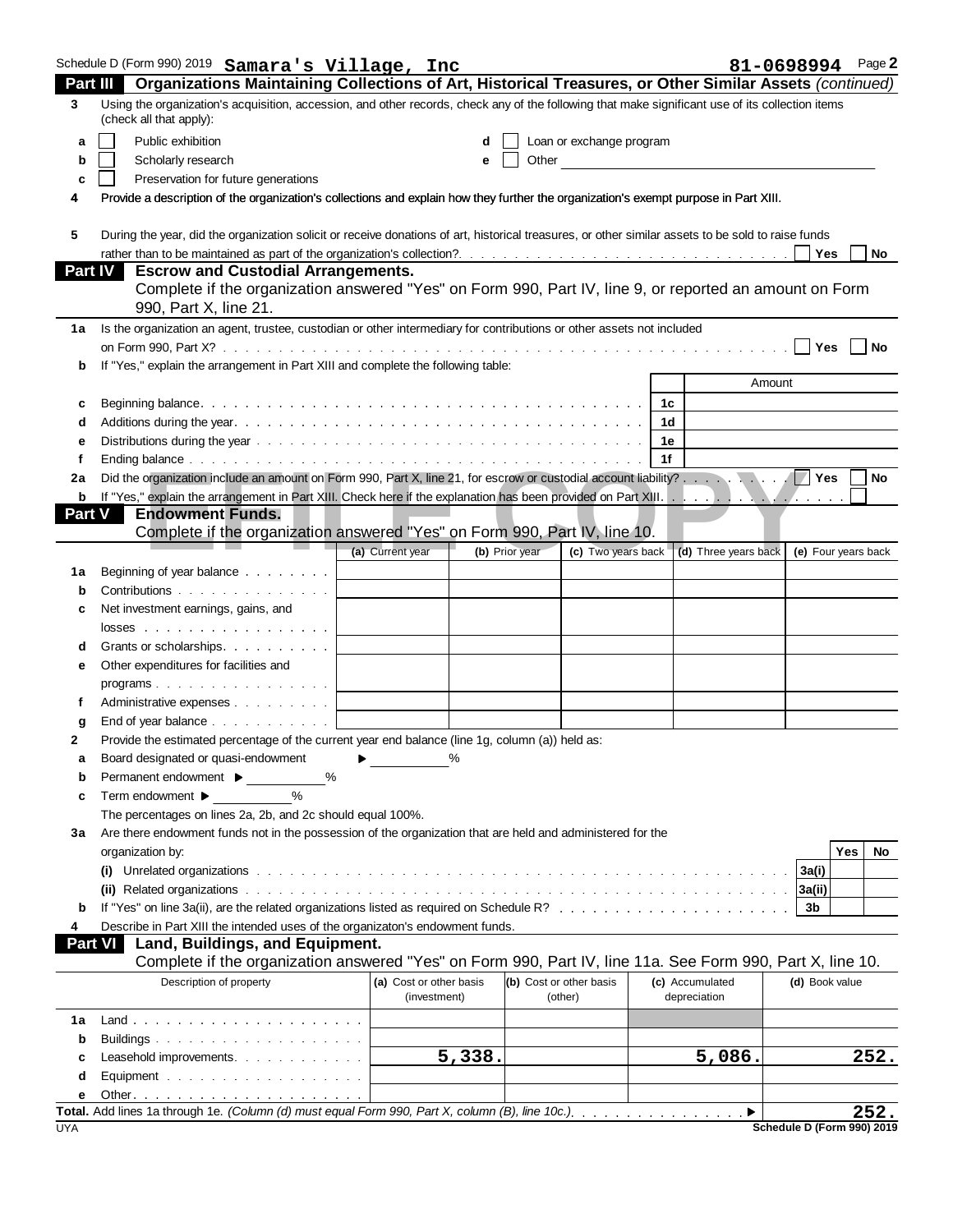#### Schedule D (Form 990) 2019 Page **3**

|             | Schedule D (Form 990) 2019 Samara's Village, Inc                                                                                                       |                | Page 3<br>81-0698994                                         |
|-------------|--------------------------------------------------------------------------------------------------------------------------------------------------------|----------------|--------------------------------------------------------------|
|             | Part VII Investments - Other Securities.                                                                                                               |                |                                                              |
|             | Complete if the organization answered "Yes" on Form 990, Part IV, line 11b. See Form 990, Part X, line 12.                                             |                |                                                              |
|             | (a) Description of security or category<br>(including name of security)                                                                                | (b) Book value | (c) Method of valuation:<br>Cost or end-of-year market value |
|             |                                                                                                                                                        |                |                                                              |
|             |                                                                                                                                                        |                |                                                              |
| $(3)$ Other |                                                                                                                                                        |                |                                                              |
| (A)         |                                                                                                                                                        |                |                                                              |
| (B)<br>(C)  |                                                                                                                                                        |                |                                                              |
| (D)         |                                                                                                                                                        |                |                                                              |
| (E)         |                                                                                                                                                        |                |                                                              |
| (F)         |                                                                                                                                                        |                |                                                              |
| (G)         |                                                                                                                                                        |                |                                                              |
| (H)         |                                                                                                                                                        |                |                                                              |
|             | Total. (Column (b) must equal Form 990, Part X, col. (B) line 12.) $\blacksquare$                                                                      |                |                                                              |
|             | Part VIII Investments - Program Related.<br>Complete if the organization answered "Yes" on Form 990, Part IV, line 11c. See Form 990, Part X, line 13. |                |                                                              |
|             | (a) Description of investment                                                                                                                          | (b) Book value | (c) Method of valuation:                                     |
|             |                                                                                                                                                        |                | Cost or end-of-year market value                             |
| (1)         |                                                                                                                                                        |                |                                                              |
| (2)         |                                                                                                                                                        |                |                                                              |
|             |                                                                                                                                                        |                |                                                              |
|             |                                                                                                                                                        |                |                                                              |
|             |                                                                                                                                                        |                |                                                              |
|             |                                                                                                                                                        |                |                                                              |
|             |                                                                                                                                                        |                |                                                              |
|             |                                                                                                                                                        |                |                                                              |
|             | Total. (Column (b) must equal Form 990, Part X, col. (B) line 13.) ▶                                                                                   |                |                                                              |
| Part IX     | <b>Other Assets.</b>                                                                                                                                   |                |                                                              |
|             | Complete if the organization answered "Yes" on Form 990, Part IV, line 11d. See Form 990, Part X, line 15.                                             |                |                                                              |
|             | (a) Description                                                                                                                                        |                | (b) Book value                                               |
|             |                                                                                                                                                        |                |                                                              |
|             |                                                                                                                                                        |                |                                                              |
|             |                                                                                                                                                        |                |                                                              |
|             |                                                                                                                                                        |                |                                                              |
|             |                                                                                                                                                        |                |                                                              |
| (7)         |                                                                                                                                                        |                |                                                              |
|             |                                                                                                                                                        |                |                                                              |
|             |                                                                                                                                                        |                |                                                              |
| Part X      | <b>Other Liabilities.</b>                                                                                                                              |                |                                                              |
|             | Complete if the organization answered "Yes" on Form 990, Part IV, line 11e or 11f. See Form 990, Part X,                                               |                |                                                              |
|             | line 25.                                                                                                                                               |                |                                                              |
|             | (a) Description of liability                                                                                                                           |                | (b) Book value                                               |
|             | (1) Federal income taxes                                                                                                                               |                | 1,158.                                                       |
| (2)         |                                                                                                                                                        |                |                                                              |
| (3)         |                                                                                                                                                        |                |                                                              |
| (4)         |                                                                                                                                                        |                |                                                              |
| (5)         |                                                                                                                                                        |                |                                                              |
| (6)         |                                                                                                                                                        |                |                                                              |
| (7)<br>(8)  |                                                                                                                                                        |                |                                                              |
| (9)         |                                                                                                                                                        |                |                                                              |
|             |                                                                                                                                                        |                |                                                              |

**2.** Liability for uncertain tax positions. In Part XIII, provide the text of the footnote to the organization's financial statements that reports the

organization's liability for uncertain tax positions under FASB ASC 740. Check here if the text of the footnote has been provided in Part XIII.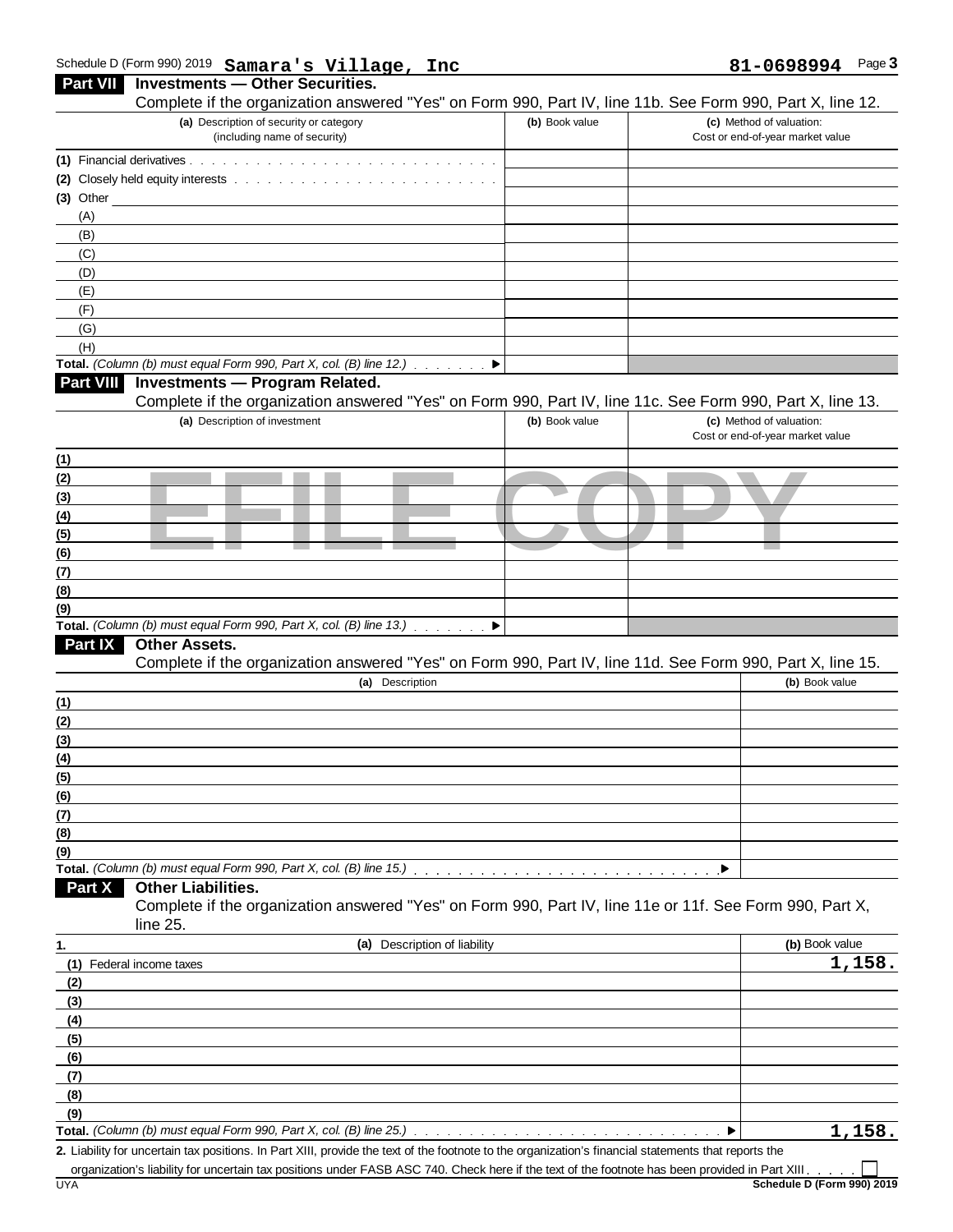|              | Schedule D (Form 990) 2019 Samara's Village, Inc                                                                                                                                                                               |                         | Page 4<br>81-0698994 |
|--------------|--------------------------------------------------------------------------------------------------------------------------------------------------------------------------------------------------------------------------------|-------------------------|----------------------|
|              | Part XI Reconciliation of Revenue per Audited Financial Statements With Revenue per Return.                                                                                                                                    |                         |                      |
|              | Complete if the organization answered "Yes" on Form 990, Part IV, line 12a.                                                                                                                                                    |                         |                      |
| $\mathbf{1}$ |                                                                                                                                                                                                                                | $\mathbf{1}$            |                      |
| $\mathbf{2}$ | Amounts included on line 1 but not on Form 990, Part VIII, line 12:                                                                                                                                                            |                         |                      |
| a            | 2a                                                                                                                                                                                                                             |                         |                      |
| b            | 2 <sub>b</sub>                                                                                                                                                                                                                 |                         |                      |
| c            |                                                                                                                                                                                                                                |                         |                      |
| d            |                                                                                                                                                                                                                                |                         |                      |
| е            |                                                                                                                                                                                                                                | 2e                      |                      |
| 3            |                                                                                                                                                                                                                                | 3                       |                      |
| 4            | Amounts included on Form 990, Part VIII, line 12, but not on line 1:                                                                                                                                                           |                         |                      |
| a            | Investment expenses not included on Form 990, Part VIII, line $7b$ . 4a                                                                                                                                                        |                         |                      |
| b            |                                                                                                                                                                                                                                |                         |                      |
|              |                                                                                                                                                                                                                                | 4c                      |                      |
| 5            |                                                                                                                                                                                                                                | 5                       |                      |
| Part XII     | Reconciliation of Expenses per Audited Financial Statements With Expenses per Return.                                                                                                                                          |                         |                      |
|              | Complete if the organization answered "Yes" on Form 990, Part IV, line 12a.                                                                                                                                                    |                         |                      |
| $\mathbf 1$  | Total expenses and losses per audited financial statements with the content of the expenses and losses per audited financial statements of the content of the content of the content of the content of the content of the cont | $\mathbf{1}$            |                      |
| 2            | Amounts included on line 1 but not on Form 990, Part IX, line 25:                                                                                                                                                              |                         |                      |
| a            | 2a                                                                                                                                                                                                                             |                         |                      |
| b            | 2 <sub>b</sub>                                                                                                                                                                                                                 |                         |                      |
|              |                                                                                                                                                                                                                                |                         |                      |
| d            |                                                                                                                                                                                                                                |                         |                      |
| е            |                                                                                                                                                                                                                                | 2e                      |                      |
| 3            |                                                                                                                                                                                                                                | $\overline{\mathbf{3}}$ |                      |
| 4            | Amounts included on Form 990, Part IX, line 25, but not on line 1:                                                                                                                                                             |                         |                      |
| a            | Investment expenses not included on Form 990, Part VIII, line 7b. $\ldots$ , $\ldots$ , $\ldots$                                                                                                                               |                         |                      |
| b            |                                                                                                                                                                                                                                |                         |                      |
|              | Add lines 4a and 4b.                                                                                                                                                                                                           | 4c                      |                      |
|              |                                                                                                                                                                                                                                | 5                       |                      |
|              | <b>Part XIII</b> Supplemental Information.                                                                                                                                                                                     |                         |                      |

Provide the descriptions required for Part II, lines 3, 5, and 9; Part III, lines 1a and 4; Part IV, lines 1b and 2b; Part V, line 4; Part X, line 2; Part XI, lines 2d and 4b; and Part XII, lines 2d and 4b. Also complete this part to provide any additional information.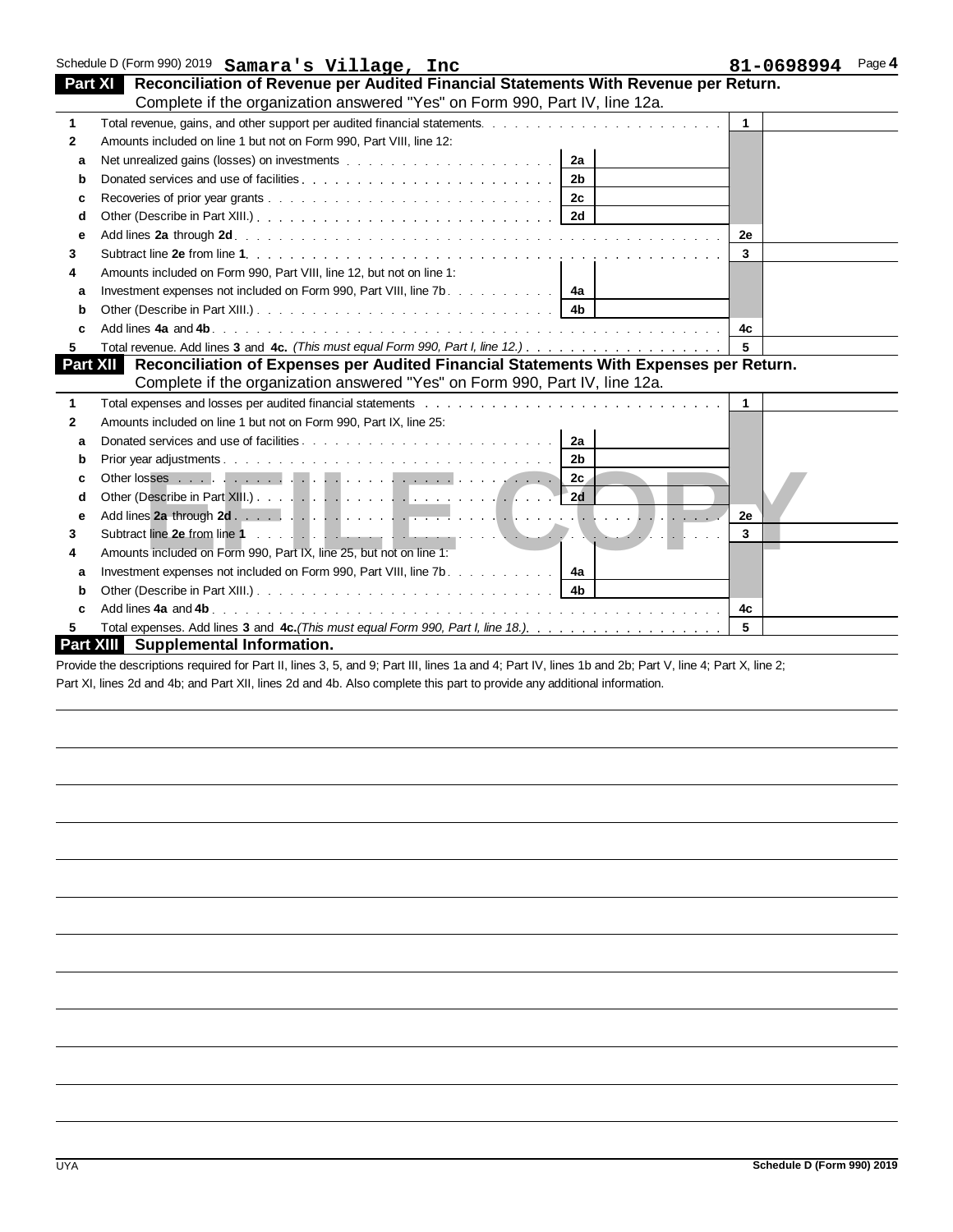| Schedule D (Form 990) 2019 Samara's Village, Inc      | 81-0698994 |
|-------------------------------------------------------|------------|
| <b>Part XIII</b> Supplemental Information (continued) |            |

| <b>Part XIII Supplemental Information (continued)</b> |
|-------------------------------------------------------|
|                                                       |
|                                                       |
|                                                       |
|                                                       |
|                                                       |
|                                                       |
|                                                       |
|                                                       |
|                                                       |
|                                                       |
|                                                       |
|                                                       |
|                                                       |
|                                                       |
|                                                       |
|                                                       |
|                                                       |
|                                                       |
|                                                       |
|                                                       |
|                                                       |
|                                                       |
|                                                       |
|                                                       |
|                                                       |
|                                                       |
|                                                       |
|                                                       |
|                                                       |
|                                                       |
|                                                       |
|                                                       |
|                                                       |
|                                                       |
|                                                       |
|                                                       |
|                                                       |
|                                                       |
|                                                       |
|                                                       |
|                                                       |
|                                                       |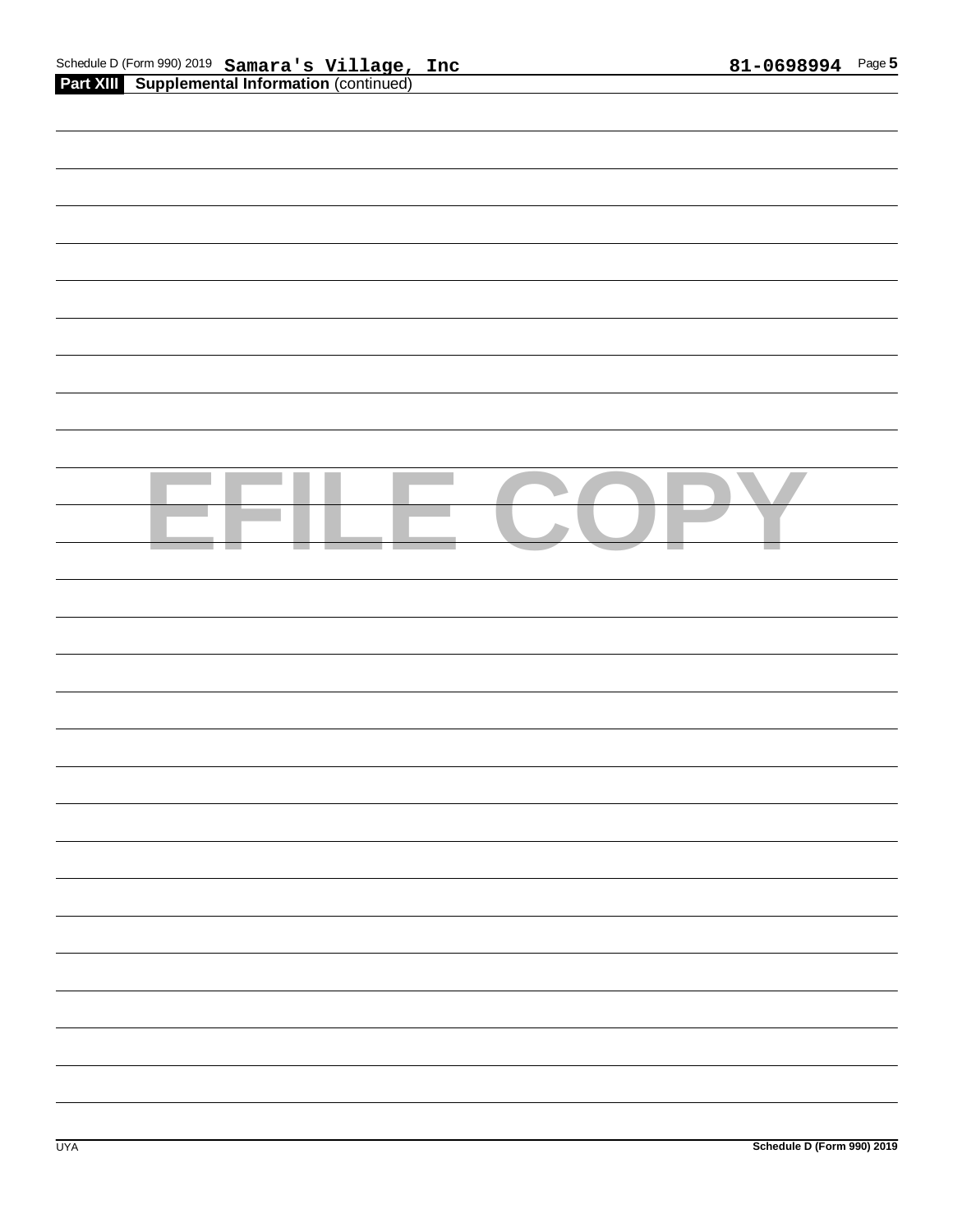# SCHEDULE M **Noncash Contributions**<br>
(Form 990) **Dependence if the organizations answered "Yes" on Form 990, Part IV, lines 29 or 30.**

**2019 (Form 990) Complete if the organizations answered "Yes" on Form 990, Part IV, lines 29 or 30.**

 $\blacktriangleright$ 

 $\blacktriangleright$ 

Attach to Form 990.<br>Go to *www.irs.gov/Form*990 for instructions and the latest information.

Department of the Treasury Internal Revenue Service Name of the organization

**Employer identification number**

**Open to Public Inspection**

|              | Samara's Village, Inc                                                                                                                |                               |                                                        |                                                                                    | 81-0698994 |                                                              |
|--------------|--------------------------------------------------------------------------------------------------------------------------------------|-------------------------------|--------------------------------------------------------|------------------------------------------------------------------------------------|------------|--------------------------------------------------------------|
|              | <b>Part Types of Property</b>                                                                                                        |                               |                                                        |                                                                                    |            |                                                              |
|              |                                                                                                                                      | (a)<br>Check if<br>applicable | (b)<br>Number of contributions or<br>items contributed | (c)<br>Noncash contribution<br>amounts reported on<br>Form 990, Part VIII, line 1g |            | (d)<br>Method of determining<br>noncash contribution amounts |
| 1            | Art – Works of art $\ldots$ , $\ldots$ , $\ldots$                                                                                    |                               |                                                        |                                                                                    |            |                                                              |
| $\mathbf{2}$ | Art – Historical treasures                                                                                                           |                               |                                                        |                                                                                    |            |                                                              |
| 3            | Art – Fractional interests                                                                                                           |                               |                                                        |                                                                                    |            |                                                              |
| 4            | Books and publications                                                                                                               |                               |                                                        |                                                                                    |            |                                                              |
| 5            | Clothing and household                                                                                                               |                               |                                                        |                                                                                    |            |                                                              |
|              |                                                                                                                                      |                               |                                                        |                                                                                    |            |                                                              |
| 6            | Cars and other vehicles                                                                                                              |                               |                                                        |                                                                                    |            |                                                              |
| 7            | Boats and planes                                                                                                                     |                               |                                                        |                                                                                    |            |                                                              |
| 8            | Intellectual property                                                                                                                |                               |                                                        |                                                                                    |            |                                                              |
| 9            | Securities - Publicly traded                                                                                                         |                               |                                                        |                                                                                    |            |                                                              |
| 10           | Securities - Closely held stock                                                                                                      |                               |                                                        |                                                                                    |            |                                                              |
| 11           | Securities - Partnership, LLC,                                                                                                       |                               |                                                        |                                                                                    |            |                                                              |
|              |                                                                                                                                      |                               |                                                        |                                                                                    |            |                                                              |
| 12           | Securities - Miscellaneous                                                                                                           |                               |                                                        |                                                                                    |            |                                                              |
| 13           | Qualified conservation                                                                                                               |                               |                                                        |                                                                                    |            |                                                              |
|              | contribution - Historic                                                                                                              |                               |                                                        |                                                                                    |            |                                                              |
|              | structures.                                                                                                                          |                               |                                                        |                                                                                    |            |                                                              |
| 14           | Qualified conservation                                                                                                               |                               |                                                        |                                                                                    |            |                                                              |
|              | $contribution - Other \dots \dots \dots$                                                                                             |                               |                                                        |                                                                                    |            |                                                              |
| 15           | Real estate – Residential. $\cdots$                                                                                                  |                               |                                                        |                                                                                    |            |                                                              |
| 16           | Real estate – Commercial $\cdots$                                                                                                    |                               |                                                        |                                                                                    |            |                                                              |
| 17           | Real estate $-$ Other $\cdots$ $\cdots$                                                                                              |                               |                                                        |                                                                                    |            |                                                              |
| 18           | Collectibles                                                                                                                         |                               |                                                        |                                                                                    |            |                                                              |
| 19           | Food inventory. $\cdots$ $\cdots$ $\cdots$                                                                                           |                               |                                                        |                                                                                    |            |                                                              |
| 20           | Drugs and medical supplies                                                                                                           |                               |                                                        |                                                                                    |            |                                                              |
| 21           | Taxidermy.                                                                                                                           |                               |                                                        |                                                                                    |            |                                                              |
| 22           | Historical artifacts                                                                                                                 |                               |                                                        |                                                                                    |            |                                                              |
| 23           | Scientific specimens.                                                                                                                |                               |                                                        |                                                                                    |            |                                                              |
| 24           | Archeological artifacts                                                                                                              |                               |                                                        |                                                                                    |            |                                                              |
| 25           | Other $\blacktriangleright$ ( $\qquad \qquad$                                                                                        |                               |                                                        |                                                                                    |            |                                                              |
| 26           | Other $\blacktriangleright$ ( $\_\_\_\_\_\_\_\_$ )                                                                                   |                               |                                                        |                                                                                    |            |                                                              |
| 27           | Other $\blacktriangleright$ ( $\qquad \qquad$                                                                                        |                               |                                                        |                                                                                    |            |                                                              |
| <u>28</u>    | the contract of the contract of the contract of<br>Other $\blacktriangleright$                                                       |                               |                                                        |                                                                                    |            |                                                              |
| 29           | Number of Forms 8283 received by the organization during the tax year for contributions for which the                                |                               |                                                        |                                                                                    |            |                                                              |
|              |                                                                                                                                      |                               |                                                        |                                                                                    | 29         | O                                                            |
|              |                                                                                                                                      |                               |                                                        |                                                                                    |            | Yes<br>No                                                    |
| 30a          | During the year, did the organization receive by contribution any property reported in Part I, lines 1 through 28,                   |                               |                                                        |                                                                                    |            |                                                              |
|              | that it must hold for at least three years from the date of the initial contribution, and which isn't required to be used for exempt |                               |                                                        |                                                                                    |            |                                                              |
|              |                                                                                                                                      |                               |                                                        |                                                                                    |            | 30a                                                          |
| b            | If "Yes," describe the arrangement in Part II.                                                                                       |                               |                                                        |                                                                                    |            |                                                              |
| 31           | Does the organization have a gift acceptance policy that requires the review of any nonstandard                                      |                               |                                                        |                                                                                    |            |                                                              |
|              |                                                                                                                                      |                               |                                                        |                                                                                    |            | 31                                                           |
| 32a          | Does the organization hire or use third parties or related organizations to solicit, process, or sell noncash                        |                               |                                                        |                                                                                    |            |                                                              |
|              |                                                                                                                                      |                               |                                                        |                                                                                    |            | 32a                                                          |
| b            | If "Yes," describe in Part II.                                                                                                       |                               |                                                        |                                                                                    |            |                                                              |
| 33           | If the organization didn't report an amount in column (c) for a type of property for which column (a) is checked,                    |                               |                                                        |                                                                                    |            |                                                              |
|              | describe in Part II.                                                                                                                 |                               |                                                        |                                                                                    |            |                                                              |
|              | For Paperwork Reduction Act Notice, see the Instructions for Form 990.                                                               |                               |                                                        |                                                                                    |            | Schedule M (Form 990) 2019                                   |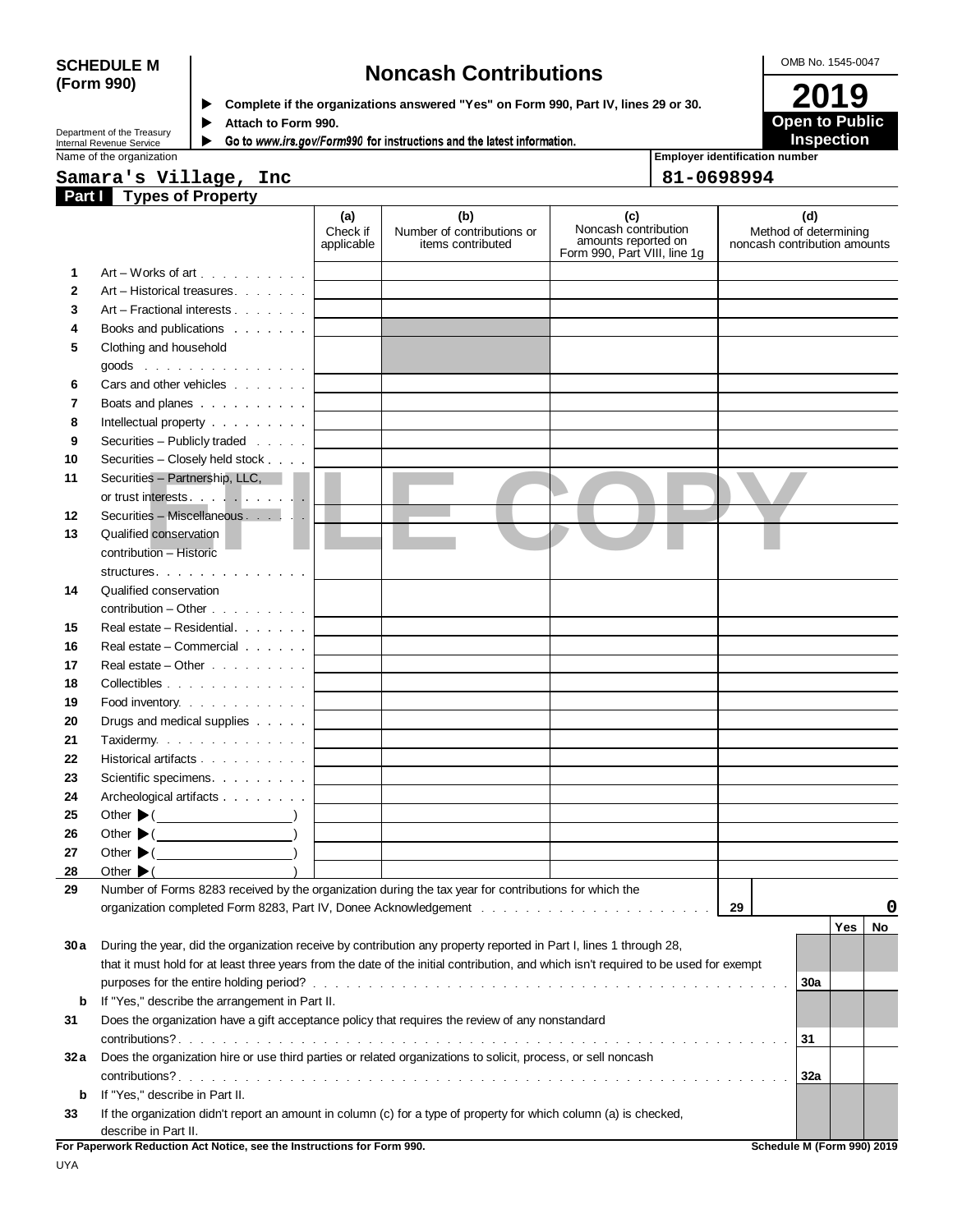**Part II Supplemental Information.** Provide the information required by Part I, lines 30b, 32b, and 33, and whether **Samara's Village, Inc 81-0698994**the organization is reporting in Part I, column (b), the number of contributions, the number of items received, or a combination of both. Also complete this part for any additional information.

| $\sim 100$<br><b>Contract</b><br><b>Contract</b><br>the control of the control of |  |
|-----------------------------------------------------------------------------------|--|
|                                                                                   |  |
|                                                                                   |  |
|                                                                                   |  |
|                                                                                   |  |
|                                                                                   |  |
|                                                                                   |  |
|                                                                                   |  |
|                                                                                   |  |
|                                                                                   |  |
|                                                                                   |  |
|                                                                                   |  |
|                                                                                   |  |
|                                                                                   |  |
|                                                                                   |  |
|                                                                                   |  |
|                                                                                   |  |
|                                                                                   |  |
|                                                                                   |  |
|                                                                                   |  |
|                                                                                   |  |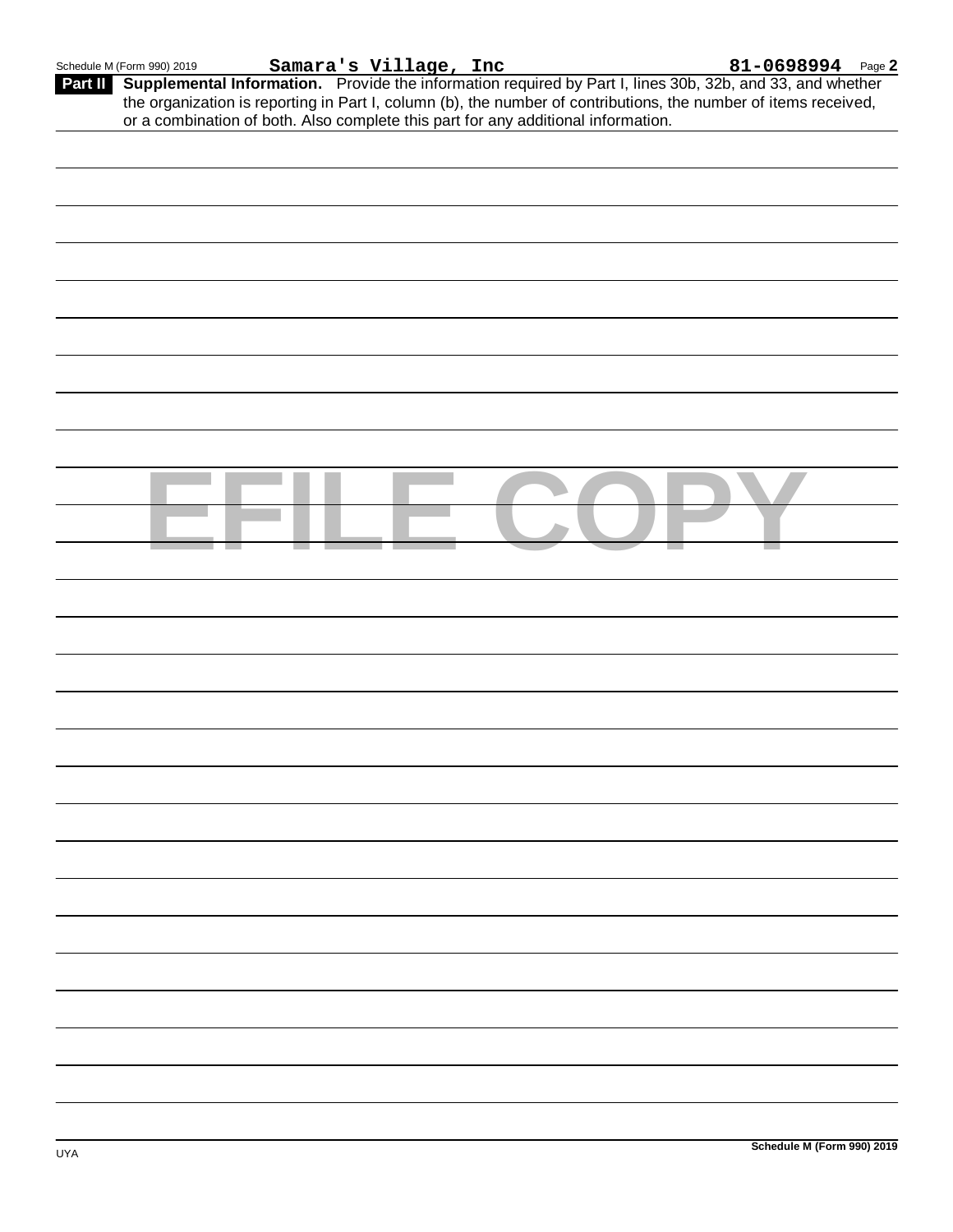| <b>SCHEDULE O</b>                                                                                                                                                                        | Supplemental Information to Form 990 or 990-EZ                                                                                                 |  | OMB No. 1545-0047                     |  |
|------------------------------------------------------------------------------------------------------------------------------------------------------------------------------------------|------------------------------------------------------------------------------------------------------------------------------------------------|--|---------------------------------------|--|
| (Form 990 or 990-EZ)                                                                                                                                                                     | Complete to provide information for responses to specific questions on<br>2019<br>Form 990 or 990-EZ or to provide any additional information. |  |                                       |  |
| <b>Open to Public<br/>Inspection</b><br>Attach to Form 990 or 990-EZ.<br>Department of the Treasury<br>Internal Revenue Service<br>Go to www.irs.gov/Form990 for the latest information. |                                                                                                                                                |  |                                       |  |
| Name of the organization                                                                                                                                                                 |                                                                                                                                                |  | <b>Employer identification number</b> |  |
| Samara's Village, Inc                                                                                                                                                                    |                                                                                                                                                |  | 81-0698994                            |  |
|                                                                                                                                                                                          |                                                                                                                                                |  |                                       |  |
|                                                                                                                                                                                          |                                                                                                                                                |  |                                       |  |
|                                                                                                                                                                                          |                                                                                                                                                |  |                                       |  |
|                                                                                                                                                                                          |                                                                                                                                                |  |                                       |  |
|                                                                                                                                                                                          |                                                                                                                                                |  |                                       |  |
|                                                                                                                                                                                          |                                                                                                                                                |  |                                       |  |
|                                                                                                                                                                                          |                                                                                                                                                |  |                                       |  |
|                                                                                                                                                                                          |                                                                                                                                                |  |                                       |  |
|                                                                                                                                                                                          |                                                                                                                                                |  |                                       |  |
|                                                                                                                                                                                          |                                                                                                                                                |  |                                       |  |
|                                                                                                                                                                                          |                                                                                                                                                |  |                                       |  |
|                                                                                                                                                                                          |                                                                                                                                                |  |                                       |  |
|                                                                                                                                                                                          |                                                                                                                                                |  |                                       |  |
|                                                                                                                                                                                          |                                                                                                                                                |  |                                       |  |
|                                                                                                                                                                                          |                                                                                                                                                |  |                                       |  |
|                                                                                                                                                                                          |                                                                                                                                                |  |                                       |  |
|                                                                                                                                                                                          |                                                                                                                                                |  |                                       |  |
|                                                                                                                                                                                          |                                                                                                                                                |  |                                       |  |
|                                                                                                                                                                                          |                                                                                                                                                |  |                                       |  |
|                                                                                                                                                                                          |                                                                                                                                                |  |                                       |  |
|                                                                                                                                                                                          |                                                                                                                                                |  |                                       |  |
|                                                                                                                                                                                          |                                                                                                                                                |  |                                       |  |
|                                                                                                                                                                                          |                                                                                                                                                |  |                                       |  |
|                                                                                                                                                                                          |                                                                                                                                                |  |                                       |  |
|                                                                                                                                                                                          |                                                                                                                                                |  |                                       |  |
|                                                                                                                                                                                          |                                                                                                                                                |  |                                       |  |
|                                                                                                                                                                                          |                                                                                                                                                |  |                                       |  |
|                                                                                                                                                                                          |                                                                                                                                                |  |                                       |  |
|                                                                                                                                                                                          |                                                                                                                                                |  |                                       |  |
|                                                                                                                                                                                          |                                                                                                                                                |  |                                       |  |
|                                                                                                                                                                                          |                                                                                                                                                |  |                                       |  |
|                                                                                                                                                                                          |                                                                                                                                                |  |                                       |  |
|                                                                                                                                                                                          |                                                                                                                                                |  |                                       |  |
|                                                                                                                                                                                          |                                                                                                                                                |  |                                       |  |
|                                                                                                                                                                                          |                                                                                                                                                |  |                                       |  |
|                                                                                                                                                                                          |                                                                                                                                                |  |                                       |  |
|                                                                                                                                                                                          |                                                                                                                                                |  |                                       |  |
|                                                                                                                                                                                          |                                                                                                                                                |  |                                       |  |
|                                                                                                                                                                                          |                                                                                                                                                |  |                                       |  |
|                                                                                                                                                                                          |                                                                                                                                                |  |                                       |  |
|                                                                                                                                                                                          |                                                                                                                                                |  |                                       |  |
|                                                                                                                                                                                          |                                                                                                                                                |  |                                       |  |
|                                                                                                                                                                                          |                                                                                                                                                |  |                                       |  |
|                                                                                                                                                                                          |                                                                                                                                                |  |                                       |  |
|                                                                                                                                                                                          |                                                                                                                                                |  |                                       |  |